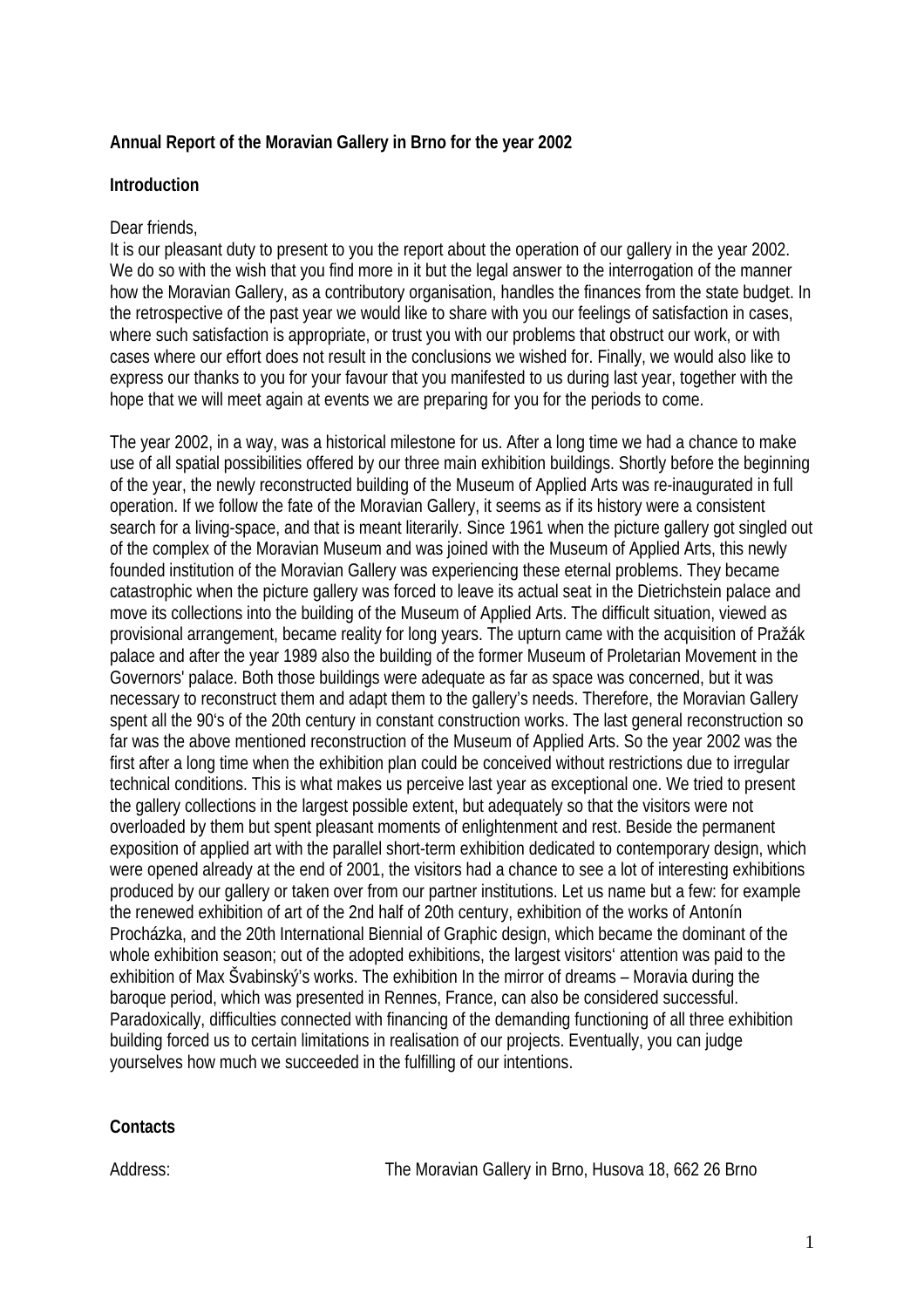| Telephone: |
|------------|
| Fax:       |
| F-mail:    |
| Http:      |

Telephone: +420 532 169 111 +420 532 169 180 [m-gal@moravska-gallery.cz](mailto:m-gal@moravska-galerie.cz) ttp: www.moravska-gallery.cz

### **Personnel**

In 2002, the Moravian Gallery in Brno had the total of 139 full-time internal employees (re-calculated status), out of which 54 were gallery experts.

# **Organisational structure of the Moravian Gallery, including chiefs of departments and collection curators as of 31st December 2002**

| $\bullet$ | Director of the MG<br><b>Directorial Section</b>                                            | - PhDr. Kaliopi Chamonikola, PhD.                                      |
|-----------|---------------------------------------------------------------------------------------------|------------------------------------------------------------------------|
|           | Secretariat of the director of the MG<br>$\bullet$                                          | - PhDr. Kateřina Tlachová, statutory deputy<br>director                |
|           | Collection guard and security department<br>$\bullet$<br>Investment technician<br>$\bullet$ | - Rostislav Procházka / Ludmila Puklová<br>- Richard Mysík             |
|           | <b>Collection Section</b>                                                                   |                                                                        |
|           | Old Art Department<br>$\bullet$                                                             | - PhDr. Kateřina Svobodová                                             |
|           | Gothic and Renaissance art collection<br>$\bullet$                                          | - PhDr. Kaliopi Chamonikola, PhD.<br>- Mgr. Zora Wörgötter (assistant) |
|           | Baroque art collection<br>$\bullet$<br>Renaissance and Baroque drawings<br>$\bullet$        |                                                                        |
|           | and graphics collection                                                                     | - Mgr. ing. Zdeněk Kazlepka                                            |
|           | 19th century art collection<br>$\bullet$                                                    | - PhDr. Kateřina Svobodová                                             |
|           | 20th century art department<br>٠                                                            | - Mgr. ing. Ivo Binder                                                 |
|           | Modern painting and sculpture collection - Mgr. ing. Ivo Binder<br>$\bullet$                |                                                                        |
|           | Contemporary painting and sculpture<br>$\bullet$                                            |                                                                        |
|           | collection                                                                                  | - Mgr. Petr Ingerle                                                    |
|           | Modern and contemporary drawing<br>$\bullet$                                                |                                                                        |
|           | and graphics collection                                                                     | - Mgr. Pavel Netopil                                                   |
|           | Applied arts department<br>٠                                                                | - Mgr. Markéta Vejrostová (assistant)                                  |
|           | Precious and base metals collection                                                         | - Mgr. Anna Grossová (assistant)                                       |
|           | Ceramics collection                                                                         | - Mgr. Andrea Pauchová (assistant)                                     |
|           | Glass art collection                                                                        | - Mgr. Markéta Vejrostová (assistant)                                  |
|           | Textile and furniture collection                                                            | - Mgr. Martina Straková (assistant)                                    |
|           | Graphical design department<br>$\bullet$                                                    | - PhDr. Marta Sylvestrová                                              |
|           | Photography department<br>$\bullet$                                                         | - PhDr. Antonín Dufek, PhD.                                            |
|           |                                                                                             | - Mgr. Jiří Pátek (assistant)                                          |
|           | Export agenda department                                                                    | - PhDr. Kateřina Svobodová,                                            |
|           |                                                                                             | PhDr. Miroslav Ambroz                                                  |
|           | Other main activities section<br>$\bullet$                                                  |                                                                        |
|           | Restoration department<br>$\bullet$                                                         | - Igor Fogaš, academic painter                                         |
|           | Public relations department<br>$\bullet$                                                    | - PhDr. Ludmila Horáková                                               |
|           | Library<br>$\bullet$                                                                        | - PhDr. Hana Karkanová                                                 |
|           | Bibliophile, tall copy and bookbinding dept. - PhDr. Hana Karkanová<br>$\bullet$            |                                                                        |
|           | Old prints collection<br>$\bullet$                                                          | - PhDr. Judita Matějová                                                |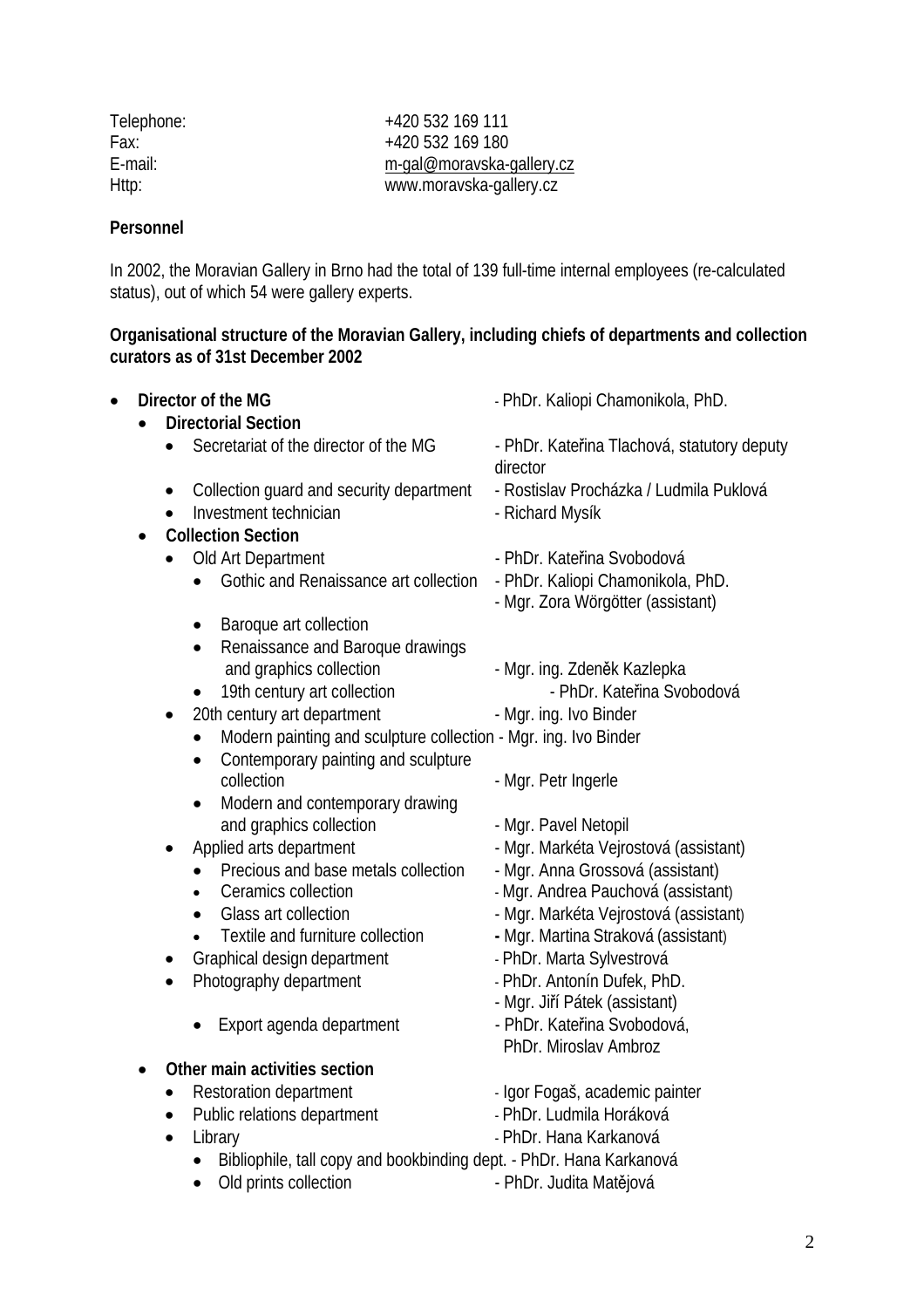- Exhibition production and publication department PhDr. Miroslava Pluháčková
- **Economics and service section** 
	- Exhibition construction department Mar. Martin Ondruš
	- Technical operation department ing. Zbyněk Kroča
	- Economic department ing. Jan Maitner
- 
- 
- 

# **Moravian Gallery Council**

Is an advisory authority of the director of the Moravian Gallery in expert and professional matters. In 2002 it worked in the following line-up:

PhDr. Milena Bartlová, CSc. (History of Art dept. at MU Brno and at Pedagogical faculty, UK Prague) PhDr. Helena Koenigsmarková (Director of the Museum of Applied Arts in Prague) PhDr. Vojtěch Lahoda, CSc. (Director of the History of Art Institute at AV ČR) PhDr. Petr Nedoma (Director of Rudolfinum gallery, Prague) PhDr. Oldřich Palata (Northern-Bohemian museum in Liberec) PhDr. Pavla Pečinková, CSc. (VŠUP Prague) Mgr. Marek Pokorný (Týden weekly, Prague)

# **Purchase board of the MG**

Is an expert body consisting of independent art theoreticians, whose task is to evaluate the proposed acquisitions from the point of view of their benefit for the collection fund of the MG. Members of the board in the year 2002 were:

PhDr. Helena Brožková (Museum of Applied Art Prague) PhDr. Jan Mohr (Northern-Bohemian Museum Liberec) PhDr. Duňa Panenková (Prague castle administration) PhDr. Alena Potůčková (Czech Museum of Visual Arts Prague) Prof. PhDr. Lubomír Slavíček, CSc. (Faculty of Arts, Masaryk University, Brno) PhDr. Dagmar Šefčíková (Ministry of culture of the Czech Republic, Prague) PhDr. Jana Ševčíková (Academy of Sciences of the Czech Republic, Prague) PhDr. Jiří Valoch (Brno) PhDr. Jiří Zemánek (Prague) PhDr. Jaromír Zemina (Prague)

In 2002 the session of the purchase board did not take place.

# **Cabinet of the Director of the MG**

Is a newly-founded consulting body the sense of which is a firmer anchoring of the Moravian Gallery in wider social links. Members of the Cabinet, which convened for the first time at its constitutive session on 25th November 2002, are representatives of political life and partner institutions, whose sponsoring support of the Moravian Gallery's activities is distinct. There are: Anton Dusík (Volksbank CZ, a. s.), Jan Kudera (CashReform Commercial Finance), JUDr. Otakar Motejl (ombudsman), Petr Pleva (member of Parliament of the CzR), Jindřich Štreit (art photographer and pedagogue) and Jan Winkler (IBM Business Consulting Services), who acts as the President of the body.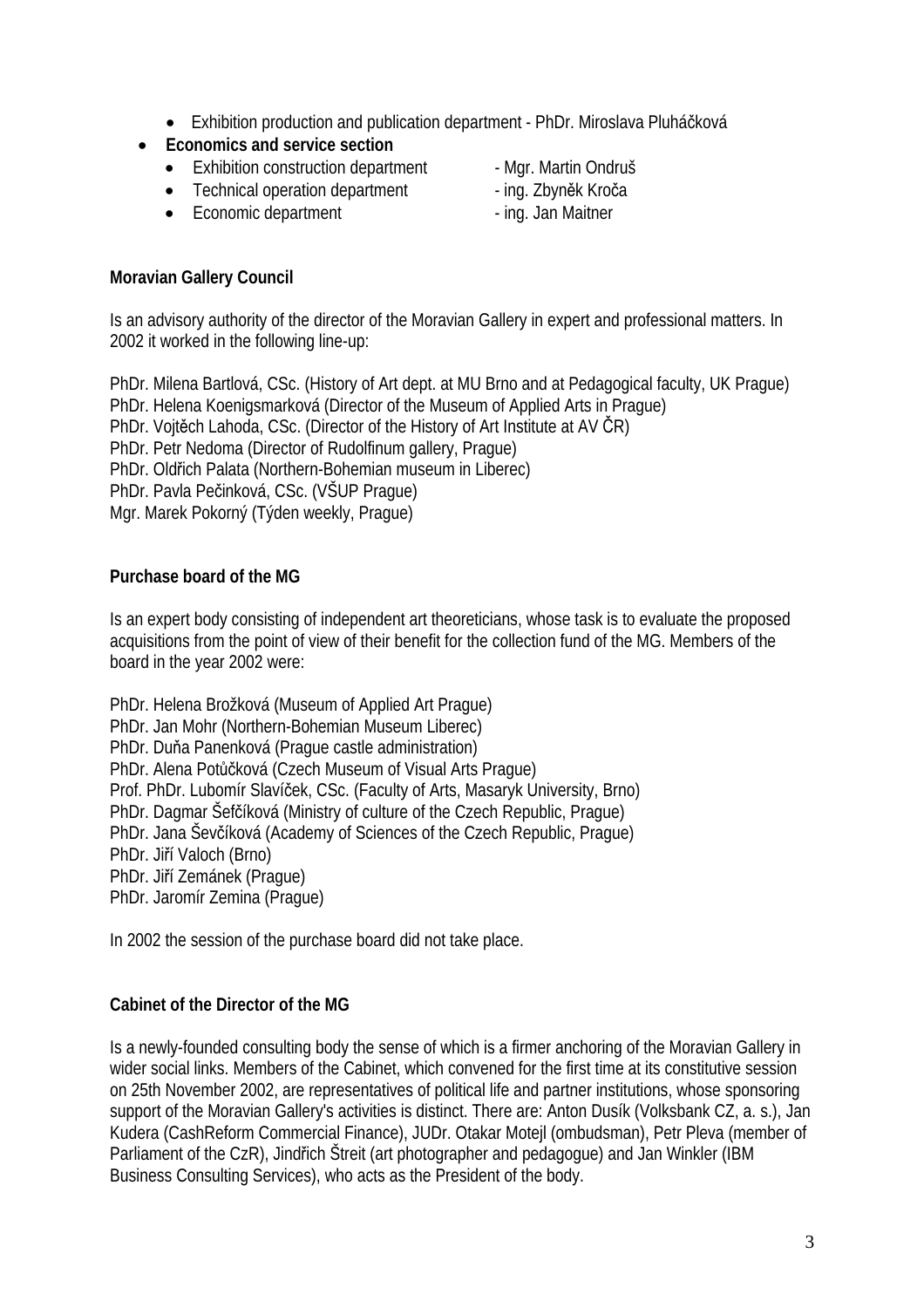# **EXHIBITON SPACES OF THE MG**

The exhibition halls of the Moravian Gallery in Brno are located in three historical buildings, which can be found very close to each other in the centre of the town. The Governors' palace (Moravské nám. 1a) is the seat of work of Czech and world visual art from Gothic up to 19th century. The seat of the director and administration of the Moravian Gallery is Pražák palace (Husova 18). Its showrooms are used for exhibitions of modern painting, sculpture, graphics, drawings or photography. The newly reconstructed building of the Museum of Applied Arts is used for the presentation of applied art (Husova 14). In each of those buildings one of the permanent exhibitions is located, and exhibitions of temporary character are changed regularly. Beside the showrooms, the gallery uses also side rooms of its premises for installations of projects of smaller sizes. The ambit of the Governors' palace has proved, due to its chamber environment, as a location for authorial or group photography exhibitions. Visitors can see works of young artists, including students' works, in the atrium on the 4th floor of Pražák palace, where there is space dedicated to experimental art projects. Collections of large-scale sculptures suitable for the exterior are placed directly to the courtyards of the Moravian Gallery's buildings to meet the passers-by whose original intention perhaps was not to directly enter the gallery, but the can be approached in this way right "in the street". In the past years this purpose was fulfilled mainly by the courtyard of Pražák palace, in 2002 also the newly reconstructed courtyard of the Museum of Applied Arts was used for it after a long time. A significantly smaller exhibition area inside the building of the Moravian Gallery is the hall on 3rd floor of Pražák palace, where there is room enough just "for one work". Especially the visitors of the library cannot miss here the sculptures that are conceived more like solitaires. The art of bookbinding is presented by the library of the Moravian Gallery in its study, part of which is adapted for small short-term exhibition of such orientation. Part of the Moravian Gallery's collections is made accessible also in the permanent exhibition at the chateau in Mikulov, on the historical premises of which the works of applied arts from older periods look very authentically.

The opening hours of the MG are Wednesdays to Sundays from 10 a.m. to 6 p.m. (in winter from 10 a.m. to 5 p.m.), on Thursdays the exhibitions are open until 7 p.m. Every first Friday in the month there is a free entry to all exhibitions of the MG.

# **Registration of the Collection Fund and Care of the Collections**

### **Extent of the Collection Funds**

The total volume of the collection fund of the MG has reached 137.620 inventory items in the year 2002, the acquisitions that year amounted to 313 inventory items, out of which 126 items were purchased for the total value of 645.824 Czk. Those were mainly art items the purchase of which was approved by the purchase board already in 2001 or that were obtained by the Moravian Gallery as presents. Out of the major acquisitions it is possible to pinpoint especially these works of art:

- Italian painter 1700-1725: Still life with a melon, grapes, glass dish and frits, oil on canvas, 74x100 cm
- Jiří Šuhájek, Karolína Kopřivová, Jan Mareš: a collection of 23 glass objects (2001), cut crystal
- Ateliér V. H. Brunnera: Souvenir glass, painting on glass with Cyril-Methodius motifs, (about 1920), 10 cm tall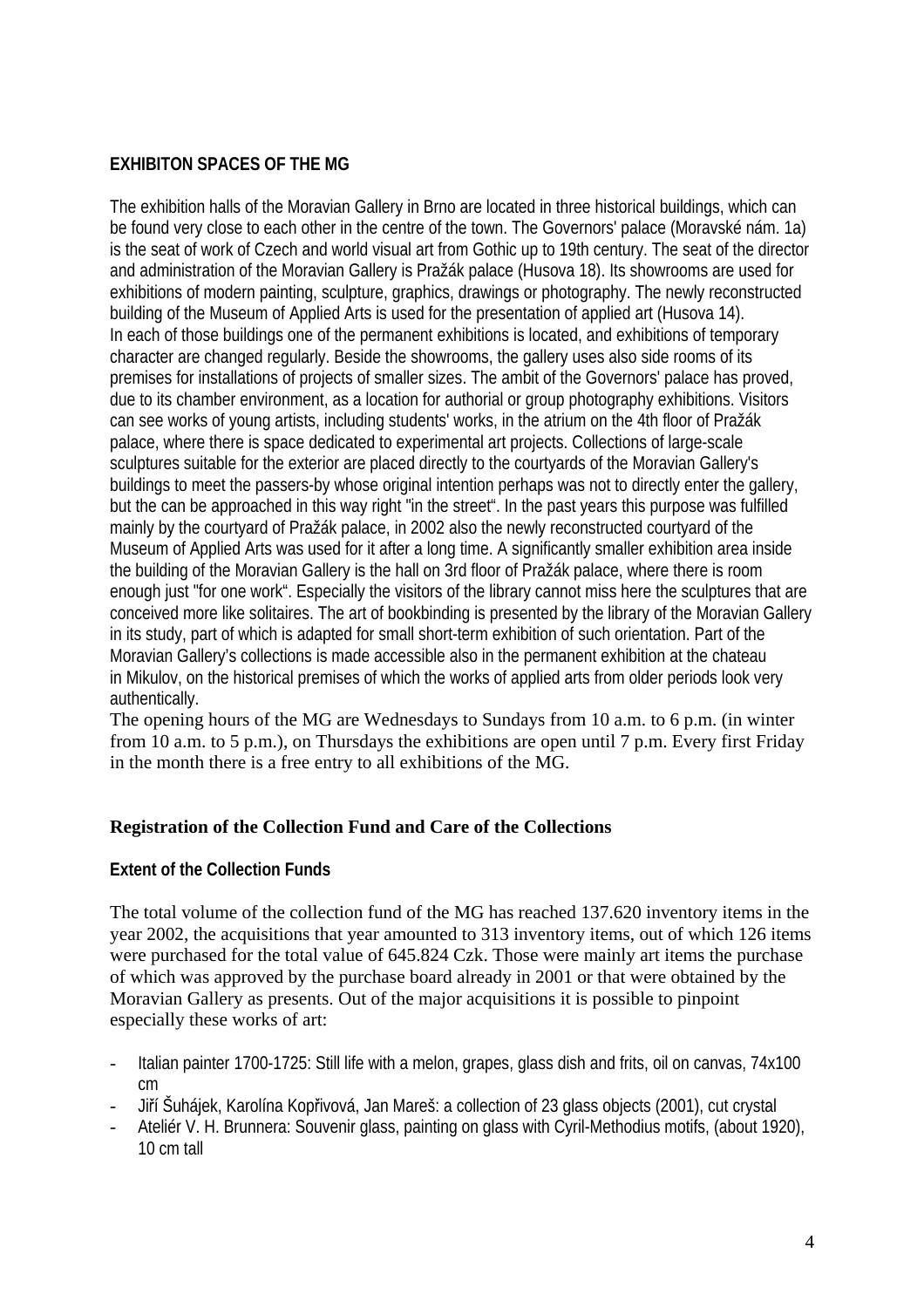- Pavel Štecha: Portfolia – collections of photographs: Srpen 1968, Tábor 1972, Dáma s kaméliemi, 28. října 1968

The Ministry of Culture of the Czech Republic contributed 54,000 CzK within the scope of the Integrated protection system of movable cultural heritage ISPROFIN. Due to that, purchase of the following items was realised:

- Red square brooch, Austria, Vienna, Wiener Werkstätte 1910, designed by Josef Hoffmann, made by J. Souval & J. Lauterkranz for Wiener Werkstätte
- Green round brooch, Austria, Vienna, Wiener Werkstätte 1910, designed by Josef Hoffmann, made by J. Souval & J. Lauterkranz for Wiener Werkstätte
- Hatpin blue and white chequer (top disc only, the pin itself is missing), Austria, Vienna, Wiener Werkstatte 1910, designed by Josef Hoffmann, made by J. Souval & J. Lauterkranz for Wiener Werkstätte.

In 2002 the session of the purchase board did not take place. Drop of one object was recorded, in accord with the regulations of the Ministry of Culture of the Czech Republic it was transferred into the collections of Horácká galerie in Nové Město na Moravě.

Stocktaking of the collection fund gradually continued in all collection departments; great attention was paid to it especially in the department of applied art – mainly due to the moving of the collection into deposits in the reconstructed building of the Museum of Applied Arts, which took place in 2001. The overall extent of revised collection items amounted to **22.990** inventory items.

**7.730** inventory items were entered into the computer database in 2002, due to that the total number of inventory items registered in this form reached **41.231**.

# **Renovation**

The renovation department of the MG provides a long-term complex protection of collection items, should they be stored in deposits or in exhibition halls, and of course also maintenance in cases which will not dispense without a proper conservation and restoration intervention. Beside numerous entries on the adjustment level and internal local interventions, 40 collection items underwent a complex restoration or conservation at the renovation department. In 4 cases an expert restoration research was prepared. A successful solution of these exigent tasks was aided by new special renovation devices, made possible by the subsidy by the Ministry of Culture of the Czech Republic – those were: exhaust plant, ultrasound, dry steam producer and pulp filler. The priority of the department's work in 2002 became mainly the preparation of exhibits for the exhibition "In the Mirror of Dreams – Moravia During the Baroque Epoch", which took part within the scope of the Czech cultural season in France on the turn of the years 2002 and 2003.

At the end of 2002 another extraordinary task accrued for the restoration department, which was the actual solution of a disrepair situation on the premises of the furniture depository in Mikulov. Although not having been neglected by the Moravian Gallery, these spaces were flooded. That caused an emergency of organising a rescue action for 87 threatened collection items, evaluating the extent of their damage, beginning with an urgent conservation of the objects in disrepair (it was a total of 42 collection items) and making preparatory steps for the restoration of others. The situation is complicated by the fact that the furniture renovation workshop is located in a building, which is in the state of disrepair itself. On the basis of measurements of harmful substances in air, also the workshop in the neck of Pražák palace was denominated as unsatisfactory by the Regional Hygienic Station. In mid-November 2002 the workplace was removed to provisional premises and the recommended adaptation of air conditioning. The service will be renewed here after the operation permit has been passed.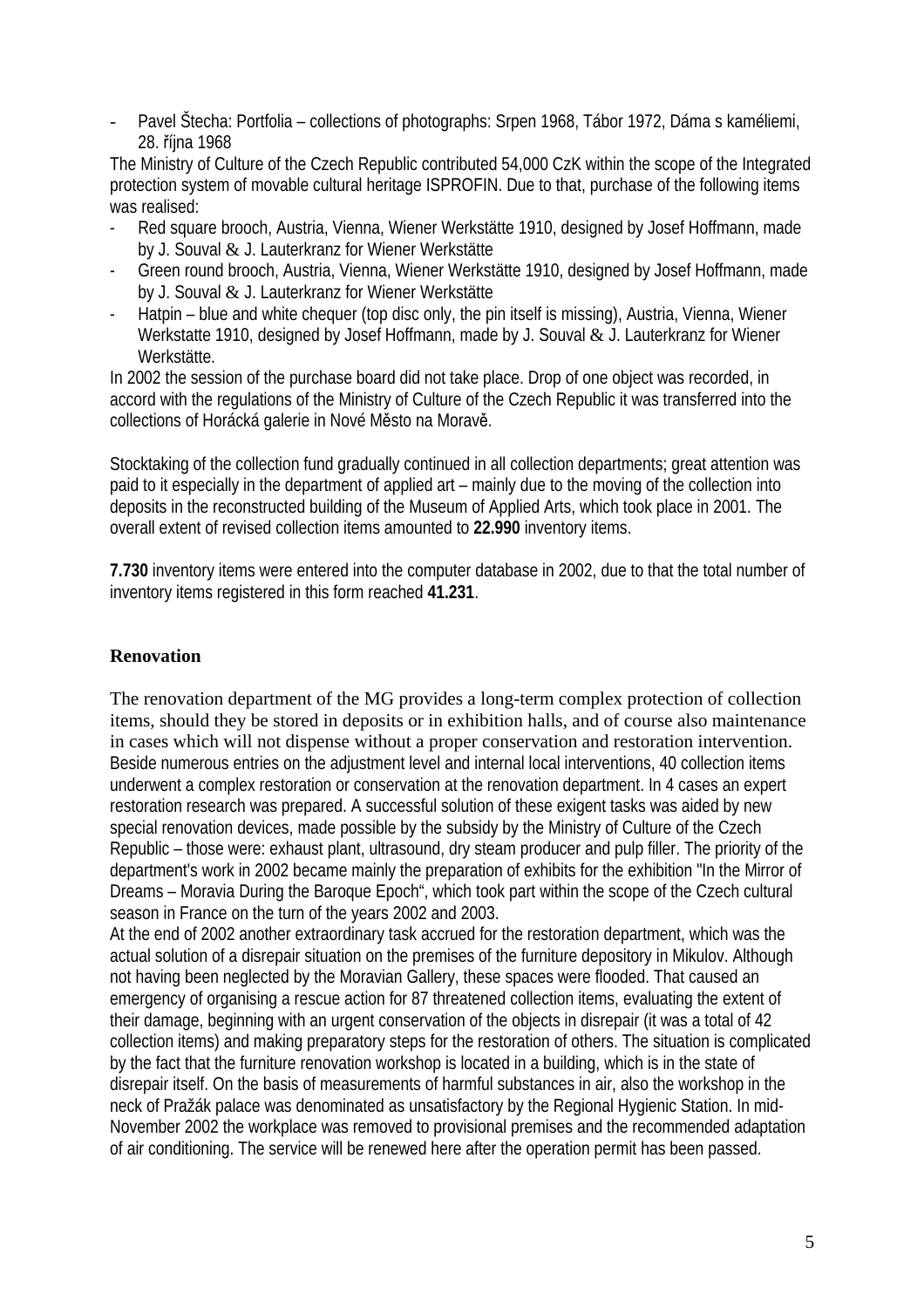Due to a high number of necessary maintenance treatments, the Moravian Gallery commends part of its endangered collection items into the care of external renovators. In the past year 8 works of art were restored in this way. Simpler adjustment interventions (adaptations of mounts etc.) are carried out directly by the custodians of individual deposits, and also in this area service of external collaborators were used in 2002.

# **RESEARCH USE OF THE COLLECTION FUND OF THE MG, LOAND OF COLLECTION ITEMS**

Collections of the MG have become subject of research of several Czech and foreign scientists this year. 149 visits were recorded, including 11 foreigners. For exhibition purposes of other gallery institutions a total of 81 loans of collection items were carried out, representing 856 inventory items. Out of the total, 72 loans in the extent of 676 inventory items were required for exhibitions in the Czech lands, 9 loans including 180 inventory items was headed abroad.

# **EXHIBITION ACTIVITIES**

After several years of provisional arrangements, 2002 was finally the first when the Moravian Gallery could make full use of all of its exhibition spaces, including the newly reconstructed building of the Museum of Applied Art. It brought along the possibility to return to a balanced composition of the exhibition plan, including regular presentation of artworks ranked traditionally in the area of commercial art. But the effort of the Moravian Gallery has still remained the synthesising approach that would cross the barrier between the free and applied arts. In each of the exhibition buildings a permanent exhibition was prepared following the main development lines, by which the visual art of the chosen topic circuit (applied art, free art of the older period, and finally the newest visual art creations of the free direction). In the concept of its expositions, the Moravian Gallery breaks away from the permanent exhibitions in the literary sense, and with the view of the possibilities of tourist industry in or town, it inclines rather toward the approach, which also in this activity field seeks the active dialogue with the visual art aficionados in Brno. Therefore it champions the concept of permanent exhibitions whose duration does not usually reach more than a span of few years. After that the exhibition is replaced by a reinstallation with the aim to bring again a new view of the observed area of visual art. It seems that public has adopted this approach very positively. Exhibition projects have sought to bring to public both works of artists ranked already among classics, as well as to present new talents or creators who have not yet sufficiently entered the general consciousness. In a similar way, the gallery has been trying to give sufficient space also to art disciplines whose history is relatively short. High quality exhibitions have been prepared by the Moravian Gallery mainly in the rank of art photography. Here it has the possibility to draw from its unique collection, which has reached 40 years of its existence in 2002. Tradition has been built also by the Biennial of graphic design, the 20th jubilee of which has been the peak of the whole exhibition season. However, the visitors could also meet a whole number of experimental expression forms, including computer-processed art. In recent years a firm spot in our exhibition activities was occupied by projects aimed at our fellow-citizens with various forms of handicaps, may those be physical, mental or social. The expression of consideration that we pay to this serious problem should be the newly opened permanent exhibition Možná sdělení (Possible messages), which strives to mediate artistic experience to the weak-sighted and blind.

### **Permanent Exhibitions**

### **Place of Memory, Space of Orientation**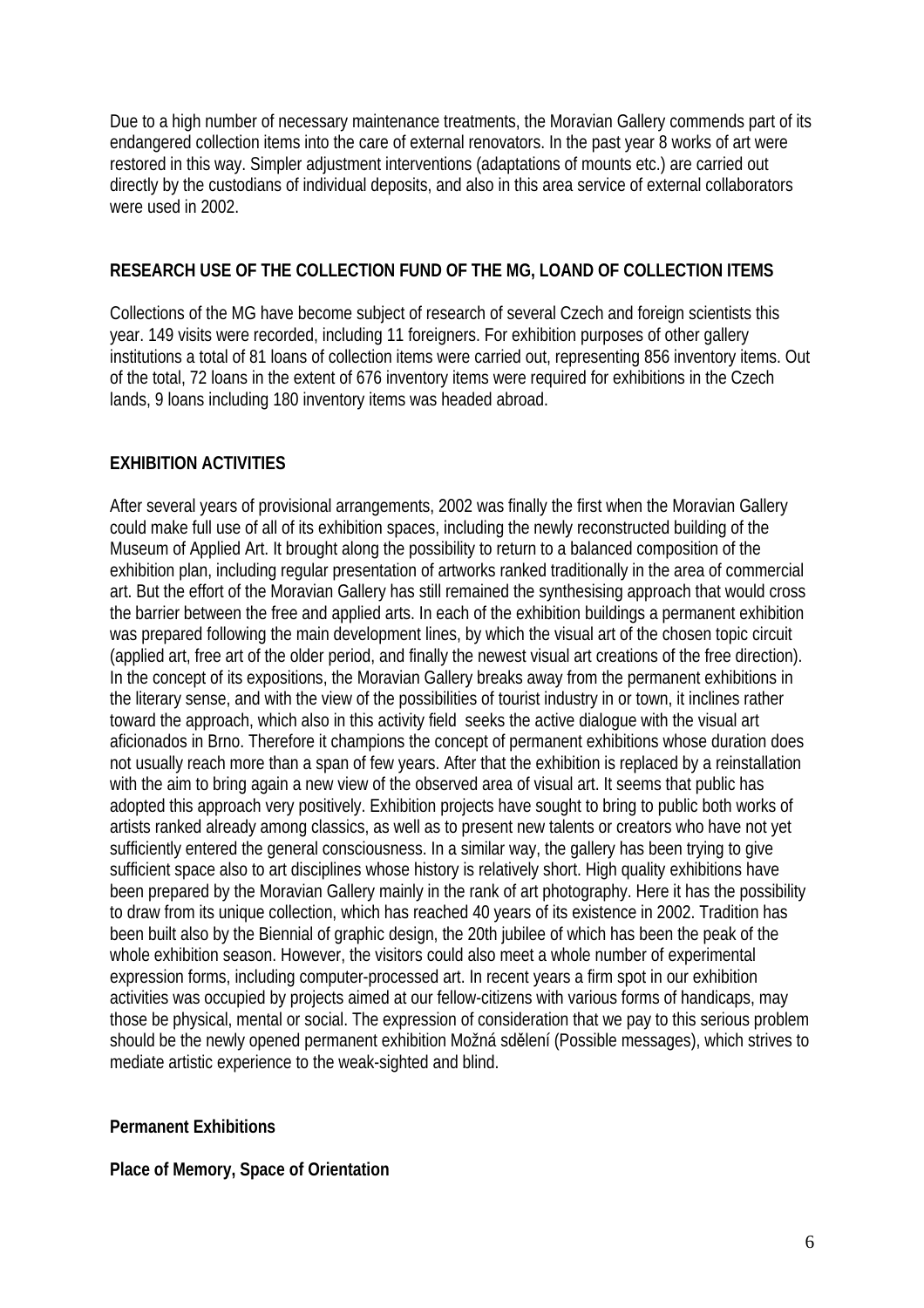# **Permanent exhibition of artistic crafts, applied art and design in transformations of time**

Museum of Applied Art, perennial

Concept, preparation and realization: PhDr. Kaliopi Chamonikola, PhD., PhDr. Alena Křížová, PhD., PhDr. Karel Holešovský, PhDr. Dagmar Koudelková, PhDr. Eliška Lysková, PhDr. Jarmila Novotná, PhDr. Ľudmila Dufková, Mgr. Markéta Vejrostová, Mgr. Anna Grossová, Mgr. Andrea Pauchová, Mgr. Martina Straková

The exhibition, respecting the chronological sequence, to a certain extent continues in the previous installation of applied art from 1971 and tries to capture the brief development and style metamorphoses of individual disciplines from historical furniture through textile, glass, pottery and china to products from precious and base metals, as well as their generic variety. Individual halls represent the basic stages in the development of art – Middle Age under the name of Reflection of Eternity, Renaissance as the Apotheosis of Beauty, Baroque and Rococo characterised as Eruptions of Shapes, Classicism, Empire and Biedermeier substantialising Order as an Ideal, Second Rococo and Historicism then as a Phenomenon of Returns, and the Art Nouveau which bears the characteristic of the Ornament as a form. Several paintings, sculptures and posters are also organically incorporated in these units. The were trying to avoid the illusion of period interiors, on the contrary – the visitors are frequently and systematically led to realise that they are in a museum. Each exhibit gets enough light and space, which makes the whole installation feel not overladen, and the feeling of relief after the arrival from the busy town centre allows the visitor to pleasantly perceive the individual artefacts.

A rich collection of over five hundred objects of virtu is prepared mainly from the collections of the Moravian Gallery (including some newest acquisitions), complemented only by a few objects borrowed from religious and private property and from the Silesian Municipal Museum in Opava. The exhibited set is not limited by its provenience only to the scope of Moravia or Silesia, also Italian, German or Dutch furniture is represented here, Italian faiance, as well as Viennese or Dresden china. During 2002 the exhibition was visited by 10.297 visitors in total. In future we expect to prolong its period stretch so that to embrace also the most significant style movements of the first half of 20th century – modern movement, cubism, art deco and functionalism. Catalogue sheet is offered to the visitors.

# **Czech Art of 20th century**

# Pražák palace, perennial

The collection of Czech art of 20th century belongs to the most sustained set in the Moravian Gallery and therefore great attention is paid to its opening up to public. Exhibition halls dedicated to its presentation occupy whole two floors of Pražák palace. He exhibition is divided into two parts (containing the period of 1st half of 20th century, and respectively the new creations), while both are diversified in cycles, and above that inside they leave space for short-term installations of works of the so-called light techniques.

# **Fire of Prometheus**

# **Czech modern movement of the first half of 20th century from the collections of the Moravian Gallery in Brno**

### Pražák palace, perennial

Concept of the exhibition: PhDr. Kaliopi Chamonikola, PhD., Mgr. ing. Ivo Binder

# Curator: Mgr. ing. Ivo Binder

The exhibition adverts mainly to the astonishing sweep of creative powers that happened on the Czech art scene at the beginning of 20th century and during the inter-war years, from which the epoch shortly after war still partly derived. Czech artists in a historically short time bridged a certain regional isolation and provinciality, which could be a burden to the older generation, and made acquaintances with foreign avant-garde currents and developed their impulses in the manner that constitutively ranks them among the protagonists of the world's modern movement. The creative atmosphere, in which arose the work of prominent Czech artists, who are represented in the exhibition (Antonín and Linka Procházka, Bohumil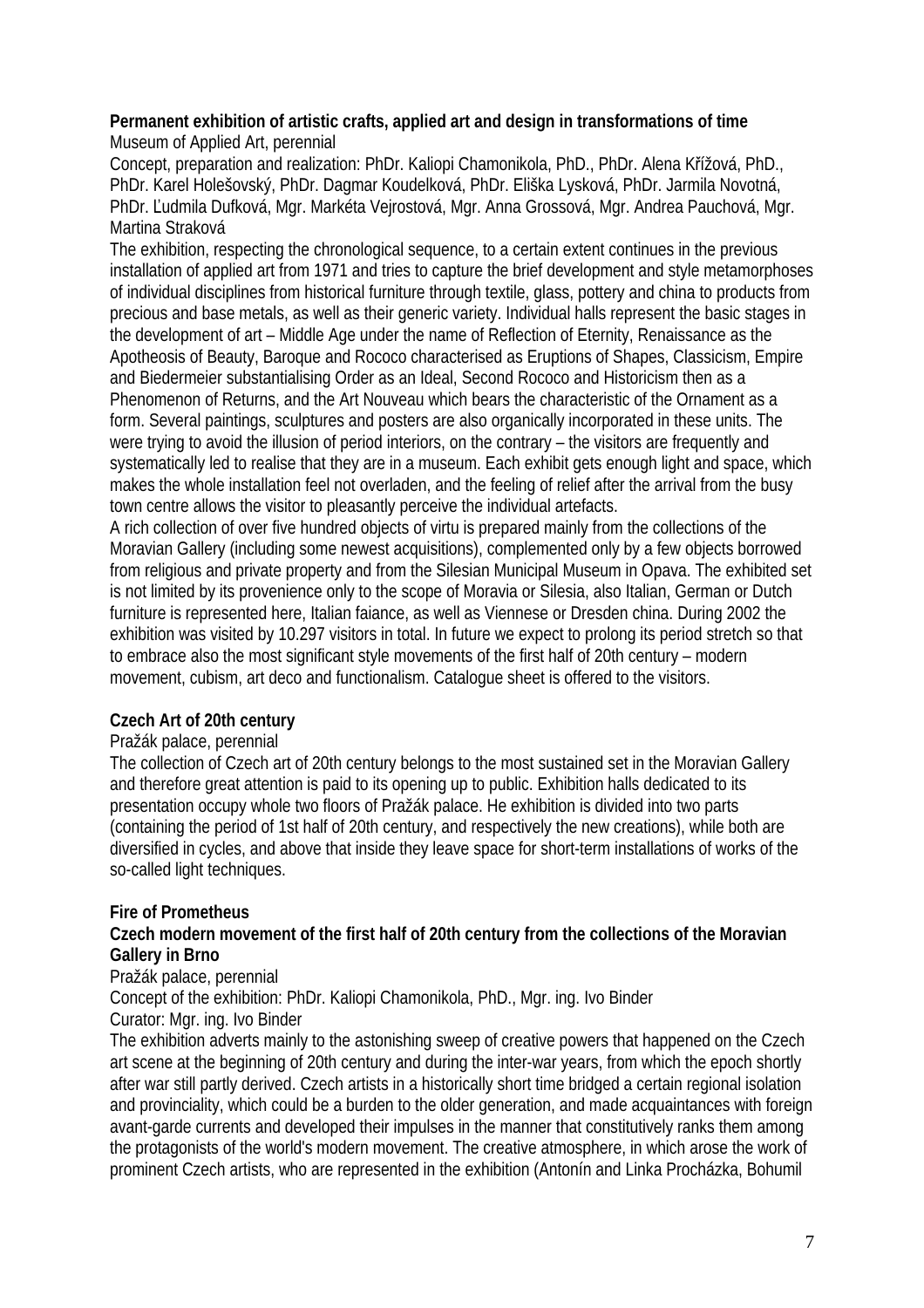Kubišta, František Foltýn, Josef Šíma, Václav Špála, Otakar Kubín, Bedřich Feigl, Vincenc Beneš, Emil Filla, Otto Gutfreund, Josef Čapek, Jaroslav Král, Jindřich Štyrský, Toyen, František Foltýn and many others), is symbolically caught by the Picture of Prometheus by Antonín Procházka from 1911, which became the motto of the whole exhibition. The same theme also attracted the interest of Vincenc Makovský to perform his famous sculpture – the Head of Prometheus. The exhibition presents key works of the Czech painting, sculpture, drawing and partly also applied art (There are included e.g. examples of furniture by Josef Gočár) in their period context and in relation to the creative groups that were arising spontaneously and absorbed the main development lines of the contemporary art. Big attention is paid to the contribution of Czech artists to the international cubism, poetism, surrealism and development of new activities, such as photography, stage design or typography. The installation is also a reminder of the position the city of Brno was occupying in the area of avant-garde culture in the interwar period.

A catalogue for the exhibition was published in Czech and English. In the year 2002 the exhibition was attended by 9.202 visitors.

# **Again and in a different way Art of the second half of 20th century**

Pražák palace, until 31. 3. 2002

Curator: Mgr. ing. Ivo Binder

"Again and in a different way" was the name of the exhibition part dedicated to the art of 2nd half of 20th century. It presented a profile of the works of prominent personalities of the Czech after-war art until the present, including the newest acquisition, while inside there remained space for short-term installations presenting selected personalities of visual art over the framework of the exhibition. In 2002 the visitors had the chance to get acquainted with the work of Ivan Chatrný whose exhibition was opened already at the end of 2001. 1.225 visitors were recorded during 2002.

# **Ivan Chatrný 1928-1983**

### **Drawings and graphics**

Exhibition from the Variations cycle of the permanent exhibition of the 2nd half of 20th century Pražák palace, 20. 12. 2001 – 3. 3. 2002

Curator: Mgr. ing. Ivo Binder

The exhibition opened already at the end of 2001 presented one of the unjustly unregarded artists who added with his work to the image of the Brno avant-garde of the 60's and 70's. He developed to the geometrical language and sheer constructive order. His contribution to the given topic was a work with serial sequence of shapes.

Beside artworks from the collections of the Moravian Gallery, there were represented also works from Chatrný's estate, in which the artist applied the aforementioned constructive processes in a biochemical way onto glass sheets and three-dimensional objects. Catalogue sheet was prepared for the exhibition. Number of visitors: ca 420

# **Gesture and expression**

# **Czech art of the second half of 20th century**

Pražák palace, from 10. 10. 2002

Curator: Mgr. ing. Ivo Binder

New installation of modern Czech art, already third in the building of Pražák palace, again offers a view of the Czech art scene of the newest period, this time from the point of view observing the tension between the painter's or sculptor's gesture on the one hand, and visual expression on the other, as well as the transformations that this mutual relation acquires during the development since approximately the 30's of 20th century until the present day. The exhibition presents works of prominent artists of this period, such as Mikuláš Medek, Karel Nepraš, Hugo Demartini, Dalibor Chatrný, Bohumír Matal,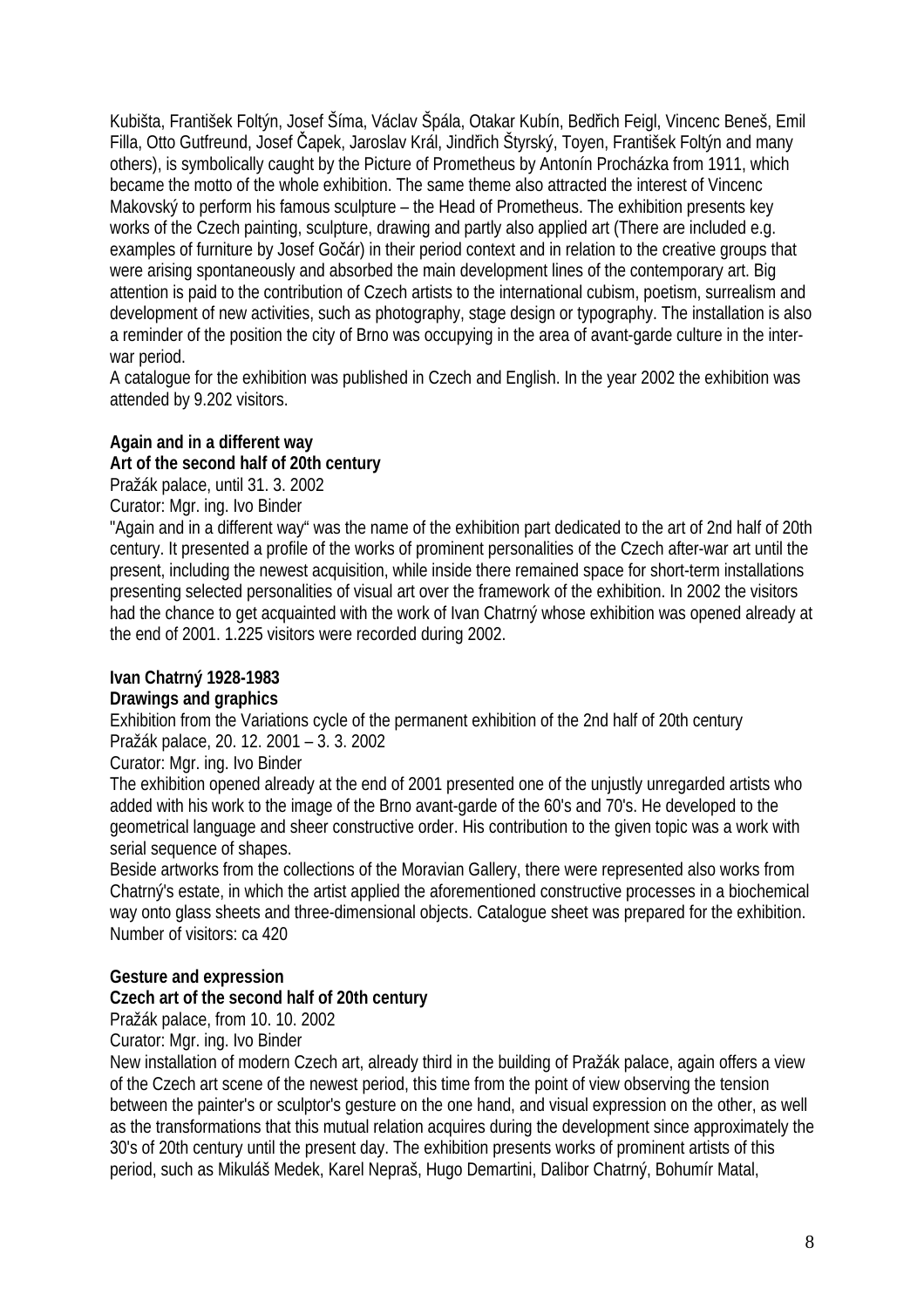Bohdan Lacina, Jan Kotík and many others. Many of the presented works belong to the newest acquisitions of the gallery and have been presented to public for the first time. Also this time two halls of the exhibition remain allocated for smaller short-term exhibitions conceived as medallions of interesting personalities of visual art. In 2002 Miroslav Šnajdr, laureate of Michal Ranný's award for the year 2001, was presented in this way, and furthermore Jiří Šindler and Václav Zykmund. The exhibition was accompanied by a catalogue sheet.

A new exhibition of modern Czech art was attended by 2.421 visitors in 2002.

### **Miroslav Šnajdr**

### **Laureate of Michal Ranný's award for the year 2001**

Pražák palace, 13. 3. – 2. 6. 2002

Curator: Mgr. ing. Ivo Binder

Miroslav Šnajdr Sr. Became the second laureate of Michal Ranný's award, which is awarded every two years by the association of friends of the Moravian Gallery as an appreciation of the artist's essential contribution to Czech visual culture. As a professional musician (for long years he has worked as a French horn player at the Moravian Philharmonic in Olomouc) he enriches his works also by the elements of musical feeling. In his works he often likes to react upon the works of world classics of visual art; a rich source of inspiration for him is also the world of little children. The exhibition was accompanied by a catalogue sheet.

Number of visitors: ca 2084

### **Jiří Šindler**

### **Drawings and graphics**

Pražák palace, 15. 8. – 27. 10. 2002

Curator: Mgr. ing. Ivo Binder

Second variation of the re-installed permanent exhibition of the art of 20th century brought the familiarisation with the selection of works by one of our prominent typography creators, Jiří Šindler. His probably most important work was the creation of the printed form of glagolitic script for the Old Church Slavic missal. Šindler likes to insert the motives of this type also into his drawing and graphics. The lifetime work of this eighty-years old illustrator and graphic artist was awarded by the Prize of the City of Brno for the year 2001 in the rank of visual art. The exhibition was accompanied by a catalogue sheet. Number of visitors: ca 1670

### **Václav Zykmund**

**Buffoon of the night** 

Pražák palace, 11. 12. 2002 – 30. 3. 2003 Curator: Mgr. ing. Ivo Binder

The exhibition presented the works of one of our most important representatives of the second wave of surrealism in Czech visual art. The core of the collection was formed by the set of illustration drawings for the book of lyrical prose Buffoon of the Night by Aloysius Bertrand. Number of visitors: ca 852

### **Medusa's Look**

#### **European Art in Six Centuries**

Governors' palace, perennial

Curator: PhDr. Kaliopi Chamonikola, PhD.

Assistant curator: Mgr. Zora Wörgötter

The exhibition brings along the selection of the most valuable works of art from the collections of the Moravian Gallery from Gothic up to 19th century, complemented by eminent loans from religious property and from collections of other institutions. Next to works of Moravian provenience, there are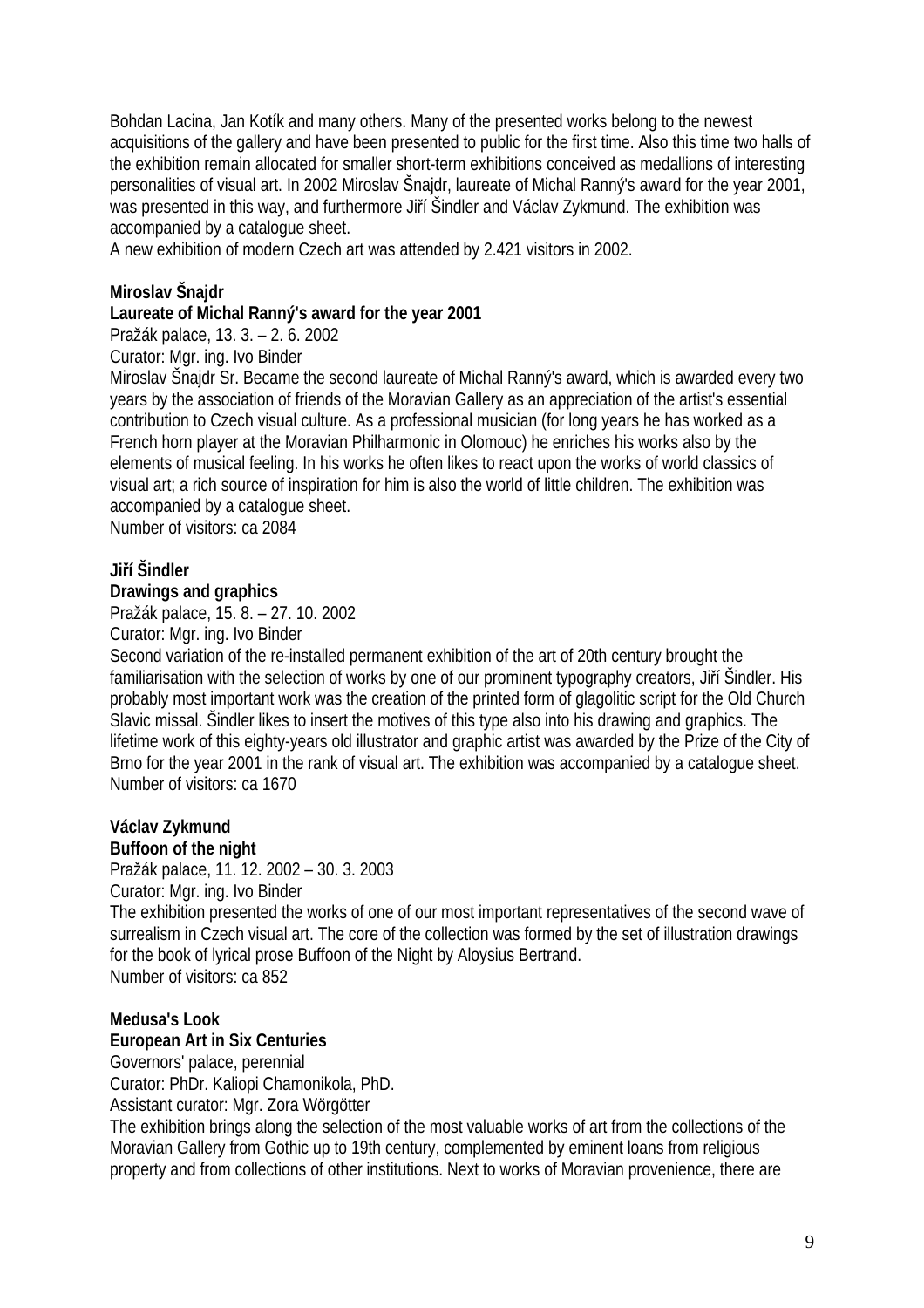exhibited also works of Austrian, German, Italian and Dutch origin. Collections of Flemish and Dutch painting that have been augmented by some interesting new acquisitions recently, are exhibited for the very first time since the closing of the permanent exhibition of old art in the Dietrichstein palace. The central picture is the Head of Medusa by P. P. Rubens, whose rendition of ugly Gorgon was considered so dangerously vivid yet in the 19th century that in the original installation of Franciscus Museum it could only be exhibited behind a veil "not to scare women and children."

Within the exhibition, a room is detached for short-term chamber exhibitions of old drawings and graphics.

The collection was prepared by the Moravian Gallery in co-operation with the city borough Brno-centre and under the auspices of the Italian Cultural Institute in Prague. Catalogue available.

At the end of the year 2002 the exhibition scored a massive change – in relation with the exhibition In the Mirror of Shadows – Moravia during the baroque period, parallelly running in Rennes, part of the exhibits, becoming for the presentation abroad was replaced by works that our visitors yet have not had the occasion to meet, but whose artistic level is also appreciable. The visitor rate of the well implemented exhibition proved the permanent interest of the public in the old art, during the year 2002 it was seen by 8.916 visitors.

# **Speculare – look and examine**

Short-term exhibition within the scope of the permanent exhibition Medusa's Look

Governors' palace, 6. 12. 2001 – 3. 3. 2002

Curator: Mgr. Yvona Ferencová, Mgr. Hana Petlachová

The Moravian Gallery pays constant attention to opening visual art to the attention of children visitors. Spatial installation, prepared yet at the end of the year 2001, was therefore dedicated to them. It s aim was to acquaint children with one of the basic principles of baroque culture – principle of theatricality, which treats the world as one great, but passing pageant, as a play covered by a veil of delusion when a dream inosculates with the reality. We can discover the reflection of this attitude also in the area of baroque visual art. The exhibition was designed for children and their parents, who could themselves take over the roles of guides of the baroque exhibition. A book-object was prepared for this purpose. Number of visitors: ca 2.500

# **French drawing of 17. and 18. centuries**

Short-term exhibition within the scope of the permanent exhibition Medusa's Look

Governors' palace, 6. 3. – 9. 6. 2002

Curator: Mgr. ing. Zdeněk Kazlepka

French drawings of the so-called classical centuries form a relatively small part of the collection of old drawings and graphics at the Moravian Gallery. Although it is a quality collection it has not been exhibited independently yet. 13 selected drawings represent art formed by the environment of the court at Fontainebleau and by the inspiration from the works of Italian and Dutch masters. The French graphical school in its period had a big influence upon the artistic activities in Vienna and in the Czech lands. The exhibition was accompanied by a catalogue sheet.

# **Drawings from the Feldmann collection**

Short-term exhibition within the scope of the permanent exhibition Medusa's Look

Governors' palace, 12. 6. – 8. 9. 2002

# Curator: Mgr. ing. Zdeněk Kazlepka

Brno collector, Dr. Arthur Feldmann gathered during his life a magnificent set of old masters' drawings, mainly of Dutch, Italian and German provenience. A selection from his collection, presented at the cabinet of old drawings and graphics, was a farewell to this interesting collection, which is subject to restitution for the sake of compensation of the holocaust victims. The exhibition was accompanied by a catalogue sheet.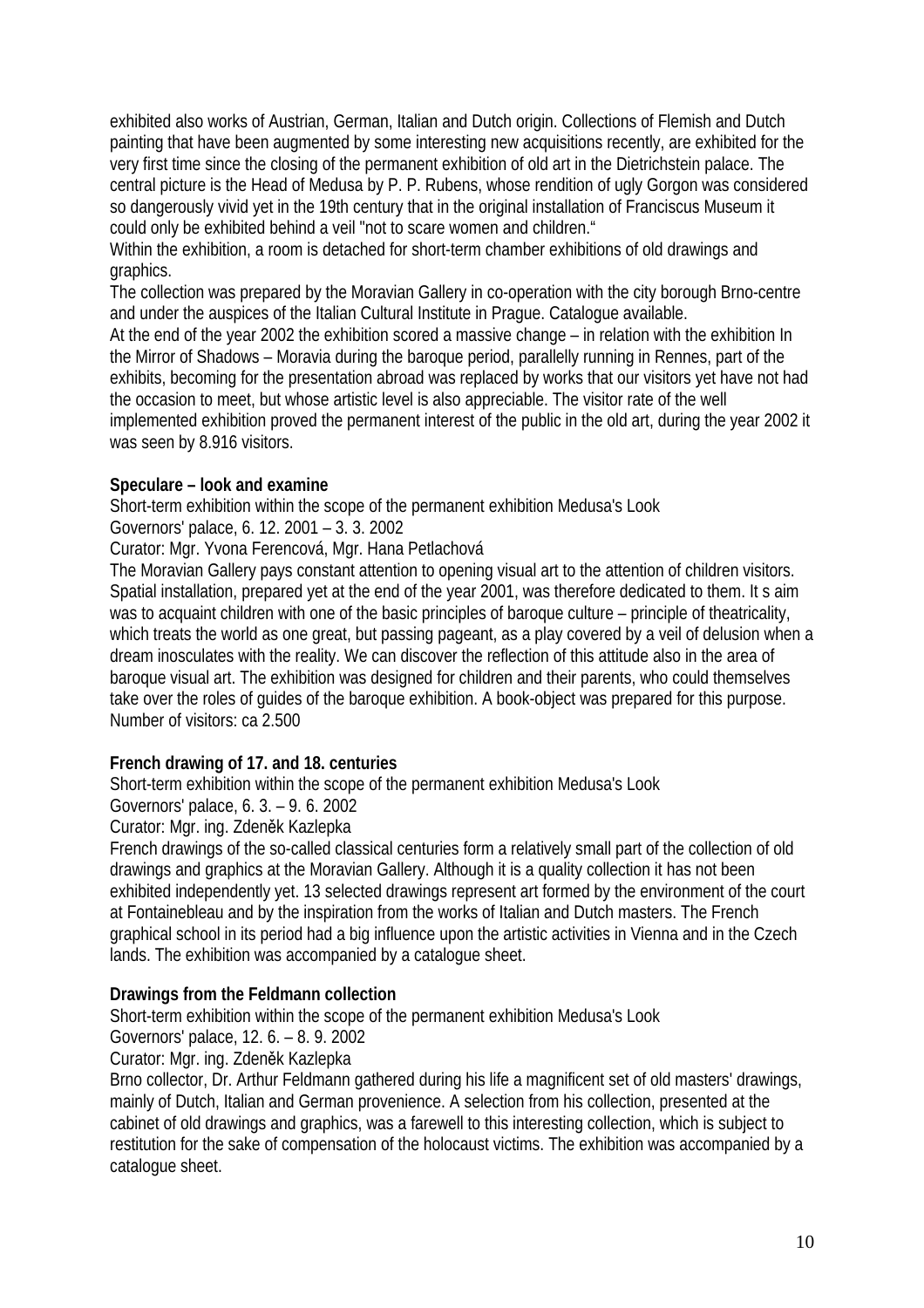### **Speculare – look and examine: Magical pictures**

Short-term exhibition within the scope of the permanent exhibition Medusa's Look

Governors' palace, 18. 9. 2002 – 12. 1. 2003

Curator: Mgr. Yvona Ferencová

Also the last alternate exhibition within the permanent exhibition of old art in 2002 was dedicated to the youngest art aficionados. In co-operation with the National technical museum a small but exceptional exhibition was prepared – baroque curiosities that used to used to raise spectators' attention in it s time – miscellaneous scientific and technical apparatuses such as a microscope, telescope, sun and moon dials, laterna magica, marvellous objects exploiting the laws of physics for surprising effects, as well as artworks reflecting the then new overseas discoveries. The exhibition drew on baroque in a different light than the traditional textbook concept of the "period of darkness", with its light sides of big scientific progress and even with elements of playfulness and wit.

Number of visitors: ca 1806

# **Possible messages**

# **Collection of artworks of the Moravian Gallery in Brno for the blind and weak-sighted**

Stairway landing at the Museum of Applied Art, from 14. 5. 2002

Curator: Mgr. Yvona Ferencová

Permanent exhibition dedicated to the visually handicapped visitors continues in the similar exhibition that took place in the atrium of Pražák palace at the end of the year 2001. Since then the collection of artworks for the blind and weak-sighted expanded by more artists' gifts and further expansion is expected. The common feature of the exhibited works is their perceptibility by the non-optical senses. Therefore the usual inhibition of touching the exhibits does not apply here; there also appear works that work with the accompanying component. The exhibition strives to mediate valuable aesthetical experiences in the field of visual art also to the visually handicapped persons. In this sense it also wants to be a means of bridging of interpersonal barriers of indifference or diffidence, with which the blind and weak sighted may meet in our world. Our prominent artists are represented in this collection – Petr Babák, Jiří Kolář, Václav Cigler, Adriena Šimotová, Petr Nikl, Olga Karlíková, Lubomír Jarcovják, Radek Kratina, Eliška Čabalová, Miloš Cvach and many others.

# **From gothic to empire**

Permanent exhibition – Mikulov chateau – since 1998 the exhibition has been run by the Regional museum in Mikulov – in it open permanently during summer, in the winter season only on Saturdays and Sundays.

Commissioners of the exhibition: for the Regional museum in Mikulov Dobromila Brichtová, prom. hist., For the MG PhDr. Alena Křížová, PhD.

The exhibition of artistic crafts located at the historical halls of the Mikulov chateau introduces the visitors to the transformations of lifestyle in the course of several centuries.

# **Short-term exhibitions**

In the course of the year the Moravian Gallery presented a number of exhibitions, either from its own collections or of artworks borrowed by other owners, or in direct co-operation with partner gallery institutions.

*Exhibitions overreaching from the year 2001*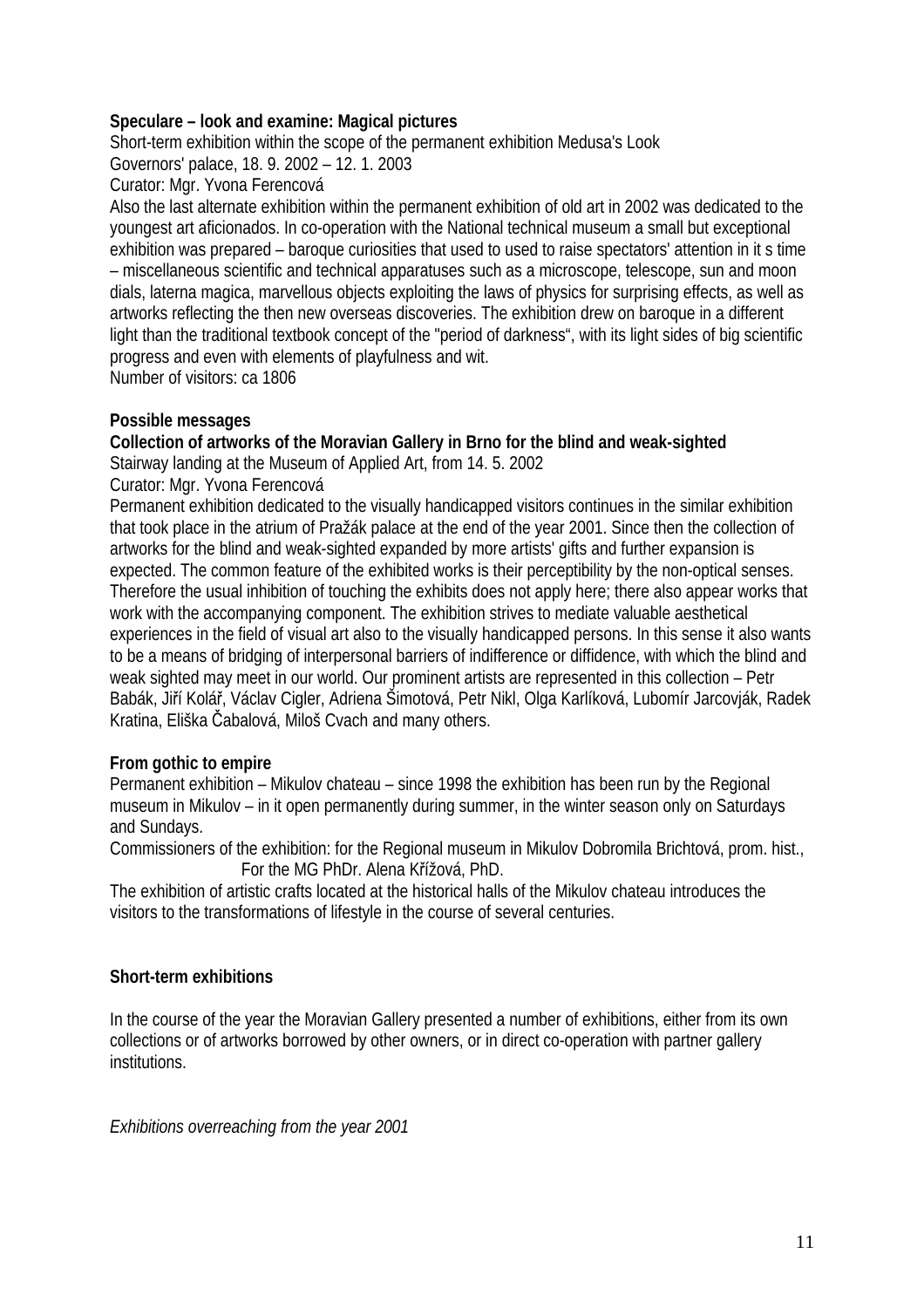### **Austrian paintings of 19th century in Moravian collections**

8. 11. 2001 – 31. 3. 2002

Curator: PhDr. Kateřina Svobodová

The exhibition was a partial result of a result realised within the scope of an institutional grant by the Ministry of culture of the Czech Republic, aimed at the studies of artworks of foreign origin in Moravian collections. Geographic proximity of Moravia and Austria to a certain extent predestined the close relations connecting the art in both countries. Moravian painters of 19th century usually graduated at the Vienna Academy or even had long-term stays there, Austrian artists, on the other hand, often worked for the Moravian customers, either nobility or bourgeoisie; works of Austrian painters did not stay aside of the interest of local collectors. This is how a number of quality works by renowned creators of Austrian painting got to our environment. The exhibition presented their selection from the collections of Moravian galleries, museums and chateaux. It strived to offer the visitors an integrated view of the genre and style composition of the given period. Represented were examples of portrait drawing, romantic landscape as well as genre painting striving to capture the magic of everyday life. A publication with a rich pictorial accompaniment and a list of accessible sets of Austrian painting of 19th century in Moravian collections was released with the exhibition. The exhibition was organised in collaboration with the Austrian Cultural Forum in Prague. In 2002 it was seen by 3.132 visitors.

# **The Venue**

# **Design of 20th century**

14. 12. 2001 - 19. 5. 2002

Exhibition concept: PhDr. Kaliopi Chamonikola, PhD., Tomáš Lahoda, acad. painter., Jiří Sobotka, acad. painter.

Collaboration of collection departments: PhDr. Antonín Dufek, PhD., Mgr. Anna Grossová, Mgr. Andrea Pauchová, Mgr. Martina Straková, PhDr. Marta Sylvestrová, Mgr. Markéta Vejrostová.

The exhibition The Venue was a certain antipode to the permanent exhibition of artistic craft, applied art and design. Contrary to its chronological and quite seriously meant concept, the internal interconnection of the collection items at the exhibition was transferred to the significance level, into construction of fictitious scenic scheme, while a certain dosage of exaggeration and humour was not missing. As the authors describe it pregnantly: "The contemporary spectators are so used to shocks and baits, that if we want to make them effectively interested, it proves that one of the most approved ways is to rattle with a skeleton." And so the story that has been reconstructed here through the language of art and significance associations, carried elements of detective and criminal or horror plot. Exhibits in this playful set, full of original ideas, worked as objects of evidence, as witnesses of past stories. There were 18 stories in total and each had its name (Crossroad of stories, Vermin in the collection, Tony's fall, Alexander's hanger, Track in porcelain, Track in clay, Attempt at a reconstruction, Get-away, The Venue, Missing, René did not arrive, Ring as a proof, into glass, Identity possibilities, Discovery, No motive, Contraband, Restless sleep ..). The visitor is left here as if on the track of a crime. It was left up to his/her fantasy how they will interpret that story. The option of the lighter, visitor-friendly genre, whose rules the whole exhibition was developing, was in fact an open, although ironical acknowledgement of the influence of show business pop-culture we are surrounded with. The exhibition in a labyrinth of fictitious stories was tematisation and paraphrase of a common museum practice, standard installation habits and formal handwriting of famous personalities from the world of art.

The exhibition concentrated several hundreds of exhibits from the collections of the UPM created in the course of 20th century - furniture, textile, (clothing, clothing accessories, decoration textiles, carpets, textile objects,) glass (as both free and applied studio works), pottery (both applied and decorative), pottery, silver tableware, jewels and small metal objects, lamps etc. The collection was complemented by several loans by contemporary artists. During 2002 it was seen by 6.124 visitors.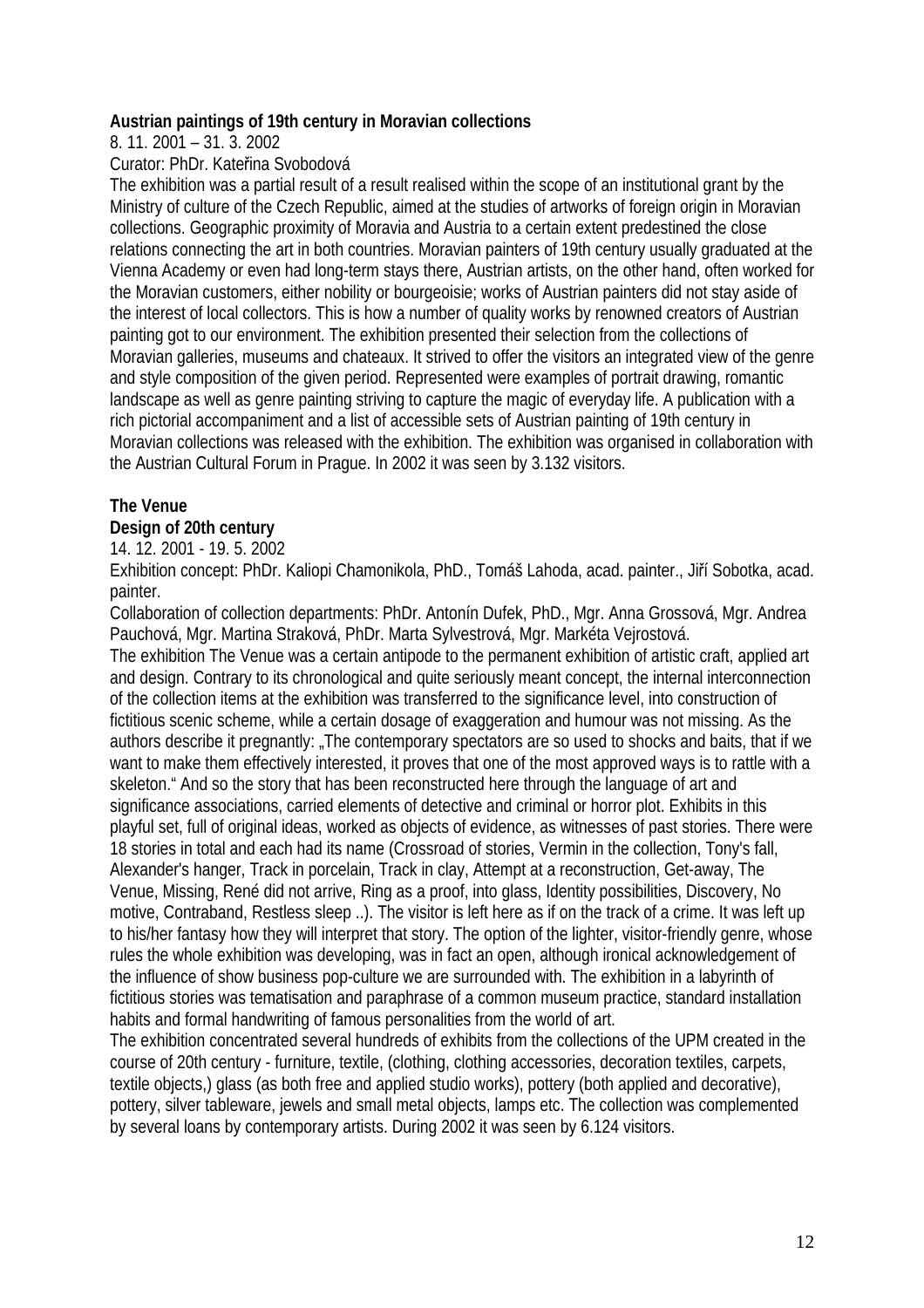# **Jindřich Štreit – Among us**

12. 12. 2001 – 20. 1. 2002 curator: PhDr. Ludmila Horáková

The subject matter of the documentary photographic series by Jindřich Štreit was the integration of the handicapped fellow-citizens into everyday life. Thirty black-and-white snaps made in retreats, but also in homes and in the street were an eloquent testimony of the fact that the blind, people in wheel-chairs or handicapped in other ways can fully live among us if we give them the chance. The exhibition took place under the auspices of the Czech Art Fund foundation.

Number of visitors for the year 2002: ca 900

*Exhibitions inaugurated in 2002* 

MUSEUM OF APPLIED ART

# **Reflection of Designblok ´02**

# **Tendencies of Czech and International design at the Design Days of Designblok ´02**

Museum of Applied Art, 14. 11. – 8. 12. 2002

Concept: Jiří Macek, Maxim Velčovský, Jana Semerádová

Curator for Profil Media s. r. o.: Maxim Velčovský

Curator for the MG: Mar. Andrea Pauchová

The exhibition organised in collaboration with the Profil Media s. r. o. agency was a selection from a display Days of Czech and International Design in Prague Designblok ´02 took place in the Czech capital in October 2002. The fact that regular presentations of the newest development trends in the world of interior design found their audience among experts as well as the general public, is testified by its fourth year. The Brno exhibition dedicated mainly to seating furniture presented models as well as series-produced types that featured works of professional designers as well as students.

# **Federico Díaz**

### **Mnemeg**

Museum of Applied Art 14. 11. – 8. 12. 2002

Curator : Mgr. Yvona Ferencová

Expert collaboration: Mgr. Hana Petlachová

Federico Díaz is known to the public as one of the finalists of Jindřich Chalupecký award. The presentation of his sonic installation Mnemeg, created in collaboration with the E-area team, whose members are Martin Ličko, Zsolt Trenscenyi, Josef Kasal, Milan Guštar, Pavel Rejholec and Vít Havránek, was another step with the idea articulation to the Possible Messages project. Also his objective is to reach a complex aesthetic perception, accessible also to blind visitors. The Mnemeg performance presented an attempt at artificial intelligence – a computerised figure projected on the screen with the help of sensors in the installation reacted upon the impulses emitted by the surroundings as well as by the visitors themselves – light, movement, sound, and even temperature. The presentation took place with the support of the Foundation of Charter 77 – Barriers Account and of the foundation of Dagmar and Václav Havel VIZE 97.

1.643 visitors showed interest in this event of the Moravian Gallery organised together with the parallel exhibition Reflection of Designblok ´02.

*Courtyard of the Museum of Applied Art*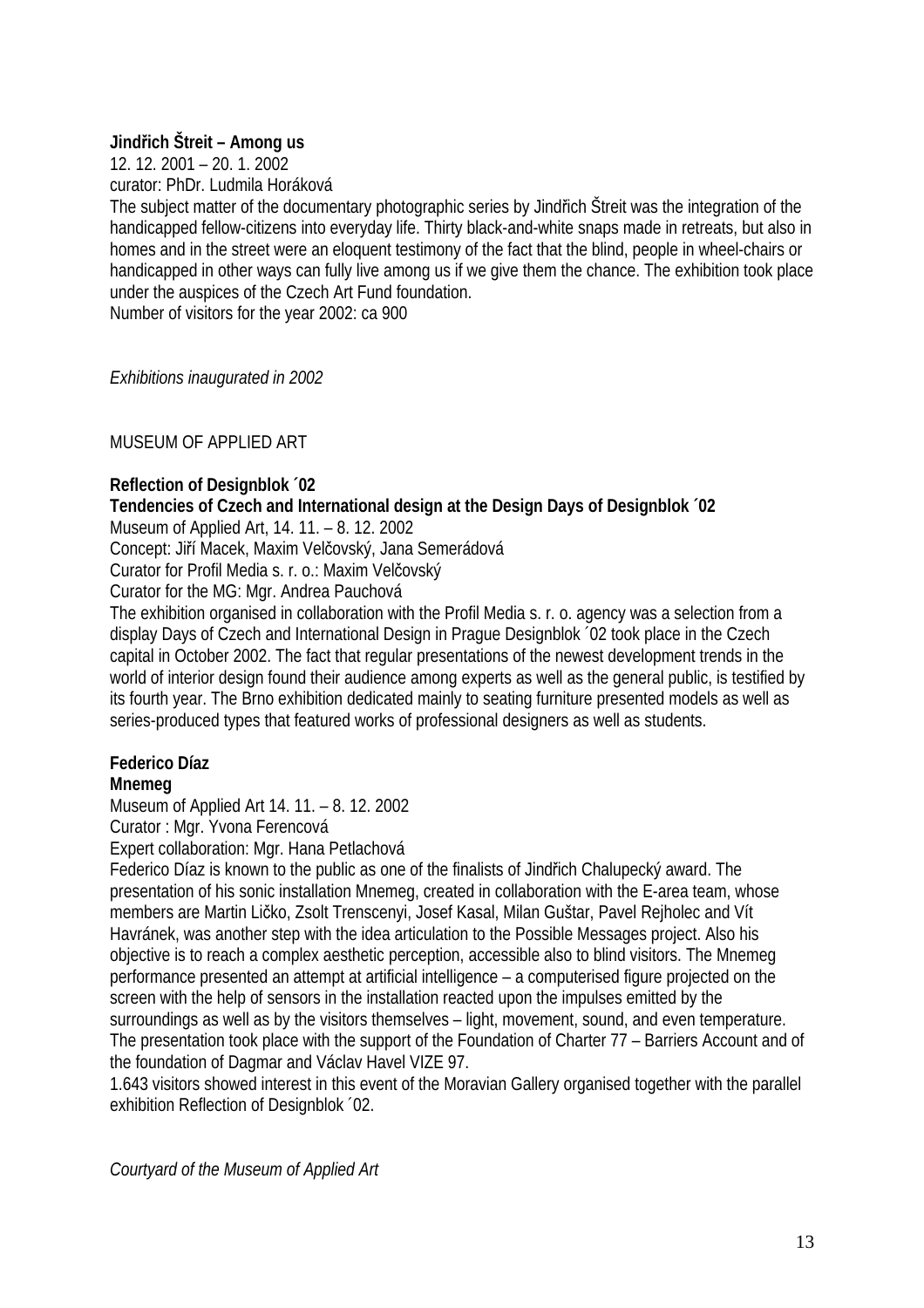# **Emilie Benes Brzezinski**

**Dialogue with wood**  13. 6. – 27. 7. 2002 Curator: Meda Mládková

Expert collaboration: PhDr. Kaliopi Chamonikola, PhD., Mgr. Petr Ingerle

The exhibition of Emilie Benes Brzezinski was the first presentation of this American artist in the Czech Republic. She is connected with our country by her family roots – she is the grand-niece of president Edvard Beneš – and at the same time she moved in the world of high international politics overseas – her husband is the counsellor of the former American president Jimmy Carter, Zbigniew Brzezinski. Already since the 60's of 20th century she has pursued abstract sculpture, her monumental works of wood, presented in the courtyard of the Museum of Applied Art, made the natural beauty of mighty wooden trunks show. The exhibition was seen by 2.867 visitors.

PRAŽÁK PALACE

# **Object/Object**

**Metamorphoses in time**  Pražák palace, 17. 1. – 21. 4. 2002 Concept and exhibition author: Olaf Hanel Commissioner: Mgr. Pavel Netopil

The exhibition prepared in co-operation with the Czech Museum of Visual Arts was the reprise of a project presented in Prague in the house U černé Matky Boží in 2001. It presented almost one hundred artists from the end of World War I. up to the present. It represented protagonists of international importance, such as Marcel Duchamp, Man Ray, Meret Oppenheim and others, as well as a number of renowned Czech artists – Jiří Kolář, Stanislav Kolíbal, Adriena Šimotová, Karel Nepraš, Jan Švankmajer and many others, members of miscellaneous tendencies and directions in visual art. The uniting link in their work was the grasp of the specific art category represented by the object. A widely conceived genre which began to champion in 20th century offers extremely large creative space. It often works with components often torn out of their original purpose and specification, and places them purposefully into new context or function, so that objects of common everyday life are elevated to works of art. The not quite usual exhibition attracted the attention of 2.507 visitors.

# **Max Švabinský**

### **Reality, paradise and myth**

Pražák palace, 25. 4. – 21. 7. 2002

Exhibition author: PhDr. Jana Orlíková

Curator: PhDr. Kateřina Svobodová

Max Švabinský is one of the classics of Czech visual art. He came out of the generation of artists on the turn of 19th and 20th centuries. However, he had the luck of having outliving them by several decades. Therefore he survived to see his work significantly appreciated during his lifetime. But his name was often misused for the sake of ideology and so only some sides of his rich creation got into the awareness of the public. The exhibition that the Moravian Gallery prepared together with the Prague gallery as a selection from the exhibition at the Valdštejn riding hall in Lesser Side in Prague was striving for a certain rehabilitation of this artist in the eyes of visitors. The accent was put mainly on the period from the 90's of 19th century until the 20's of the following century, therefore no the time when the artist's quality works were created. The objective was to present Švabinský's work in its full range – from oil paintings with portraits of well-known personalities, through his large graphical works to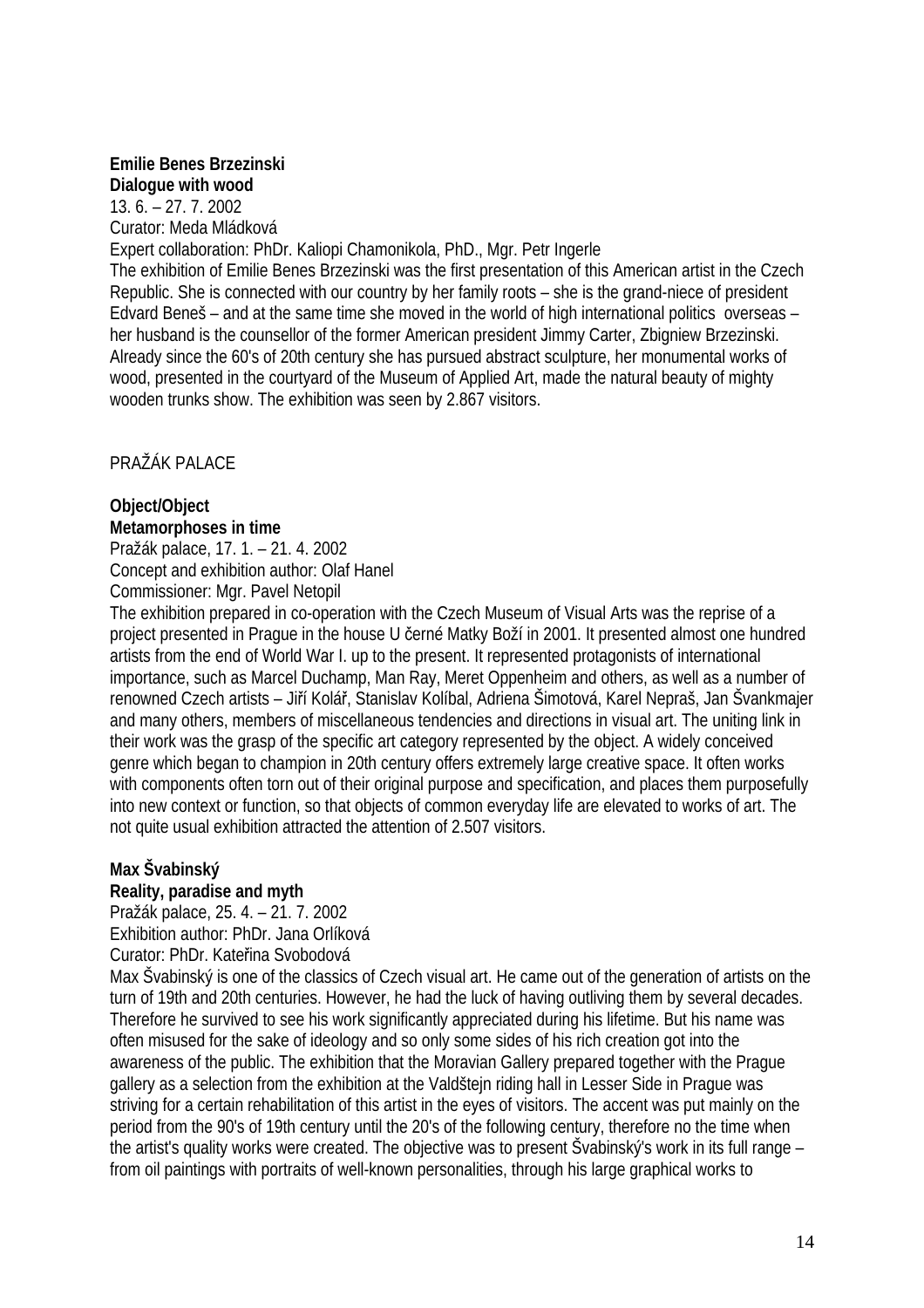drawings. Also his works on public commissions were included – designs of stained glass windows for the St. Vítus temple or the world-famous postage stamp collections and bank note design. Also the artist's stepdaughter, already ninety-years-old Mrs. Zuzana Švabinská-Vejrychová took part in the preparation of the exhibition. It was accompanied by a voluminous catalogue, complemented by a series of postcards from the artist's works. The Brno installation attracted the attention of 9.748 visitors, and as far as the daily visitor rate is concerned it became the most followed event of the Moravian Gallery in the past year.

# **Antonín Procházka 1882-1945**

Pražák palace, Museum města Brna – Špilberk, 6. 6. – 29. 9. 2002 Curators: PhDr. Marcela Macharáčková – for the Museum of the city of Brno

PhDr. Alena Krkošková – for the Moravian Gallery

Expert collaboration: PhDr. Hana Karkanová, Mgr. Petr Ingerle

The generously conceived retrospective exhibition of Antonín Procházka was a reminder of 120th birthday anniversary of this artist, one of the most individual painters of the Czech modern movement at the beginning of 20th century who spent a major part of his life in our city. To organise it, the Moravian Gallery joined forces with the Museum of the city of Brno, as institutions that own the largest Czech sets of Procházka's works, and the Municipal House in Prague was also invited co collaborate. The result of this widely conceived teamwork became an exhibition event that presented the artist's work in a so far unseen extent. The exhibition was running parallelly on the premises of Pražák palace and at the Špilberk castle; its narrowed reprise then took place from 11th December 2002 till 2nd March 2003 in Prague. The installation at Špilberk presented mainly the artist's paintings and sculptures; the part located at the Moravian Gallery was concentrated mainly in his drawings and graphics in the context of key painted works, and unique designs and realisations of furniture were also present. The exhibition was one of the most important events of the whole cultural season in Brno and the part at the Moravian Gallery alone was attended by 5.631 visitors. A richly decorated catalogue in Czech and English versions was prepared for them, as well as a catalogue sheet in the form of a folder.

### **Suite Europa 2002**

### Pražák palace, 4. – 29. September 2002

Commissioner: Mgr. Bohdana Borková

The itinerant exhibition of 18 selected Spanish and Ibero-American artists was prepared by the Spanish Ministry of foreign affairs on the occasion of the Spanish presidency in the European Union. Within the scope of a widely conceived project the exhibition was presented in a number of both European and American countries and it brought a representative collection of works by contemporary artists of this cultural circuit, while many of the presented artists are laureates of national and international awards. The exhibition was accompanied by a catalogue. 122 visitors showed their interest in it.

### **Viennese silver tableware from the collections of the National Museum in Prague**

Pražák palace, 10. 10. – 29. 12. 2002

Exhibition author: PhDr. Dana Stehlíková

Curator: Mgr. Anna Grossová

The collection of the courtly and aristocratic silver tableware deposited at the National Museum in Prague, presents a unique set of artworks from precious metals. The exhibition had its preview in Vienna in the summer of 2002. For the first time in such an extent in the Czech Republic it presented silver tableware made by the Viennese companies Mayerhofer&Klinkosch and J. C. Klinkosch during the years 1867-1921. Their silversmith factory belonged to the most important suppliers of silver in Central Europe for three generations. It worked for the Austrian imperial court and for other royal houses, as well as for prominent noble families. The dominants were the examples of the Imperial table set donated by Franz Joseph I. to the Mexican attorney who defended his brother, emperor Mammalian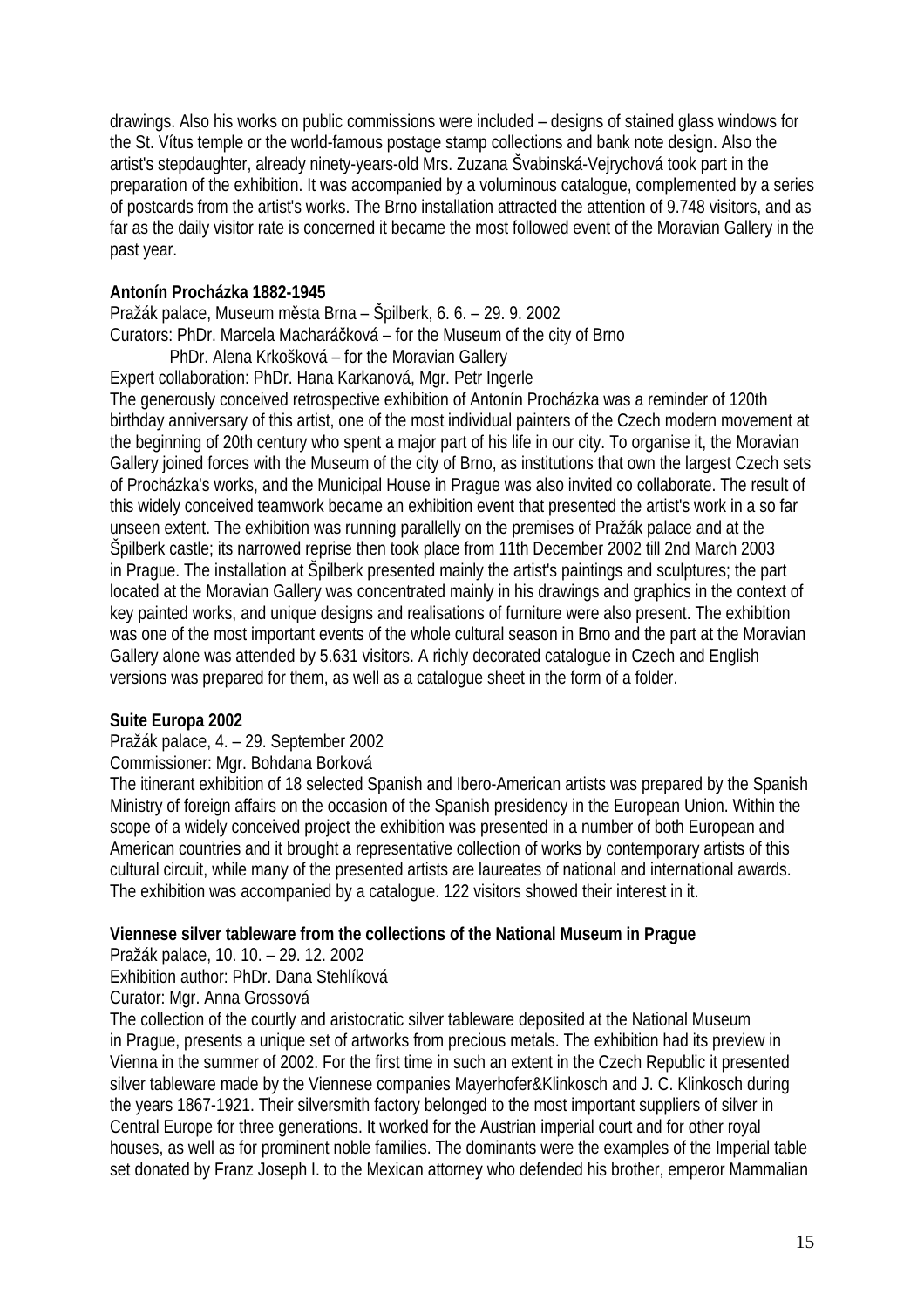who was subsequently executed by the republicans before the court martial. The author of the designs was Theophil von Hansen, architect of our Pražák palace. Similarly imposing was the selection of count Franz Joseph Salm-Reifferscheid from Hainšpach chateau and from Prague, and the family silver of the Thun-Hohensteins from Klášterec nad Ohří, befittingly complemented by exhibits coming from various smaller aristocratic collections. The exhibition was seen by 2.588 visitors.

### *Atrium of Pražák palace*

(exhibitions are freely accessible, figures of visitor numbers are acquired only by estimation)

### **Pavel Nešleha Sediments of Memory III Natural elements**

Atrium of Pražák palace, 10. 1. – 24. 2. 2002

Curators: PhDr. Kaliopi Chamonikola, Mgr. Petr Ingerle

Topically and discipline-heterogeneous work of Pavel Nešleha contain painting, objects, graphics, drawings, light objects and relievos. In the 80's the main resource of his work became the topic of four natural elements. And the elements were also the motive of his exhibition in the Atrium of Pražák palace. The installation loosely continued in the similar projects of galleries in Klatovy and Carlsbad. Nešleha's concept brought the traditional natural elements represented by a combination of techniques, from painting, through drawing, photography to digital picture. The exhibition was accompanied by a catalogue sheet.

Number of visitors: ca 370

#### **Hedonistic abstraction**

7. 3. – 28. 4. 2002

Curator: Mgr. Petr Ingerle

The exhibition of six students and graduates of the Academy of Visual Arts in Prague and the Faculty of Visual Arts in Brno (Josef Bolf, Patricie Fexová, Jiří Havlíček, Barbora Klímová, Jan Nálevka and Jan Šerých) observes the shifts in the field of traditional art categories, such as suspensory picture or nonfigurative visual expression. The common feature of the young artists is the "new" abstraction – hedonistic, eye-taking, painted with bright colours, untied by the minimalist ascetizm. A catalogue sheet was at visitor's disposal.

Number of visitors: ca 330

### **Jiří Matějů – Play of Eyes**

Atrium of Pražák palace, 2. 5. – 23. 6. 2002

Curator: Mgr. Pavel Netopil

The visitors already had the chance to get acquainted with the work of Jiří Matějů, Prague painter and intermedial artist, already in 2001 when he presented his sculpture Glass Labyrinth in the Room for one artwork. Now he introduced his collection of his latest painted works. The pictures were created directly for this project. A catalogue sheet was prepared for the exhibition. Number of visitors: ca 287

### **František Kowolowski: Deposit**

4. 7. – 8. 9. 2002

Curator: Mgr. Petr Ingerle

During summer the Atrium turned a little into a depository. František Kowolowski, Brno artist, curator of contemporary art and at the same time one of the most significant Czech creators of temporal installations presented one of them here. He chose a characteristic name for it – Deposit. The basic elements were the real objects from the Moravian Gallery, requisites of the common operation. Entering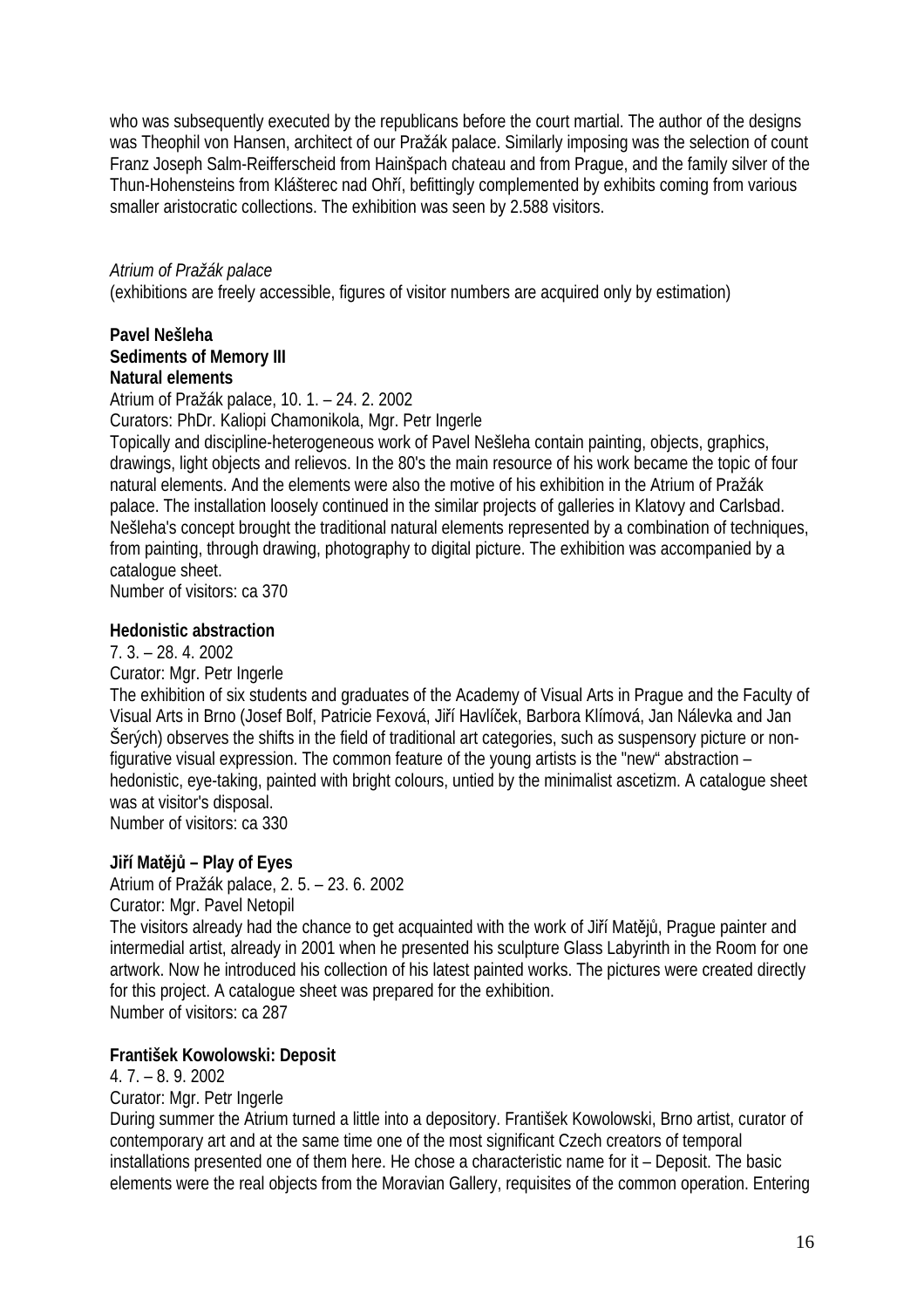the exhibition space the visitors got into a kind of deposit and filmed by an industrial TV camera they got directly into the installation as its direct part. In a form of a "gallery in gallery" the artist tried to ask a question of a relation between the space in the gallery and the outer word, as well as the general problem of the function of art in the society. The exhibition was accompanied by a catalogue sheet. Number of visitors: ca 275

# **Štěpánka Šimlová**

### **I am terribly sorry…**

Atrium of Pražák palace, 3. 10. – 24. 11. 2002

Exhibition curator: Mgr. Petr Ingerle

Štěpánka Šimlová, graduate from the intermedial department led by Milan Knížák at the Prague Academy of visual arts, and one of the finalists of the prestigious Jindřich Chalupecký award for 2001, presented a series of digitally processed large-format photographs. Their contents were shots of dummies in Rotterdam shop windows. Models of perfectly beautiful women, despite their flawlessness, remained lifeless and empty such as the sterile apology phrases that accompanied them. In the artist's interpretation the became a direct impersonation of the estrangement of the world of megapolis, advertisement and fashion. The exhibition was accompanied by a catalogue sheet. Number of visitors: ca 710

### **Field of effects – Loneliness of things**

Atrium of Pražák palace, 28. 11. 2002 – 26. 1. 2003

Curator: Mgr. Pavel Netopil

Selection of represented authors - Milan Grygar, Tomáš Hlavina, Jiří Kovanda, Václav Krůček and Eva Myslíková – presented a rather wide generation span of our art scene. However, all of them have something in common. With their work they immediately continue in the classic modernist processes or directly polemise with them, while working with simple, almost poor-looking means. The exhibition was accompanied by a catalogue sheet.

Number of visitors during 2002: ca 160

### *Room for one artwork*

The exposed part of the corridor on 3rd floor of Pražák palace has served for several years as an exhibition space, a "room for one artwork". The Moravian Gallery has been trying to settle the firm framework given by the columns with works of contemporary artists, but it certainly means more than a mere filling of the free space. A line of young artists introduced themselves here with the non-traditional three-dimensional artefacts. The most pleasant for us is the fact that here appears the mutual feedback – "room for one artwork" often becomes a challenge for the artists, so some artworks are created directly with the destination for this small exhibition area. In 2002 it was supervised by the curator Mgr. Pavel Netopil and the following artworks were presented here:

- Markéta Korečková Hra(d) srdce, 2000 (7. 11. 2001 6. 1. 2002)
- Marian Maršálek Koule, 2001 (13. 2. 21. 4. 2002)
- Jitka Jelínková Dřevěné polštáře, 2000 (1. 5. 23. 6. 2002)
- Milan Houser Paměť, 1999 (3. 7. 15. 9. 2002)
- Stanislav Kolíbal Křídla, 1963 (16. 9. 27. 10. 2002)
- Jana Doubková Kamarádky Drsňačky, 2001 (6. 11. 2002 26. 1. 2003)

*Library of the MG*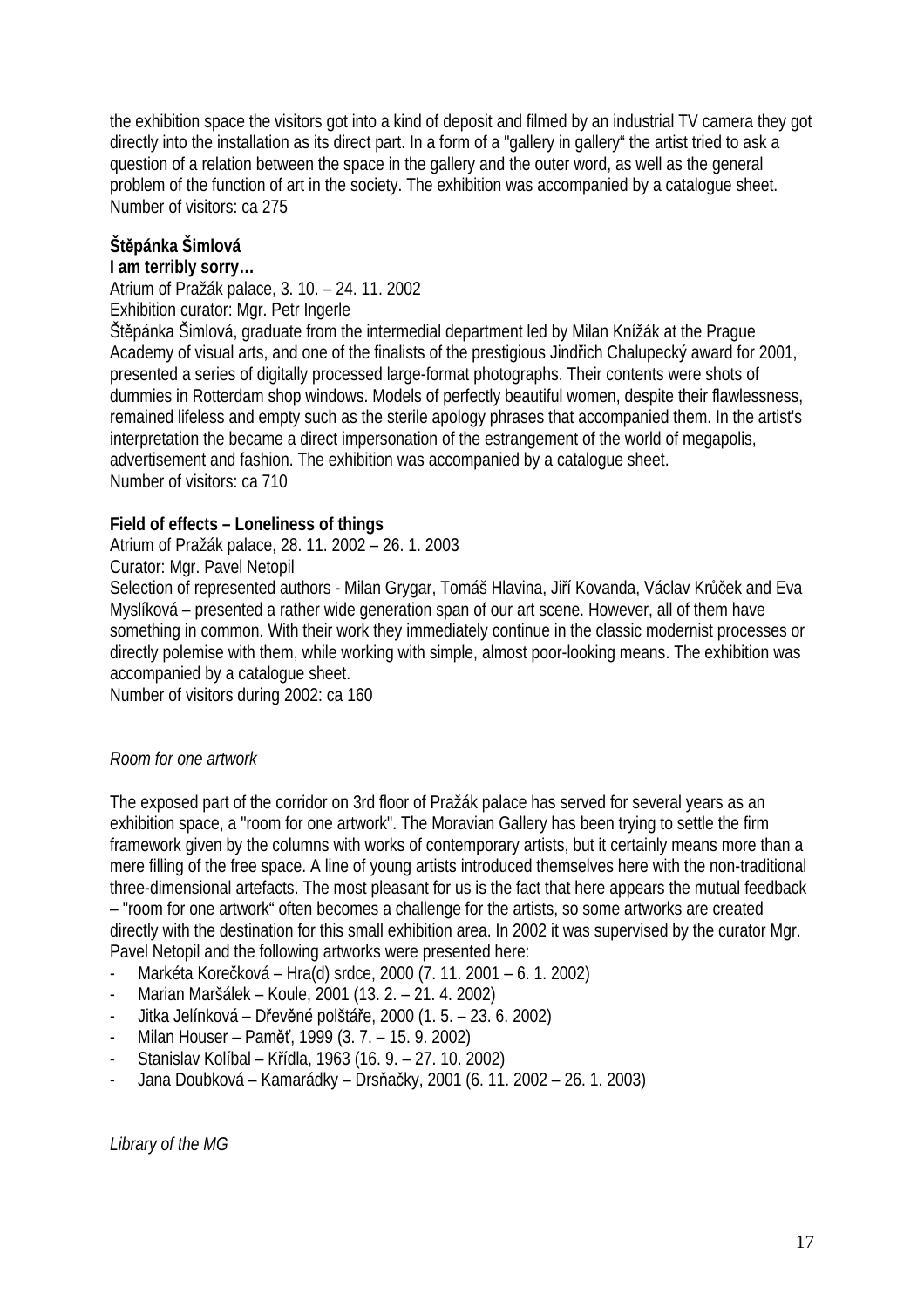### **Petr Babák: Catalogues 01 - 12**

23. 5. – 23. 9. 2002

Curator: Mgr. Yvona Ferencová

The exhibition is a reminder of the Possible Messages project, introduced for the visually handicapped aficionados of visual art in 2001. His catalogue gained the first prize in the category of textbooks and study aids in the competition of the Most beautiful Czech books of the year 2001, and also the only award for typography from the TypoDesignClub Prague. The designer of the successful catalogue is Petr Babák, a long-term collaborator of the Moravian Gallery, but also of other cultural institutions, for which he devised their individual visual style. Beside the awarded catalogue, which harmonised the aesthetic component with the openness toward the needs of the blind, the exhibition presented also other exhibition catalogues connected with the authorship of Petr Babák.

The exhibition of catalogue could not lack its own catalogue, and in the frequented space of the study of the MG library it was seen by about 700 visitors.

GOVERNORS' PALACE

### **Interconnected by image**

#### **Czech humanitarian photography 1990-2000 After the flood 2002**

Governors' palace, 26. 11. 2002 – 26. 1. 2003

Exhibition concept: Alena Dvořáková, Viktor Fischer, Lucia Lendelová, Tomáš Pospěch Curators: PhDr. Antonín Dufek, PhD., Mgr. Jiří Pátek

The exhibition organised in co-operation with the Atelier AFIS in Prague, brought a unique photographic collection of works that were originated with the aim to help in a certain difficult situation by the force of the transferred pictorial message. Photographs were used in organising of public money raising of to acquire various sponsors for humanitarian objects, and their authors usually offered them without requiring the fee. They all concern to imperative social topics, such as integration of mentally or physically handicapped persons into the world of the healthy, support of foster care, problem of drug addiction, there have also appeared shots documenting the war and after-war situation in different countries of the world. There was not missing neither the reflection of catastrophic floods in Moravia in 1997 and also the collection after the flood was actually incorporated, which brought pictures from the regions affected by inundations in 2002. The exhibition was attended by 446 visitors.

### *Cloister of the Governors' palace*

(freely accessible space, also here the visitor rate figures issue from an estimate)

# **Vojtěch V. Sláma Wolf honey**

24. 1. – 24. 3. 2002 Curator: Mgr. Jiří Pátek

A young Brno photographer Vojtěch Sláma is one of the founding members of the photographic group Česká paralaxa, which jokingly described themselves as a "club of two-eyed friends of two-eyed reflex cameras". Faithful to this characteristics, he presented a selection of his photographs from the last three years. His shots continue in the tradition of Czech decorative photography and are carriers of a certain intimate testimony of the author, as if discovering scraps from his personal diary records. The exhibition was accompanied by a catalogue sheet.

Number of visitors: ca 1.580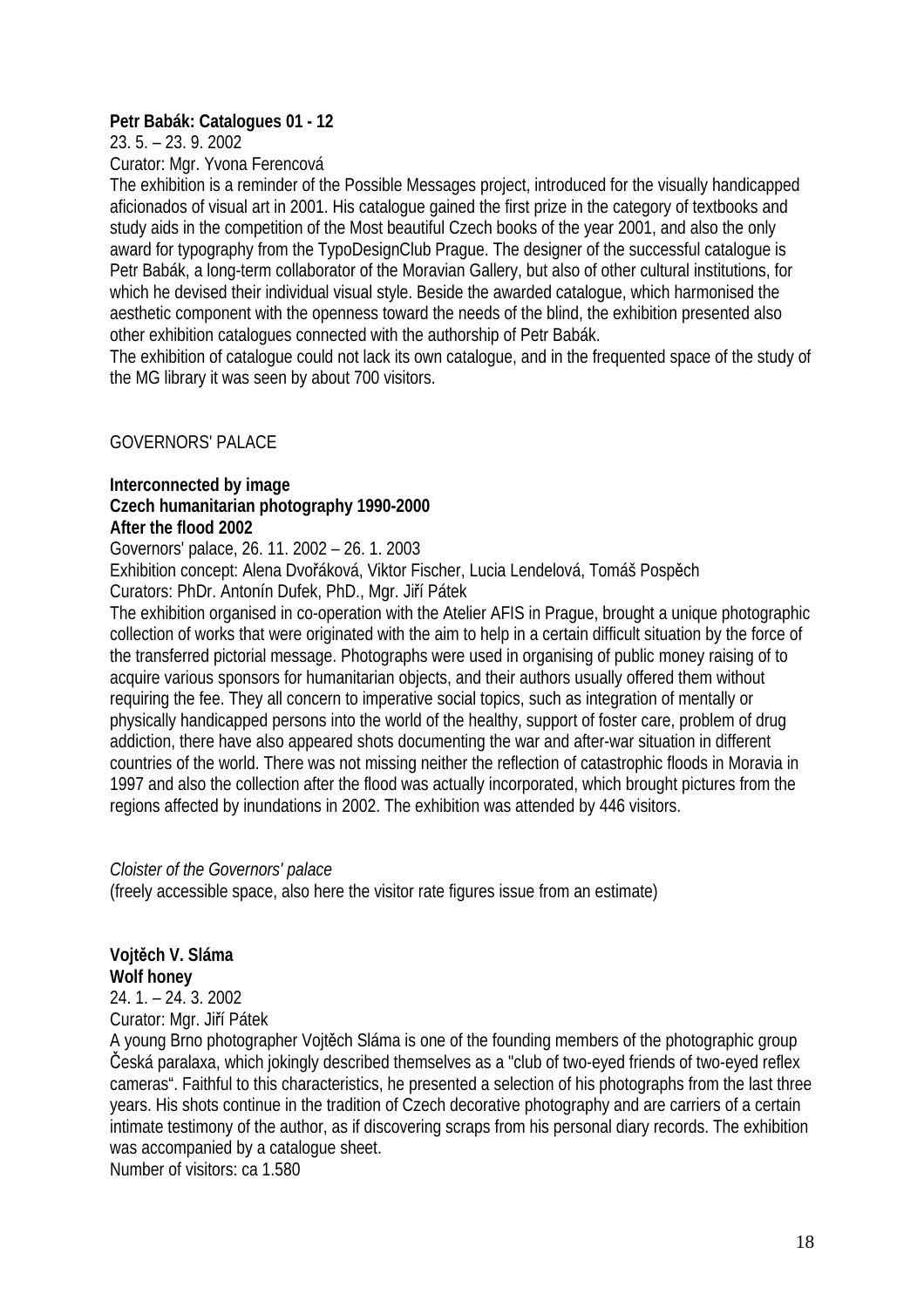# **Václav Stratil Self-portraits**

27. 3. – 9. 6. 2002 Curator: Mgr. Petra Trnková

In the exhibition Václav Stratil presented one side of his widely expanded artworks, photographic selfportraits, which he has been systematically pursuing for several years. Work with the expressions of his own face, may those metamorphoses be arranged by himself or brought by the very nature, offers him surprising possibilities. The exhibition was accompanied by a catalogue sheet. Number of visitors: ca 2.300

# **Jiří David - Daniel**

11. 9. - 3. 11. 2002

Curator: PhDr. Antonín Dufek, PhD.

Also Jiří David, member of the Tvrdohlaví (The Stubborn) group, has been dedicated to photographic portraits. Interest in the Czech lands as well as abroad was raised by his projects based upon fascination by the inequality of both parts of the human face. His collection Hidden appearances therefore brought a play consistently connecting the symmetrical halves of famous personalities' portraits. The exhibition at the Moravian Gallery showed a different side of his work – David manifests himself in it as a photographer-father for whom the long lasting source of inspiration is own son Daniel. The installation was accompanied by a catalogue sheet.

Number of visitors: ca 1.600

### **Helmut & Johanna Kandl, Leo Kandl Contact**

6. 11. 2002 – 5. 3. 2003

Curator: PhDr. Antonín Dufek, PhD.

Subject of the exhibition of three Austrian artists was life on the Czech-Austrian border – similar in many things on both sides, still often different. Author of photographic portraits of the inhabitants of this region is Leo Kandl; Helmut and Johanna on the contrary obtain their snaps from private collections of people, with whom they managed to make contact. It is the mutual communication between people on both sides of the border where they find the very sense of their artistic activities. The exhibition, which did not lack a catalogue sheet, arose in co-operation with the Czech committee of ICOM. Number of visitors during 2002: ca 1.500

### **20th International Biennial of Graphic Design Brno 2002**

**International exhibition of posters, company, information and advertisement graphics** 

Museum of Applied Art, Governors' palace, 18. 6. – 3. 11. 2002

Honorary chairman of the organisational board: Jan Rajlich Sr.

Chairman of the organisational board: Aleš Najbrt

Vice-chairmen of the organisational board: Tomáš Machek, Karel Kobosil

Director of the Biennial: PhDr. Kaliopi Chamonikola, PhD.

Curator of the Biennial: PhDr. Marta Sylvestrová

Organisational secretary: PhDr. Miroslava Pluháčková

Brno Biennial of Graphic Design, one of the oldest contest displays of its kind in the world celebrated its 20th anniversary in 2002. Since 1963, when it was founded, it has made it to be a prestigious event, the aim of which is to flexibly observe the contemporary trends of the international graphic design, open the significance of the graphic designer's profession to the public, point out the links of this specific art discipline with the free creation, and last but not least, it has become the meeting place of the world's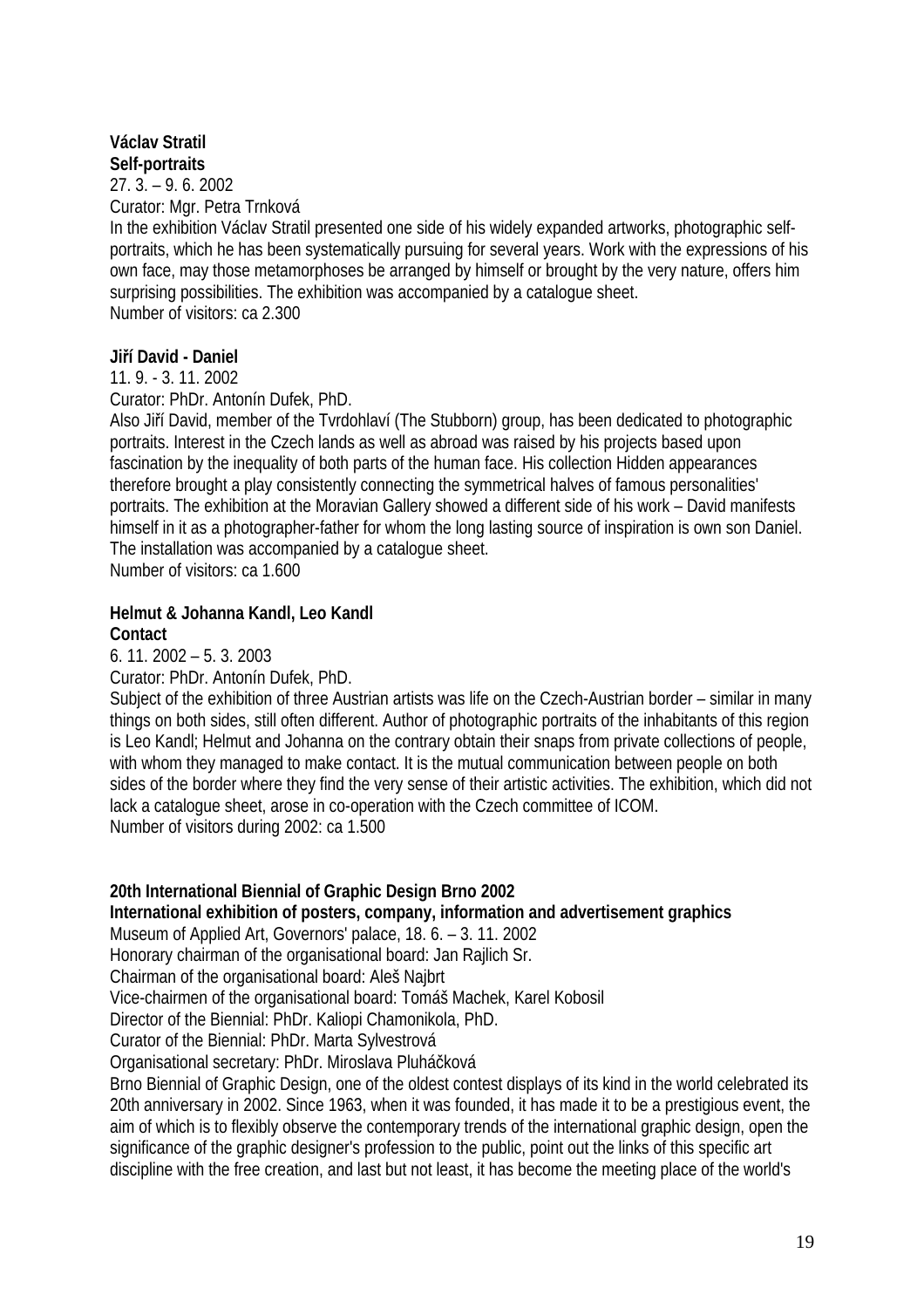prominent creators and theoreticians and an opportunity for an exchange of experience. In 2002 it was dedicated to poster creation, coordinated visual style and advertisement graphics. The main organisers of the display was the Moravian Gallery and the Ministry of culture of the Czech Republic, the coorganisers were the corporate city of Brno, Design centrum of the Czech Republic, Association Biennial Brno and the Union of visual artists of the Czech Republic. The Biennial was implemented also with the support of the Embassy of the Dutch kingdom in Prague, city borough Brno-centre and regional government of the Southern-Moravian region.

Biennial Brno 2002 was part of the "Identity / Integrity - Brno, capital of visual communication 2002" project prepared by the Moravian Gallery in co-operation with the ICOGRADA (International Council of Graphic Design Associations) and with the association of Austrian designers Design Austria. The share of ICOGRADA consisted in the preparation of accompanying events, the most important of which was the two-day international conference of ICOGRADA entitled Identity/Integrity, which took place instead of the traditional biennial symposium at the Janáček theatre in Brno. The organising co-operation of ICOGRADA events in the Biennial Brno project was an expression of recognition of this top professional organization to the Moravian Gallery for its long-lasting activities in the branch of graphic design. With the organisational co-operation of ICOGRADA, Design centrum ČR and Marco agency, a number of encounters, professional and pedagogical seminars and student workshops took place in Brno during the Biennial.

The implementation of such a vast and exigent event such as the Identity / Integrity - Brno, capital of visual communication 2002 project, consisting of organising of the jubilee of the Biennial with a number of accompanying exhibitions, with an international conference Identity/Integrity with accompanying events of ICOGRADA, was made possible by a grant support of the European Union within the scope of programme Culture 2000 (amounting to 136.093 EUR) and thanks to the help of the foreign section of the Ministry of Culture of the Czech Republic in the form of a grant programme, designed to complement financing of projects supported by the European Union (support of the Identity / Integrity - Brno, capital of visual communication 2002 project amounting to 403.000 Kč).

The contest display 20th Biennial Brno was attended by 814 artists from 48 countries, out of which the expert jury chose 344 artists and authorial collectives from 42 countries of the world to present their works. The most voluminous traditionally proved to be the representation of the Japanese design, a rich collection was also presented by artists from the Czech Republic, Germany, China, Poland, USA, France, Italy and Russia. Along with the renowned artists, also the beginning designers go their opportunity here, and also student works could be seen. The biggest visitor interest was raised, as usual, by the poster creations category. The prevailing subject was the cultural poster, but also commercial, ecological or political posters were present, often reacting upon the events of 11th September 2001 in New York and the problem of world terrorism. Huge interest was also gained by the social poster, in which the organizational committee of the Biennial saw an especially strong topic, due to the difficult raising of investors for this rank. Another, slightly less represented contest category was the company, information and advertisement graphics. The main exhibition of the Biennial was conceived in two basic units – The exhibition European House was dedicated to the works of European artists in the Museum of Applied Art, creations of artists from Asian, American and African countries were concentrated in the exhibition spaces of the Governors' palace. Immediately before the opening of the display, during 16. – 17. June 2002, the eleven-member international jury, members of which are prominent personalities of international graphic design, gathered and decided about the evaluation of authors of the most interesting works. Awards and medals in individual categories were presented during the opening of the Biennial. At the end, based on the votes of press, critics and theoreticians, the Critics' prize was awarded. A representative catalogue was prepared for the exhibition. The international character of the exhibition was accentuated by a number of accompanying cultural events organised within the scope of the so-called national days – they presented France, Italy, Japan, Hungary and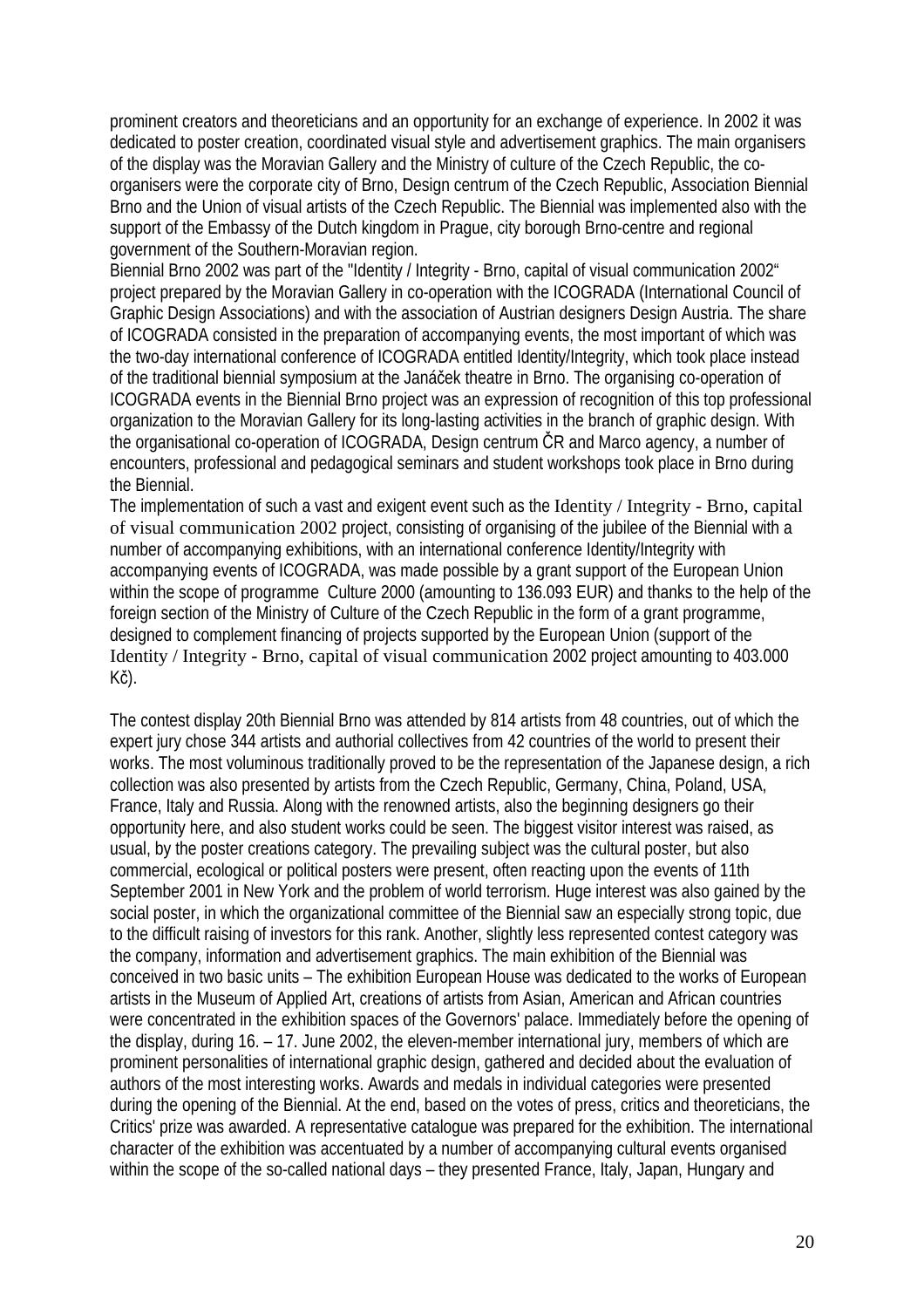Russia; also official institutions, such as Alliance Française, the Japanese academic club Brno, Czech-Japanese society and the Japanese embassy in the Czech Republic showed interest in them. The main exhibition of the Biennial was complemented by a number of accompanying exhibitions. The visitors rate at the Biennial reached 14.178 (the average daily visitors rate made 140 persons).

Within the scope of the 20th International Biennial of Graphic Design, the following exhibitions took place:

# **Ralph Schraivogel**

**Posters** 

Design centrum ČR, Radnická 2, Brno, 17. 6. – 29. 9. 2002

Curator: PhDr. Marta Sylvestrová

Swiss designer, laureate of 18th Biennial Brno 1998, exhibited his best posters in the entrance hall f the Design centrum.

# **Jaroslav Šváb**

Pražák palace, 18. 6. – 31. 7. 2002 Curator: PhDr. Marta Sylvestrová

Within the scope of the cycle Personalities of Czech graphic design, an exhibition of free graphic, poster and book designing work of a significant Czech typographer, book cover creator, postage stamps, marionettist and publicist Jaroslav Šváb. Out of his private school Officina Pragensis, that worked in Prague during 1939-1948, there came a number of excellent Czech creators of free and applied graphics.

# **Poster of the Biennial Brno 1964-2000**

Governors' palace, 18. 6. – 8. 9. 2002 Curator: PhDr. Marta Sylvestrová The exhibition was topically related to the 40-years history of the Biennial Brno. It represented a retrospective display of publicity posters of the Biennial, which were elected in the contests for the visual style of Biennial Brno.

# **Exhibition of works by the members of the international jury**

Governors' palace, 18. 6. – 20. 10. 2002

Curator: PhDr. Marta Sylvestrová

The exhibition presents the works of the prominent designers and theoreticians, members of the international jury of the 20th Biennial. It presented Michel Bouvet – France, Julia Chiu – China, Iva Janáková – Czech Republic, Uwe Loesch – Germany, Karel Míšek – Czech Republic, Vaughan Oliver – Great Britain, Péter Pócs – Hungary, Michael Rock – USA, Guy Schockaert – Belgium, Ralph Schraivogel – Switzerland and Zdeněk Ziegler – Czech Republic.

# **Otto Neurath**

# **ISOTYPE and development of modern global signs**

Governors' palace, 18. 6. – 20. 10. 2002

Project authors: Alan Záruba (Alba studio, Prague), Guido van Breda (Total design, Amsterdam). The exhibition followed the origin of pictograms and visual abbreviations that are important parts of the universal communication today. It took place in co-operation with the Embassy of the Dutch Kingdom in Prague.

# **The world of stars and illusions**

**Czech film poster of 20th century I. – from the beginning until the first years of World War II.**  Museum of Applied Art, 18.6. – 8.9. 2002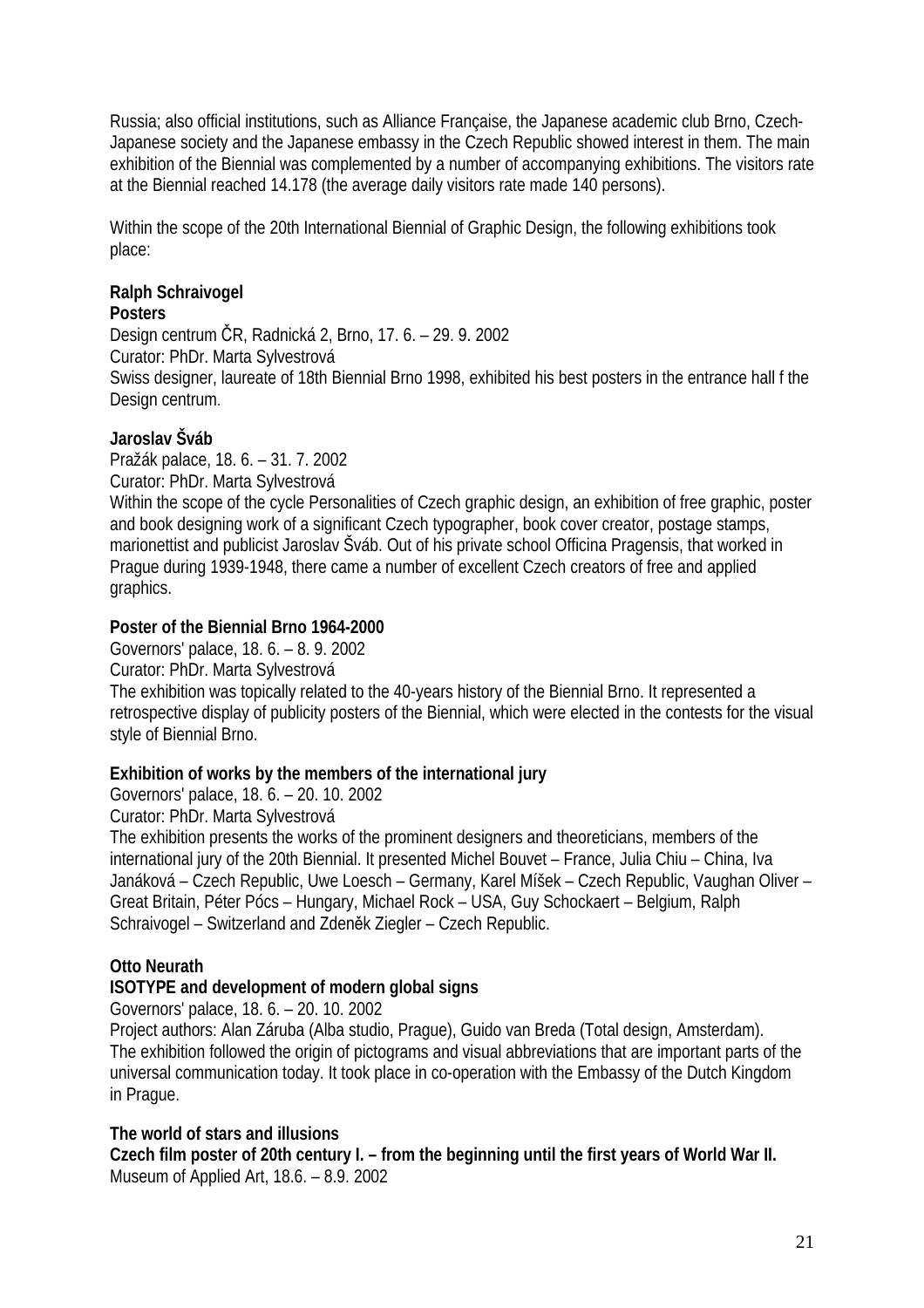Curator: Petr Štembera, Museum of Applied Art in Prague

# Czech film poster of 20th century II. **– from 1945 to the present**

Museum of Applied Art, 12. 9. – 3. 11. 2002

Curator: PhDr. Marta Sylvestrová, Moravian Gallery in Brno

The opening of the second part of the exhibition took place in the presence of the American Ambassador Craig Stapleton and the American cultural attaché in the Czech Republic Christopher Midura.

The two-part, visitor-attractive exhibition brought the public the acquaintance with the artistically extraordinary posters to Czech and foreign films of 20th century, which contained also rare and little known works from the collection of National film archive in Prague. The project organised for the 100 years' history of the Czech film poster, supported by the Foundation of the Czech Fund of Visual Arts, Ministry of culture of the Czech Republic, Naches Prague company and Swann Galleries New York will be concluded by a voluminous encyclopaedic publication in 2003 (in co-operation with Exlibris Prague).

# *The Moravian Gallery was successfully presented also abroad by the exhibition*

# **"In the mirror of shadows" – Moravia during baroque period**

Musée des Beaux-Arts v Rennes, 6. 11. 2002 – 5. 2. 2003

Exhibition concept: Prof. PhDr. Jiří Kroupa, CSc. (Seminar of the history of art at the FF MU Brno) Curator of the exhibition: Mgr. ing. Zdeněk Kazlepka (curator of the collection of old drawings and graphics at the MG Brno)

Assistant to exhibition curator: Mgr. Zora Wörgötter (collection assistant)

A generous project dedicated to baroque art in Moravia was originated in a direct concurrence with the large exhibition about late gothic which took place on the turn of the years 1999-2000 in Brno, Olomouc and Opava, under the name From Gothic to Renaissance, part of which was reprised in Rome. The art of the baroque epoch, although it was so fruitful in Moravia, was represented only weakly in the exhibition programmes of our galleries, with the exception of several smaller exhibitions. The project prepared by the Moravian Gallery at the end of 2002 for the presentation in Rennes in France was the first contemporary exhibition of Moravian baroque art prepared for foreign public. It was originate in cooperation with a number of our prominent experts working at universities in Brno or Olomouc and in other institutions involved long-term in studies of baroque art. The exhibition in Rennes was part of a voluminous programme of the Czech cultural season in France. It brought along the selection of 150 baroque artworks connected with the Moravian region and environment, while many were lent by our state and religious institutions. Also a number of newly discovered or newly interpreted exhibits, for many of the presence at a prestigious exhibition became the opportunity for an essential restorer intervention. The representative collection contained paintings a sculptures, drawings, graphics and works of applied art. Examples of the most important buildings and murals of untransferable sculptures of the baroque epoch were mediated by video recordings. In co-operation with a wide team of external collaborators a 400-page scientific catalogue in French was prepared, which brought along a number of new discoveries. The effort of its authors was to present the main creative centres of baroque culture, to capture the interlacing of various artistic influences and the originality of their elements development in our environment, also in the general period contest, and with the effort to understand the mentality of a baroque period person. The Moravian Gallery is preparing for the presentation of an exhibition project with the same topic orientation for the Czech audiences during the period of years 2005/2006.

# *Along with their own exhibition activities, the employees of the MG co-operated as experts on the preparation of a number of exhibitions organised by other gallery institutions:*

- Ludmila Jandová, works of the last decade – Museum Kroměřížska (Mgr. ing. Ivo Binder)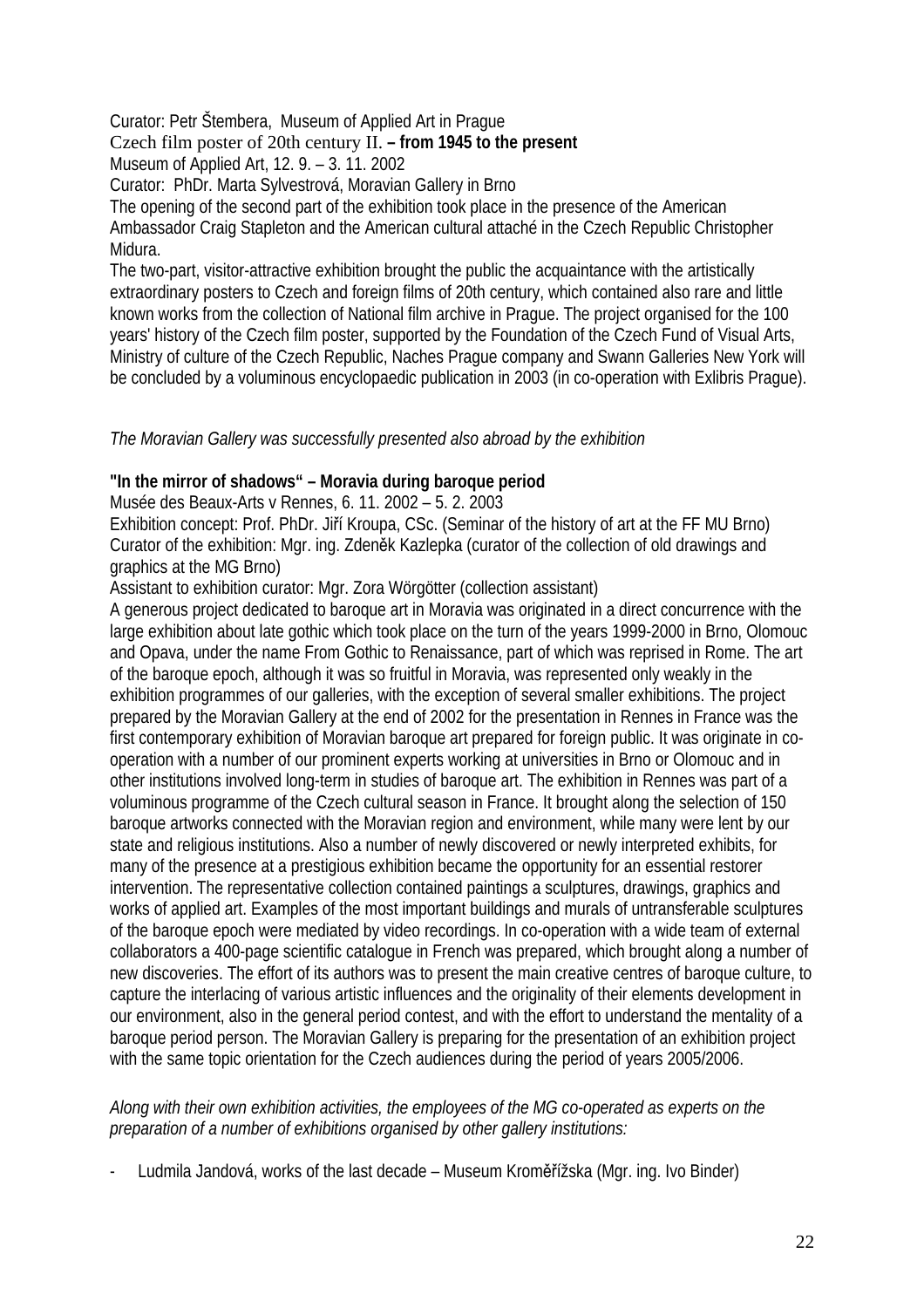- Miloslav Jemelka, retrospective exhibition Museum Kroměřížska (Mgr. ing. Ivo Binder)
- Petr Daniel Good morning, Brno Galerie 10, Brno (PhDr. Antonín Dufek, PhD.)
- English Photographs by Milan Pitlach British Council, Prague (PhDr. Antonín Dufek, PhD.)
- Jan Zahradníček photography Gallery Hamlet, Brno (PhDr. Antonín Dufek, PhD.)
- Josef Tichý photography Fakultní nemocnice U sv. Anny, Brno (PhDr. Antonín Dufek, PhD.)
- Antonín Procházka 1882-1945 Obecní dům v Praze (PhDr. Hana Karkanová)
- Czech and Slovak exile in 20th century Dům umění města Brna (PhDr. Antonín Dufek, PhD., Mgr. Jiří Pátek)
- István Orosz Maďarské kulturní středisko, Prague (PhDr. Marta Sylvestrová)
- Alfons Mucha Galéria mesta Bratislavy (PhDr. Marta Sylvestrová)

# **VISITOR RATE OF PERMANENT AND SHORT-TERM EXHIBITIONS OF THE MG**

Permanent and short-term exhibitions of the MG in 2002 were visited by the total of **99.274 visitors**. The following exhibition proved to be most successful from the visitors' point of view:

- 20th biennial of graphic design (14.178 visitors)
- Place of memory, space of orientation (10.297 visitors in 2002, 652 in 2001)
- Max Švabinský (9.748 visitors)
- Fire of Prometheus (9.202 visitors in 2002, 3.990 in 2001)
- Medusa's Look (8.916 visitors in 2002, 15.463 in 2001)
- The Venue (6.124 visitors in 2002, 675 in 2001)
- Antonín Procházka (5.631 visitors)
- Austrian Painting of 19th Century (3.132 visitors in 2002, 952 in 2001)

# **LECTURES, CONCERTS, CULTURAL-EDUCATIONAL EVENTS**

Preparation of quality events is the centre of our gallery's work and we put primary accent upon it. But we are aware, that if it were to remain only with that, the Moravian Gallery would be threatened by the fate of a respected institution, but a stony cold one in relation to the visitors. On the contrary, our wish is to become a live cultural venue where the visitors like to return because they are warmly welcome here and deep artistic experience awaits them here, they can find looked for explanatory information here, they are offered space for discussion about art, tasteful diversion and perhaps also encouragement to their own creative work. The accompanying cultural-educational programmes prepared by our public relations department is therefore trying to amplify its reach above the very framework of visual art, so that it could address also people interested in music, poetry, film or theatre. In this sense, the programmes are oriented toward adults, or dedicated to children and youths.

### **Programmes for adults**

Traditionally, adult visitors show great interest in expert expatiations at exhibitions, because they help the understanding of the specific artwork. After several sears when the visitors had a limited chance, due to the reconstruction of the Museum of Applied Arts, to get acquainted with the treasures of the collection fund of applied arts, such visit were incorporated in the programme aimed at a certain area of artistic objects represented in the exhibition of applied art. The Moravian Gallery organised a number of special lectures, to the preparation of which, beside the curators themselves also external specialists were invited. The lecture activity was related to the actual exhibition – several interesting lectures were presented especially in connection with the current Biennial and its national days – but it also got concentrated within long-term educational cycles. One of them was the cycle About Art and Artists,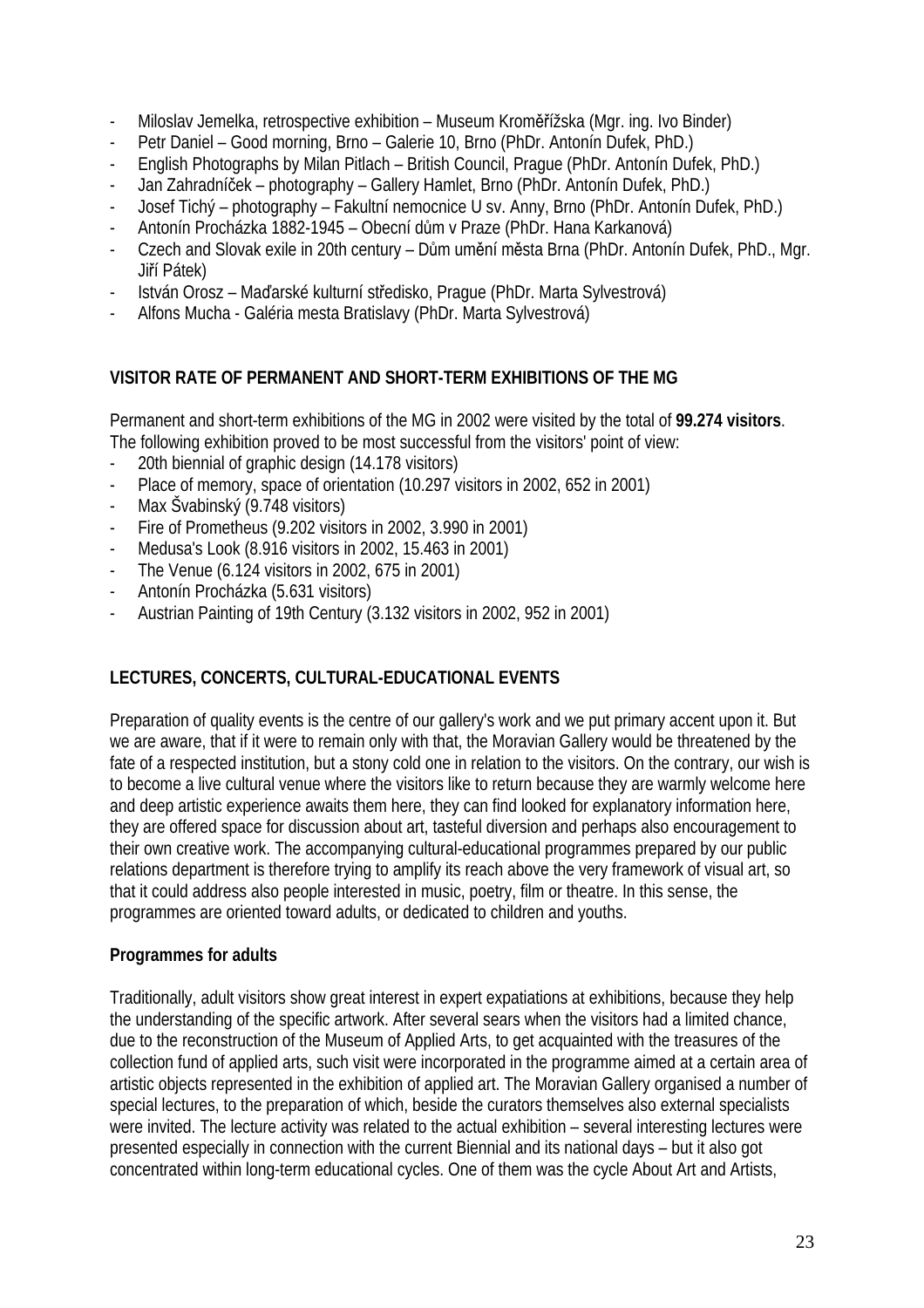which continued in the already traditional chapters from the history of visual art. The lectures took place in co-operation with the Association of Friends of the Moravian Gallery and with the Arts Department at the Faculty of Arts of the Masaryk University, and were dedicated to the people interested in visual art who want to gain basic knowledge about its development tendencies, directions and movements in the period context. The lectures were complemented by pictorial material; along with the theoretical part also practical examples of some artistic techniques and restoration works were part of the programmes. Another topic-aimed set of lectures was a cycle called "Aimed at …" Its objective was to zoom on one interesting artwork or a collection in some of the gallery's permanent exhibitions. Several lectures were also dedicated to contemporary music. When it was relevant to the topic, these events were concentrated at the newly restored lecture hall in the building of the Museum of Applied Art, which – as a purpose-built space – offers a very pleasant and befitting environment.

In 2002 there were organised 20 lectures and 21 expatiations at permanent and short-term exhibitions. The offer was complemented by 10 film shows and 7 concerts of serious as well as popular music.

# SURVEY OF EVENTS FOR THE ADULTS

#### Lectures

| Date   | Programme                                                                                                             | No. of visitors |
|--------|-----------------------------------------------------------------------------------------------------------------------|-----------------|
| 23.1   | PhDr. Marie Judlová-Klimešová: Alternative culture                                                                    | 15              |
| 13.2.  | Olaf Hanel: Art of an object                                                                                          | 25              |
| 27.2.  | Ak. painter Zdenka Kuželová: Historical textiles from the collection of the<br>Jewish Museum in Praque                | 20              |
| 20. 3. | PhDr. Karel Holešovský: Austrian miniature portrait                                                                   | 11              |
| 3.4.   | Prof. PhDr. Mojmír Horyna: Look of Medusa and looks of people in the<br>pictures of Michelangelo Merisi da Caravaggio | 50              |
| 13.5.  | Aaron Betsky: Illusive plain: Dutch architecture through the tulips                                                   | 80              |
| 18. 5. | Prof. PhDr. Jiří Kroupa, PhD.: The miracle of baroque architecture                                                    | 23              |
| 5. 9.  | Petr Štembera: Film poster since the beginning of cinematography until<br>the beginning of World War II.              | $\overline{7}$  |
| 28. 9. | MgA.: Petr Kantor: Nó and kabuki theatres                                                                             | 30              |
| 28. 9. | Harumi Jamada: Kimono                                                                                                 | 30              |
| 3.10.  | Alan Záruba: ISOTYPE? Sense and democratisation of visual<br>communication in society of the 1st half of 20th century | 12              |
| 30.10. | Mgr. Andrea Pauchová: Aimed at Italian majolica                                                                       | 20              |
| 11.11. | Mgr. Lucie Pelcová: Stream of inspiration. Legacy of ancient Greece and<br>Rome                                       | 35              |
| 19.11. | PhDr. Miloš Vojtěchovský: Echo and sound                                                                              | 20              |
| 20.11. | Prof. Miloš Štědroň, CSc.: Modern discovers the beauty of a tone                                                      | 20              |
| 25.11. | Mgr. Michaela Loudová: Pilgrimage to the light                                                                        | 50              |
| 27.11. | PhDr. Kateřina Svobodová: Aimed at Friedrich Gauermann - Boar<br>hunt                                                 | 5               |
| 28.11. | Prof. Jozef Kelemen, DrSc.: Body - prison, prisoner or a goon?                                                        | 10              |
| 4.12.  | Prof. Miloš Štědroň, CSc.: Minimalism (reductionism) new philosophy of<br>western music formation?                    | 25              |
| 9.12.  | Mgr. Lucie Pelcová: Age of cathedrals                                                                                 | 57              |

Expatiations at exhibitions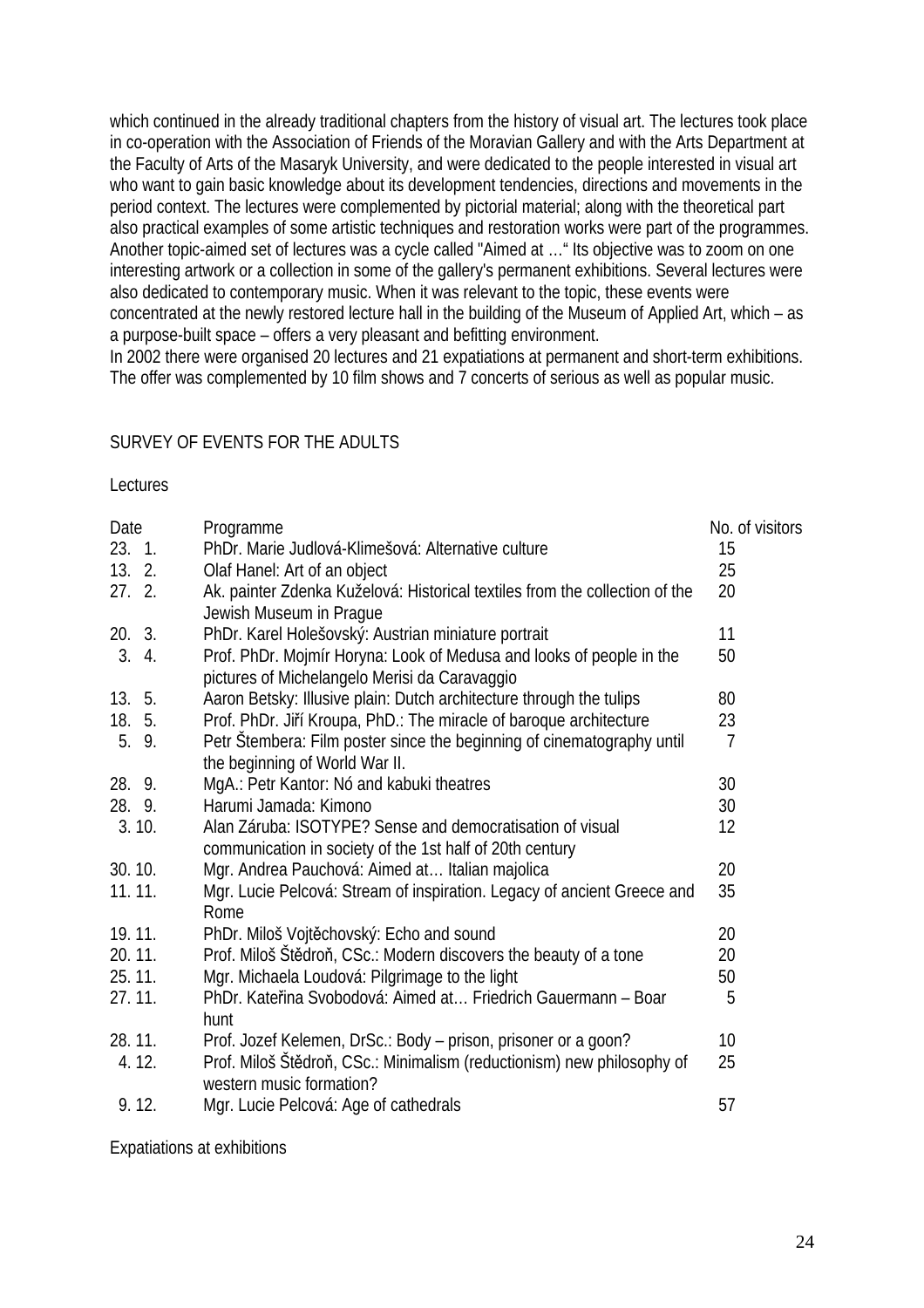| Date     | Programme |                                                                           |                 | No. of visitors |
|----------|-----------|---------------------------------------------------------------------------|-----------------|-----------------|
| 10.2.    |           | The venue – PhDr. Kaliopi Chamonikola, PhD.                               | 25              |                 |
| 14. 2.   |           | Austrian painting of 19th century - PhDr. Kateřina Svobodová              | 25              |                 |
| $20.2$ . |           | Glass collection at the permanent exhibition of the Museum of Applied     | 15              |                 |
|          |           | Art - Mgr. Markéta Vejrostová                                             |                 |                 |
| 21.2.    |           | Object/object - Mgr. Pavel Netopil                                        | 5               |                 |
| 6.3.     |           | Furniture collection at the permanent exhibition of the Museum of Applied | 9               |                 |
|          |           | Art - Mgr. Martina Straková                                               |                 |                 |
| 10.3.    |           | Austrian painting of 19th century- PhDr. Kateřina Svobodová               | 10 <sup>°</sup> |                 |
| 17.3.    |           | The Venue - PhDr. Kaliopi Chamonikola, PhD.                               | 20              |                 |
| 18. 4.   |           | French drawing of 17th and 18th centuries - Mgr. ing. Zdeněk Kazlepka     | 15              |                 |
| 21. 4.   |           | The Venue - PhDr. Kaliopi Chamonikola, PhD.                               | 15              |                 |
| 24. 4.   |           | Metals collection at the permanent exhibition of the Museum of Applied    | 15              |                 |
|          |           | Art - Mgr. Anna Grossová                                                  |                 |                 |
| 28. 4.   |           | Medusa's Look – Mgr. Zora Wörgötter                                       | 10              |                 |
| 23. 5.   |           | Max Švabinský – Reality, paradise, myth – PhDr. Kateřina Svobodová        | 65              |                 |
| 30.5.    |           | Max Švabinský – Reality, paradise, myth – PhDr. Jana Orlíková             | 45              |                 |
| 2.6.     |           | Medusa's Look - Bc. Markéta Filipová                                      | 3               |                 |
| 9. 6.    |           | Place of memory, space of orientation - Bc. Markéta Filipová              | 4               |                 |
| 12.6.    |           | Antonín Procházka 1882-1945 – PhDr. Alena Krkošková                       | 25              |                 |
| 16.6.    |           | Medusa's Look - Bc. Markéta Filipová                                      | 4               |                 |
| 23.6.    |           | Fire of Prometheus - Mgr. Ing. Ivo Binder                                 | 6               |                 |
| 30.6.    |           | Place of memory, space of orientation - Bc. Markéta Filipová              | $\overline{2}$  |                 |
| 18. 9.   |           | Antonín Procházka 1882-1945 – Mgr. Petr Ingerle                           | 25              |                 |
| 13.11.   |           | Gesture and expression - Mgr. ing. Ivo Binder                             | 10              |                 |
| 10.12.   |           | Medusa's Night Look - Bc. Markéta Filipová                                | 120             |                 |

# Film projection

| Date   | Programme                                                                | No. of visitors |
|--------|--------------------------------------------------------------------------|-----------------|
| 28. 4. | Michelangelo Merisi da Caravaggio, Italy                                 | 30              |
| 14. 7. | The land I come from, France 1956                                        | 25              |
| 25.7.  | Sun also at night, Italy 1990                                            | 5               |
| 8. 8.  | When comedy was the king, American slapsticks of the 20's                | 30              |
| 8. 8.  | Holiday in Rome, Italy                                                   | 47              |
| 22. 8. | Sky over Berlin, Germany 1987                                            | 60              |
| 10.9.  | Sweet life, Italy 1960                                                   | 30              |
| 18. 9. | Liberated palette, Czechoslovakia 1963, Brno 1930, - video projection of | 12              |
|        | documentaries related to Antonín Procházka's exhibition                  |                 |
| 24. 9. | Andrei Rublev, Russia 1966                                               | 30              |
| 17.10. | Projection of films by I. Orosz (in the presence of the author)          | 30              |

### **Concerts**

| Date   | Programme                                                              | No. of visitors |
|--------|------------------------------------------------------------------------|-----------------|
| 6. 6.  | Vocal-experimental group Affeto and counter-tenor Konstantin Mikhalski | 10              |
| 14.7.  | Musica poetica                                                         | 80              |
| 10.9.  | Compositions of Italian masters performed by F. Novotný                | 20              |
| 14. 9. | Groups Prometheus, Pirin, Púčik, Čercheňa a M. Kubátová                | 400             |
| 24. 9. | Pearl Trio – P. I. Tchaikovski: Variation on the Russian theme         | 25              |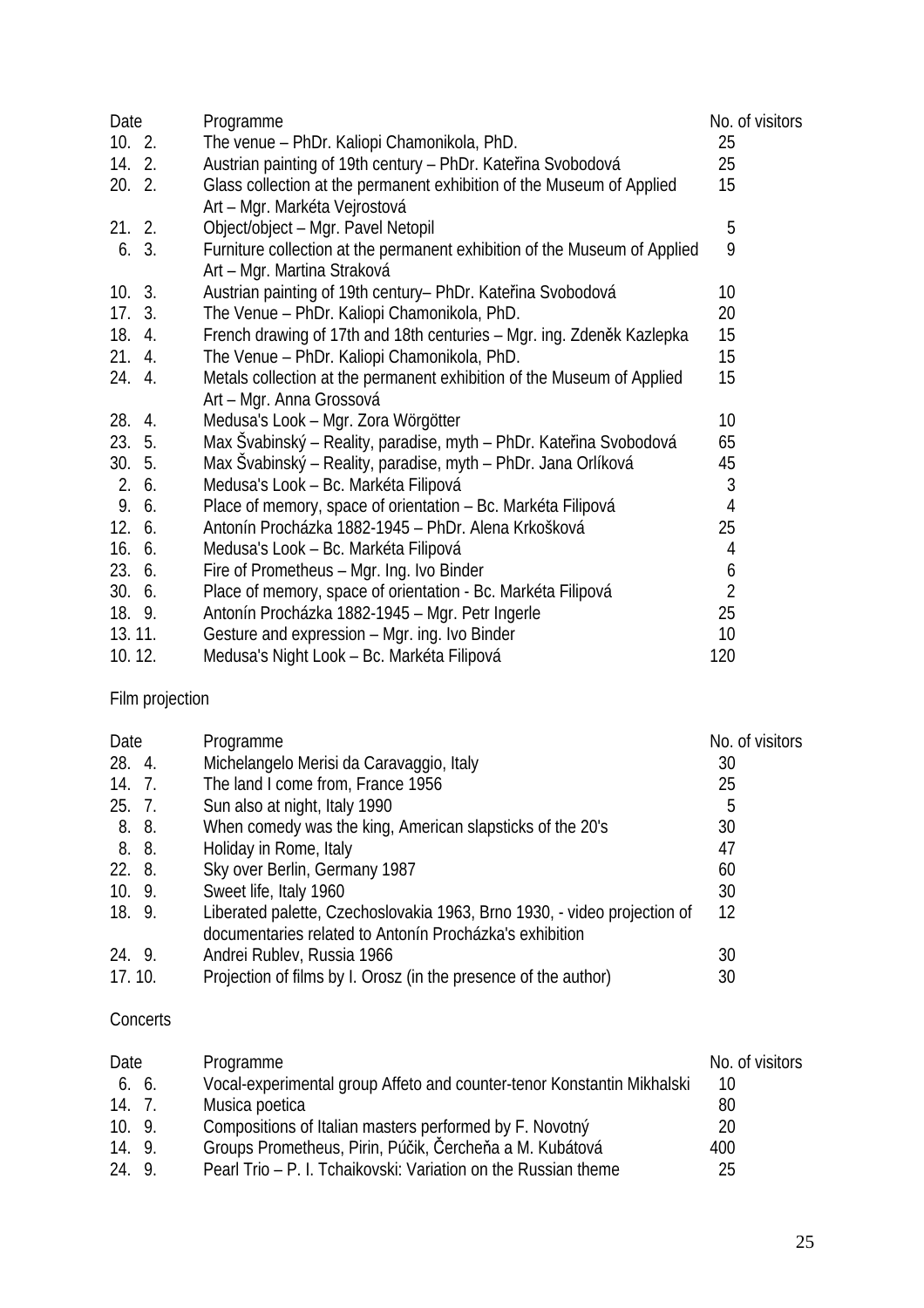| 20.11. | Petr Nikl: Concert for strings         |  |
|--------|----------------------------------------|--|
| 10.12. | Christmas concert of renaissance music |  |

Beside these, two chats with artists were organised – an encounter with Jindřich Štreit, and furthermore a meeting with the authors of The Venue exhibition. There was also a number of social events – 29 exhibition openings, one closing and a Social evening of the Moravian Gallery. Already for the second time, it took place on the representative premises of the Museum of Applied Art and this time it was inspired by the time and art of 19th century and the rhythm of cancan.

# **Programmes for children and youths**

Intercepting the interest of children and youths in visual art and its constant development is our longterm objective and the public relations department pays constant attention to it. The major part of children gets acquainted with the gallery at visits with their school. Depending on the fact how much they feel addressed by those visits, they formulate their relation to visual art in the future. Our effort is to prepare for them an interesting and attractive programme, which would be something more than just a continuation of school tuition on the premises of the gallery; it should cultivate their feel for art and courage for their own visual expression. This is why we include projects aimed directly at children into our short-term exhibitions; we have the experience that children are very well capable of perceiving also all general exhibition, it only takes to offer them a convenient explanatory commentary. The commented exhibition tours are also very useful and often asked for. Along with that we prepare also special children's programmes, some of which are repeated many times due to huge interest. In 2002 part of the programme was also a special programme for visually handicapped children. Saturday programmes of the Children's studio are dedicated to leisure time of youths interested in art. Those encounters offer them a chance to try their own rendering of the shared experiences under the impression from the exhibited artworks. During summer art courses, which are organised by the Moravian Gallery for children during their vacations, even more space is dedicated to this. One-week sessions are combined with trips to the country and they can be a nice diversification of the children's free time.

# SURVEY OF EVENTS FOR CHILDREN AND YOUTHS

Expert expatiations at permanent and short-term exhibitions

| Programme                                                                       | No. of<br>programmes | No. of<br>visitors |
|---------------------------------------------------------------------------------|----------------------|--------------------|
| Medusa's look – Bc. Markéta Filipová                                            | 20                   | 467                |
| Austrian painting of 19th century– Bc. Markéta Filipová                         | 2                    | 59                 |
| 20th Biennial Brno 2002 - Mgr. Eva Strouhalová, Mgr. Hedvika                    | 11                   | 223                |
| Chmelíčková                                                                     |                      |                    |
| Fire of Prometheus – Mgr. Eva Strouhalová                                       | 31                   | 813                |
| Again in a different way - Mgr. Eva Strouhalová                                 | 6                    | 131                |
| Place of memory, space of orientation + The Venue – Mgr. Hedvika<br>Chmelíčková | 56                   | 1891               |
| Designblok – Mgr. Hedvika Chmelíčková                                           | 10                   | 168                |
| Complementary education                                                         |                      |                    |
| Programme                                                                       | No. of               | No. of             |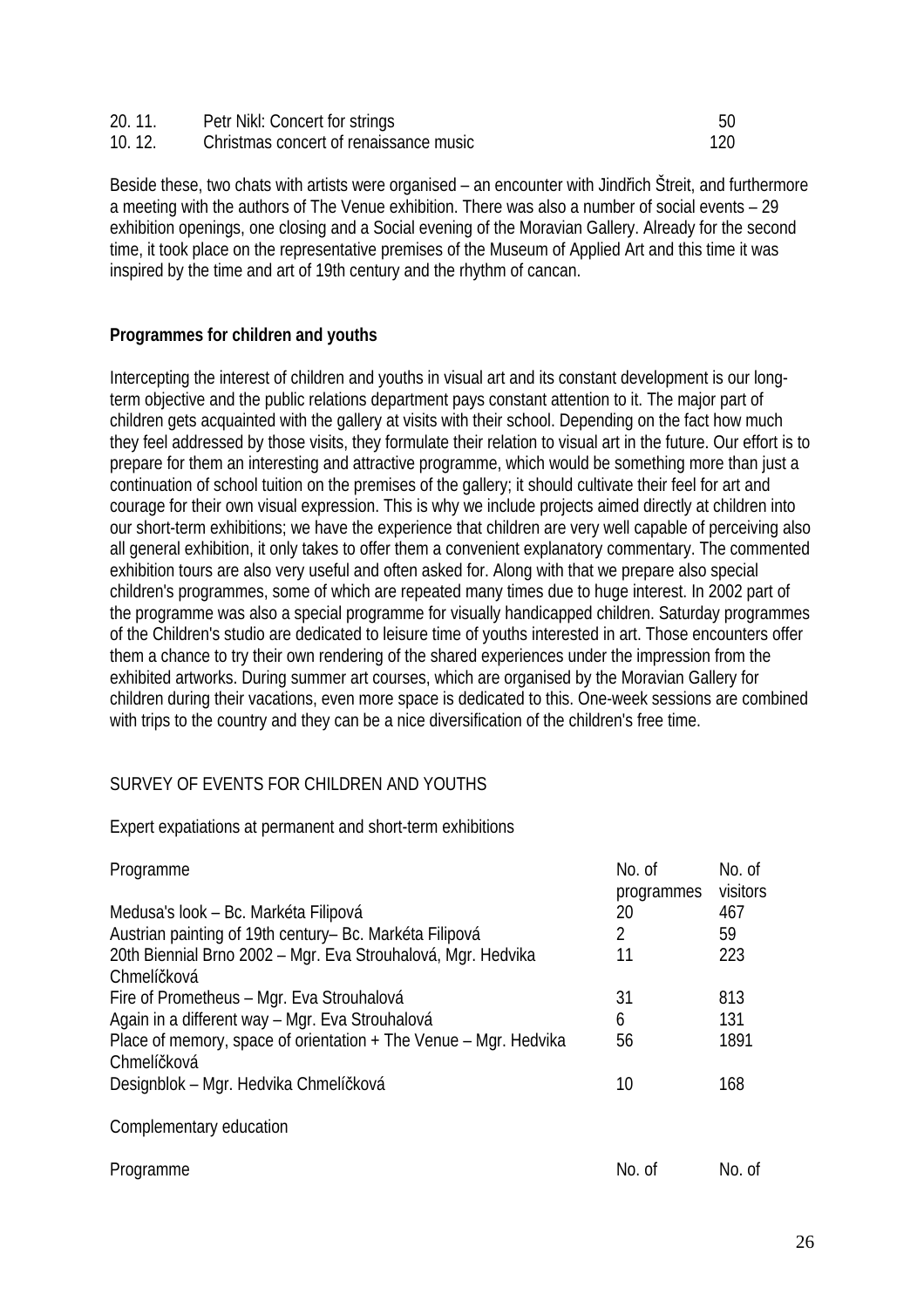|                                                                          | programmes     | visitors |
|--------------------------------------------------------------------------|----------------|----------|
| Gothic – Mgr. Hedvika Chmelíčková                                        | 10             | 199      |
| Masters of Moravian baroque – Mgr. Hedvika Chmelíčková                   | $\overline{7}$ | 156      |
| Baroque - Mgr. Yvona Ferencová                                           | 35             | 755      |
| Theatre of the world - Mgr. Yvona Ferencová                              | 10             | 190      |
| Stories in pictures - Bc. Markéta Filipová                               | 14             | 288      |
| Colour, spectrum, shape - Mgr. Yvona Ferencová                           | 4              | 99       |
| Secrets of light - Mgr. Yvona Ferencová                                  | 5              | 120      |
| Anton Pilgram - Mgr. Yvona Ferencová                                     | 1              | 20       |
| Magical pictures - Mgr. Yvona Ferencová                                  | 23             | 477      |
| Faces - Mgr. Eva Strouhalová                                             | 31             | 569      |
| Object - Mgr. Yvona Ferencová                                            | 24             | 469      |
| Max Švabinský - Mgr. Yvona Ferencová                                     | 39             | 754      |
| Antonín Procházka - Mgr. Eva Strouhalová                                 | 25             | 386      |
| Don Quijote by Otto Gutfreund - Mgr. Eva Strouhalová                     | 27             | 524      |
| Poetry of surrealism - Mgr. Eva Strouhalová                              | 29             | 524      |
| "I drew a house" – Group 42 - Mgr. Eva Strouhalová                       | 2              | 28       |
| Jiří Šindler – Bc. Markéta Filipová                                      | $\overline{2}$ | 48       |
| Gesture and expression - Mgr. Eva Strouhalová                            | 1              | 60       |
| Viennese silver tableware – Mgr. Hedvika Chmelíčková                     | 5              | 109      |
| Invitation to the cinema - Mgr. Hedvika Chmelíčková                      | 20             | 391      |
| J. Kolář's stories – programme for blind children - Mgr. Yvona Ferencová | 1              | 8        |
| Mnemeg – Mgr. Yvona Ferencová                                            | 6              | 113      |
| Life in the time of castles, monasteries and cathedrals - Mgr. Hedvika   | 36             | 878      |
| Chmelíčková                                                              |                |          |

Children's studio

| Date   | Programme                                                        | No. of visitors |
|--------|------------------------------------------------------------------|-----------------|
| 19.1   | Memory of things and world of fantasy – Mgr. Hedvika Chmelíčková | 16              |
| 23.2.  | "Holy theatre" – Mgr. Yvona Ferencová                            | 20              |
| 23.3.  | " five dogs, five cats and five mice" – Mgr. Eva Strouhalová     | 15              |
| 20.4.  | An almost detective story (The Venue) – Mgr. Eva Strouhalová     | 16              |
| 18. 5. | Escape from the real world (Illusionism of baroque) – Mgr. Yvona | 21              |
|        | Ferencová                                                        |                 |
| 1.6.   | We play, we devise – Mgr. Hedvika Chmelíčková                    | 6               |
| 15. 6. | Such as the big graphics – Mgr. Hedvika Chmelíčková              | 10              |
| 28. 9. | Origami - Mgr. Yvona Ferencová                                   | 23              |
| 19.10. | Made in D. A. - Mgr. Eva Strouhalová                             | 20              |
| 9.11.  | Set table – Mgr. Hedvika Chmelíčková                             | 17              |
| 30.11. | From 2D to 3D - Mgr. Yvona Ferencová                             | 18              |
| 14.12. | Christmas stories - Mgr. Eva Strouhalová                         | 18              |

Summer art courses

| Date | Programme                                         | No. of       |
|------|---------------------------------------------------|--------------|
|      |                                                   | participants |
|      | 5. – 9.8. Weight of things – Mgr. Yvona Ferencová |              |
|      | 26. – 30. 8. Bill posting – Mgr. Eva Strouhalová  | 25           |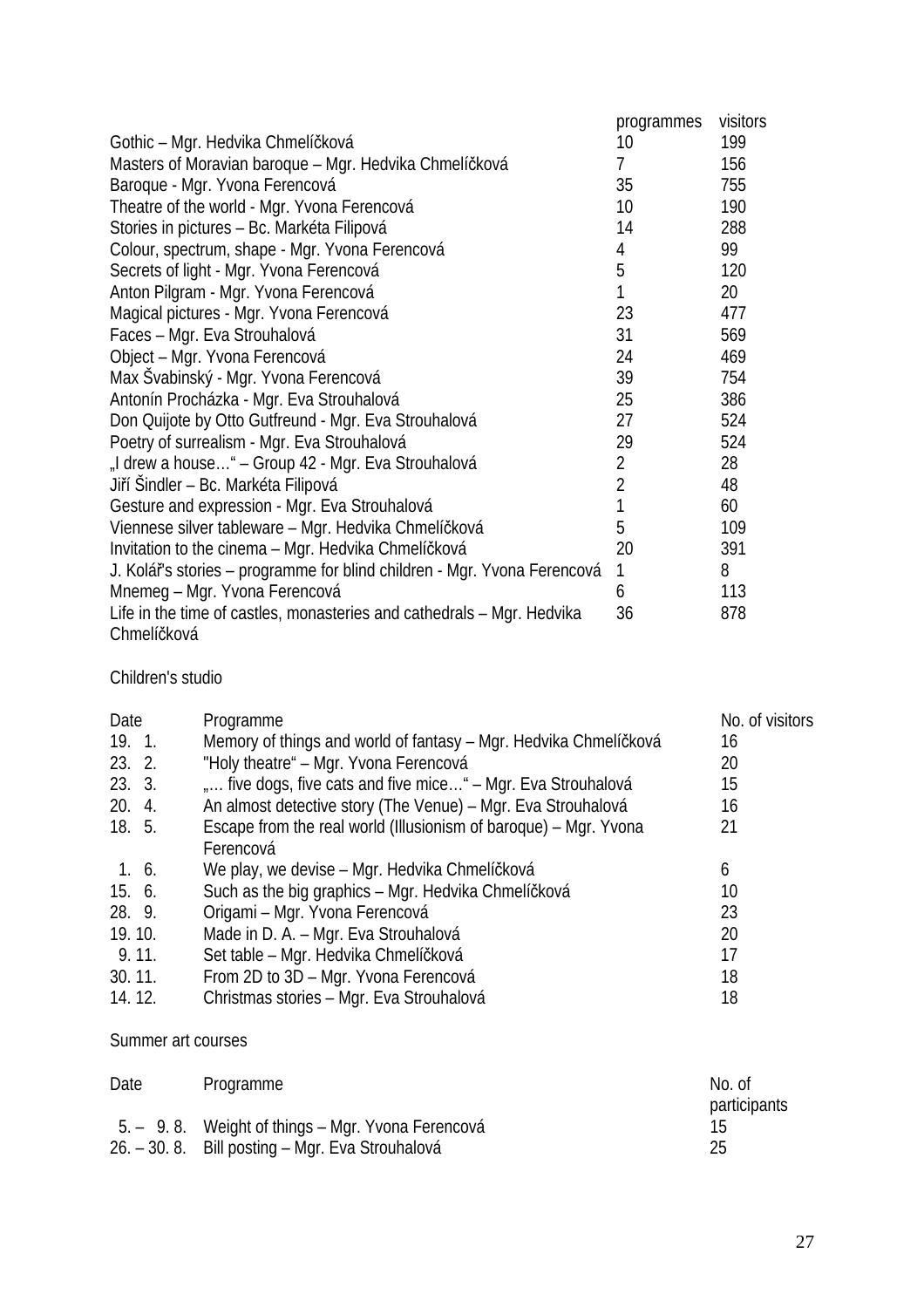Events for children and youths in 2002 were visited by 15.484 visitors, events for adults (excluding exhibition openings and the Social evening of the MG) were attended by 2.475 visitors; therefore the culturally educational events for public recorded the interest of 17.959 participating visitors.

# **SERVICES TO THE PUBLIC**

Beside the exhibitional and cultural-educational activity, we are trying to provide our visitors with a high quality service in the area of professional information together with the offer of a pleasant environment on our premises.

# **Library of the Moravian Gallery**

The public library of the Moravian Gallery is located on 3rd floor of Pražák palace. It is open during the whole working week and offers a wide selection of professional literature with specialisation in Czech and international visual art including numerous exhibition catalogues, from the production of the Moravian Gallery, as well as other Czech and foreign gallery institutions.

As of 31st December 2002 the library fund contained the total of 121.140 library units, acquisitions for the year 2002 totalled 1102 volumes, out of which 397 titles were acquired by purchase, 239 as gifts and 466 by exchange.

This year the library registered 597 readers, the number of readers' visit reached 9.987, while 50.860 loans, both on the presence and absence loans were carried out, including 38 requirements were dispatched within the inter-library loan service. Our employees are also prepared to offer the visitors the necessary expert bibliographic and factographic information. As far as we observe this resort, 6.494 bigger or smaller councils were recorded in total and 4 paid researches were elaborated.

The continuing soft cataloguisation of books contained 1181 titles (entered in the T-series programme), either book acquisitions and inscriptions of periodicals, or re-cataloguisation of the live books fund. The objective catalogisation including re-cataloguisation contained 1.005 entries, within the analytic description of articles 280 Czech and foreign periodicals were processed and 829 analytical records of articles were elaborated.

One of the most important tasks of the library is the building of its complex information system. Within the scope of a grant from the programme of the Library Public Information Service (VISK 3) financial means were obtained for the purchase of a new Conversion module of T-series for the communication with the National library of the Czech Republic. The library of the MG was registered for unpaid access to EBSCO databases in the EIFL Direct project (Electronic Information for Libraries), also that was made possible due to grant support. Our aim is to make the electronic catalogue of the MG on the internet. For this purpose an application for the grant from the VISK 3 programme was submitted also for the next year to allow us to acquire also the necessary Tinweb software. The total of records in computer processing as of 31. 12. 2002 has reached 9.348 titles (including books and catalogues, excluding periodicals, more-volume works and annuals).

A significant share in the gain of the library of the MG presented the exchange of catalogues and printed matters with gallery-type institutions both in the Czech lands and abroad. 255 titles in the total value of 71.429 CzK destinated for 84 institutions were sent abroad, 109 titles with the value of 26.226 were headed for 34 institutions in the Czech Republic. In total, 364 titles were sent to 118 institutions. In exchange for the sent publications, the MG obtained catalogues and printed matter from 84 foreign institutions (358 titles with the value of approx. 220.824 CzK) and 34 institutions from the Czech Republic (213 titles corresponding to the value of approx. 43.184 CzK); therefore we have the total of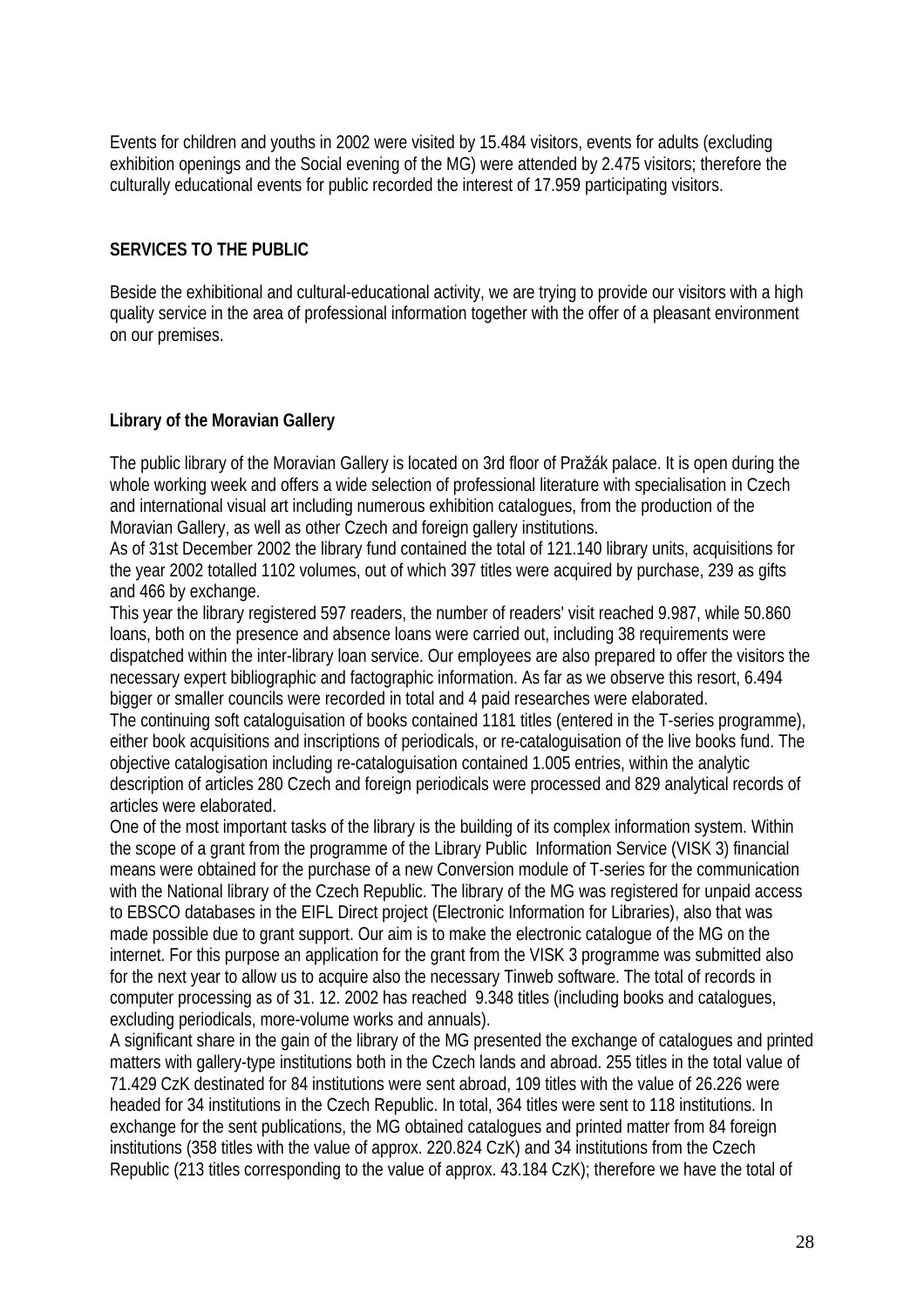571 acquisitions from 118 institutions in the value of 264.008 CzK. It is evident that the foreign exchange, despite the small number of catalogues issued by the Moravian Gallery itself, is very active. We reach that result by consistent work with duplicity materials and by a very well developed network of partnerships, often supported by personal contacts. The exchange had its share in acquisitions of the library fund to the amount of 42,3 %.

# **The Agenda of Licensing of Exporting Artworks Abroad**

The Agenda of Licensing of Exporting Artworks Abroad according to the Act 71/94 Coll. represents a significant asset within the complex services for the public. In the year 2002, in the Moravian Gallery it was covered by these responsible experts - PhDr. Kateřina Svobodová and PhDr Miroslav Ambroz. 455 export certifications were issued in the year 2002.

# **Photographic studio**

The needs of Moravian Gallery, but also of individuals and companies from the ranks of general public, are served by the photographic studio of the Moravian Gallery, tended by Andrea Velnerová and Michaela Dvořáková. In 2002, 11.165 photographic snaps were made in this studio (large-format reproductions of free and applied art, complete documentation of exhibitions or report documentation of the Moravian Gallery's events), furthermore 9.600 slides and photograph a 7 video recordings. For the purposes of the microgallery, website and for the publication activities of the gallery our studio also undertook scanning of printed materials. In 2002 reproduction rights were granted to 171 pictures for clients from the Czech Republic and further 52 for abroad.

### **Cafés and shops of the Moravian Gallery**

The gallery shops and cafés also try to add to the comfort of our visitors. They are **Café and shop of the Museum of Applied Art**, furthermore the **Theophil Hansen's Gallery shop**, located at the entrance of Pražák palace, and finally the **Podobrazy Jazz café**, which can be found on the premises of the Governors' palace. Gallery shops offer the customers interested in visual art an interesting selection of publications about art, history, philosophy, as well as compact discs with serious music, videos, posters, reproductions, postcards and smaller art objects from the works of contemporary visual artists. The buildings of the Museum of Applied Art and the Governors' palace offer a possibility of small refreshment. The possibility of visiting the cafés is not limited only to the exhibition visitors. The Moravian Gallery uses its services also during press conferences and cultural events. Jazz cefé Podobrazy also offers its own selection of chamber artistic activities.

### **Association of Friends of the Moravian Gallery in Brno**

The Association of Friends of the Moravian Gallery was founded in 1998 with the aim of involving persons interested in visual arts into the activities of the Moravian Gallery. Its activity is aimed at organising of creative and theoretical symposia on visual art, study trips, exhibitions and other events. The members of the associations obtain regularly entire information on exhibitions, programmes of the MG and invitations to the actual exhibitions, lectures and other cultural events. They are eligible to free entrance to all exhibition spaces of the Moravian Gallery, reduced entrance fees to educational programmes, reductions on prices of catalogues and other printed matter. In 2002 the Association had 62 members in total.

The association also puts up the Michal Ranný Award, which is aimed at support of creative efforts of artists and at the same time is a reminder of a significant personality of Czech visual art of the 60's and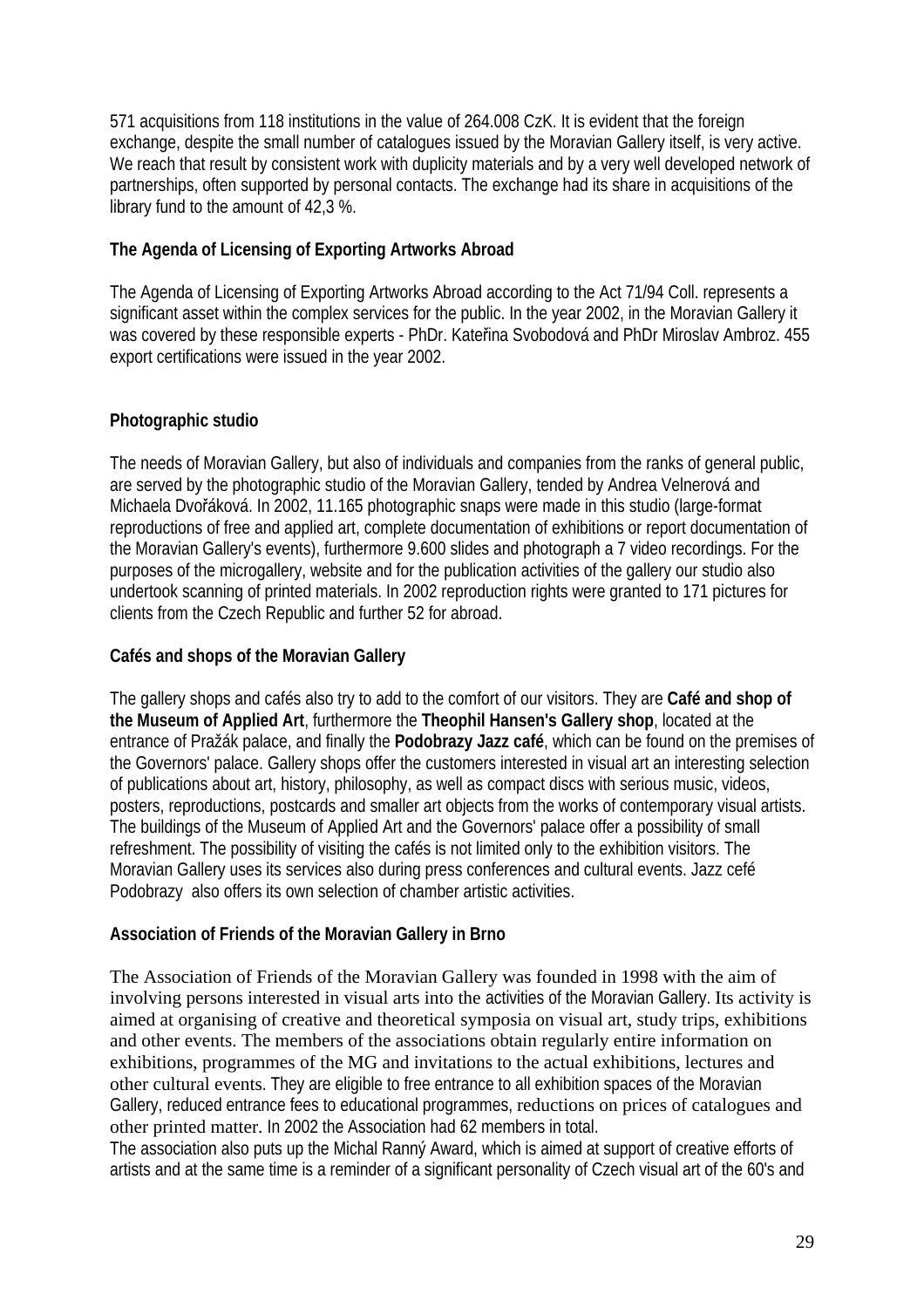70's of 20th century – Michal Ranný. The prize is awarded every two years. This year the jury evaluated Miroslav Šnajdr Sr. as the most merited out of nine entrant artists. The ceremonial presentation of the award took place on 12th March 2002 at the inauguration of the artist's exhibition, which was organised in honour of the laureate within the scope of the exhibition of 20th Century Art during 13 March – 19th May 2002.

Another important event of the Association of friends of the MG is the project Brno plein air. The sculptural symposium, in the preparation of which also the city of Brno and the Brno borough of Bystrc take part together with the Association of Friends, takes place every two years in the popular recreation area around the Brno lake. The Brno Plein Air 2002 took place between 9. - 20. September 2002 and was attended by brothers Tomáš and David Medek, both graduates of the Brno FAVU, furthermore Patrik Vlček, who has been collaborating with the Brno-Bystrc borough for some time; out of foreign guests, French sculptor Antoin Thomas and Spanish artist resided in Andora, Antonie Miralles accepted the invitation to the event. During a shot time the artists created five individual sculptures and groups – the sculpture by Antonie Miralles symbolises four natural elements – water, air, fire and earth; her French colleague Antoin Thomas issued from similar inspiration and put emphasis on the grasping of the genius loci of the specific environment and directed his interpretation of the topic this way. The work of David Medek was another link in his project of rubber stamps, the motive used in the ornament should remind of the boat traffic signs; his brother Tomáš created a bulky geometrical object in the shape of a cube. The last work of this year's sculptural symposium was a three-meters-tall sculpture by Patrik Vlček called The Angel 2002. As the only of the created works it was not appointed for the immediate surroundings of the Brno lake, but it was installed at the town hall of the Brno-Bystrc borough. According to the artist, it "should influence people who will enter these premises as a reminder of our mission in this world, which is time-constrained and should be, except everyday reality, fulfilled with unworldliness and understanding". Other works really found their places in the plein air, and a similar way to works issued from the previous years of the symposium, they now decorate the banks of the lake. By connecting of the artworks tastefully set into the park landscape design, this favourite resting place of Brno citizens gains a new cultural dimension. A press conference was organised with the symposium, and an inauguration attended by 100 visitors; the event also had its invitation leaflet, poster and catalogue.

The Association of Friends of the Moravian Gallery also took part in organising a children's course of Bill-Posting, in which 25 children took part. The visitors of the gallery could get acquainted with the results of their one-week's work at a special exhibition.

A common work of the Moravian Gallery and the Association of Friends of the Moravian Gallery was a cycle of lectures from the history of art that covered the period from ancient cultures up to 19th century. The cycle was professionally warranted by Mgr. Lucie Pelcová and Michaela Ludová from the Faculty of Arts of the Masaryk University in Brno. Part of the course was also the visit of the restorers' workplace and study depository of glass at the Museum of Applied Art. Educational events incorporated in this cycle recorded a very good response of the public, the visitors rate of individual parts overreached 60 persons concerned.

Events of the Association of Friends of the Moravian Gallery in 2002 were supported by a grant of the City Council of Brno.

# **SCIENTIFIC RESEARCH ACTIVITIES**

The scientific research activity of the Moravian Gallery was concentrated mainly on the area of problems connected with the institutional grant of the Ministry of Culture of the Czech Republic (grant VaV, ID code MKOF25CEZ001). The subject of the widely conceived research of our gallery as artistic articles of foreign origin located today not only in our collection funds, but in Moravian collections in general. Already in the past years, some fractional outputs of it were presented to the public either in the form of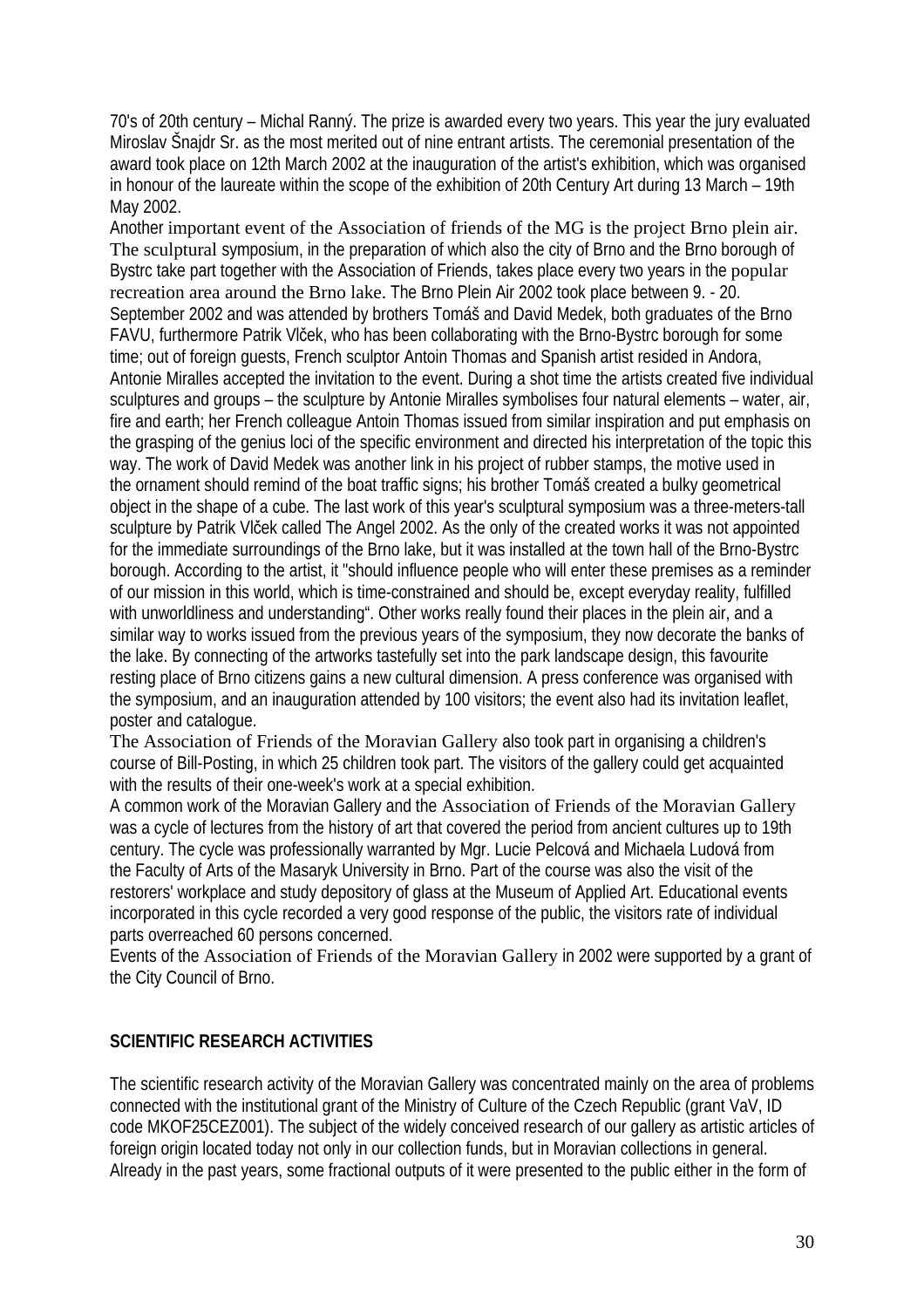topical exhibitions or specialised studies. This way, in the year 2002 the visitors of the Moravian Gallery had a chance to get acquainted with the results of research of Austrian paintings of 19th century in Moravian art collections – the exhibition dedicated to this interesting topic was opened already at the end of the year 2001, and accompanied by a specialised publication resuming the recognised facts. The project is designed in phases until the year 2004 and includes the publication of similar monographs and presentation of exhibitions in other, gradually elaborated topics – Venetian painting of 16th to 18th centuries, Vienna secession and modern art 1900-1925, Viennese silver, Dutch art of 17th century, Franz Fiedler's studio.

Since the year 2000 there have been continuing vast research works on the Moravia in baroque project, the partial results of which were presented by an exhibition in Rennes in France within the scope of the Czech cultural season in France in 2002. The complementation of the several years' work will be a widely conceived exhibition prepared for presentation at the Moravian Gallery.

Besides, some expert employees of the Moravian Gallery got involved in further research projects related to grant and scholarship support:

Bader's scholarship for the research of paintings of 17th century – Mgr. Zora Wörgötter

Grant of the Czech Fund of Visual Arts for the exhibition Czech Film Poster –– PhDr. Marta Sylvestrová – the exhibition was presented within the scope of the 20th International Biennial of graphic design. Grant of the Czech Fund of Visual Arts for the exhibition Light – Mgr. Pavel Netopil, Mgr. Petr Ingerle Aristocratic interior during 2nd half of 18th century and around the year 1800 in southern Moravia (Late baroque and classicist equipment of noble salons - grant of the MK of the Czech Rep.) – Mgr. ing. Zdeněk Kazlepka

### **Symposia, seminars, conferences**

#### **ICMS Conference 2002**

Brno, Prague, 31. August – 8. September 2002, 64 participants

In 2002 the conference of ICMS ICOM – International Committee for Museum Security – International Council of Museums took place in the Czech Republic for the first time. It was organised by the Czech committee of ICOM, the Moravian Gallery in Brno and the Ministry of culture of the Czech Republic in co-operation with the Association of Museums and Galleries of the Czech Republic. The conference was ranked by the Ministry of culture in the list of events of the International Year of Cultural Heritage of the UN 2002. The problem of education of employees regarding security in museums, to which this event was dedicated is constantly a highly actual topic, which was reflected by the interest of the participants. At the conference, the inauguration of which in the building of the Museum of Applied Arts in Brno was attended – beside the director of the Moravian Gallery PhDr. Kaliopi Chamonikola, PhD. – by the representatives of the Ministry of culture of the Czech Republic (first vice-minister of culture ing. Zdeněk Novák), Czech Committee of ICOM (its president PhDr. Katka Tlachová), ICMS (president ing. Pavel Jirásek) and of the corporate city of Brno, a number of highly beneficial reports was given that set the system of security projects directed by central cultural bodies in the Czech Republic as well as abroad, and were complemented by practical knowledge of employees of individual exhibition institutions. There also contributions reacting upon some specific problems in individual countries (the question of security of church buildings in the Czech Rep. or the awareness of imperilment by terrorist attacks after 11th September 2001 in the USA). Since 6th September the seat of the conference was Prague where the sessions took place at the Conference centre of the ČVUT. The reports were presented by: Jiří Žalman, Pavel Jirásek, Dagmar Šefčíková (Ministry of Culture of the Czech Republic), J. Součková (Czech Committee of the Blue Shield), M. Padevět (SÚPP), P. Jakubec (TR Instruments), E. Antušák (VŠE Prague, Institute of critical situations management), W. Faulk (Getty Institute for Cultural Heritage), H. Pennock, A. Visser, E. Boswijk (Holland), W. Jeffers (USA), H.J. Harras (Germany), M. Koltsov (Russia), R. K. Mikhopadhyay (India), M. John (Germany), P. Cannon-Brookes (Great Britain), P. Westhius (Holland), A. Kisluk (USA). Part of the convention of the ICMS were also the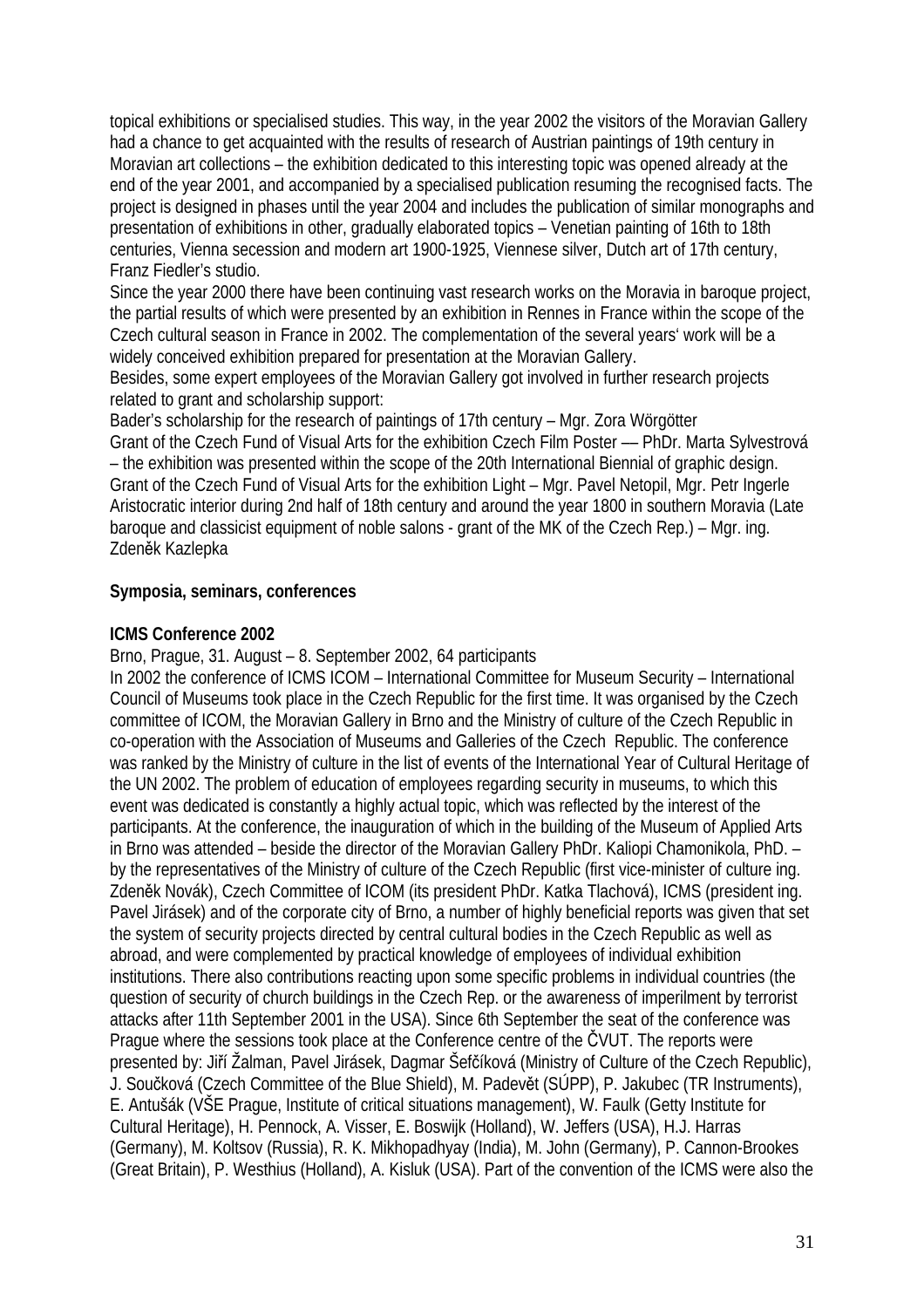speeches by the leading functionaries evaluating the activities of the organization during the past period. Beside the professional programme of the conference, considerable space was left for complementing events, which contained visits to the expositions of the Moravian Gallery and Technical Museum, group or individual visits of landmarks (Špilberk castle, Tugendhat villa, chateaux in Lednice, Telč, basilica in Třebíč). The Prague part of the sojourn was connected for the participants of the conference with the visit to the Prague Castle and excursions, the targets of which were castles, chateaux and towns in north-eastern and western Bohemia (Frýdlant, Sychrov, Bečov, Carlsbad, Kozel). Also those informal gatherings were good opportunities for exchange of experience and opinions. The role of the Moravian Gallery as a host that took part in this event with a significant input was highly appreciated by all conference participants.

### **Architecture of Museums and Concept of Permanent Expositions -** seminar

Museum of applied arts, 15. – 16. May 2002, 170 participants

The placing of a seminar dealing with the architecture of museums in the very space of the Museum of applied arts was not made by chance. The building reconstructed in a non-conventional manner just invites to such discussions. And because the problem of the parallel safe storage and modern presentation of collection items in historical buildings or, on the contrary, in purpose-made new buildings concerns to many Czech and foreign museum and gallery, this topic raised fair interest in the ranks of the addressed partner exhibition institutions. Equally, in the question of permanent exhibitions concept the mutual exchange of experience proved very inspiring. Contributions to the topic were presented by e.g. Ladislav Kesner – Ministry of Culture of the Czech Republic, Karel Doležel - FA VUT, Milan Knížák, Filip Suchomel, Sylva Dobalová, - NG, Olaf Hanel - ČMVU Prague, Tomáš Fassati – Museum of art Benešov, Rik Voss – Dutch collection institute, Alica Štefančíková - Benedikt Rejt Gallery in Louny, Vladimíra Janochová - UPM Prague, Kaliopi Chamonikola, Ludmila Horáková – MG Brno, Vladimír Ambroz – Brno.

### **Identity/Integrity** – international conference of ICOGRADA

Janáček theatre in Brno, 18. – 19. June 2002, 500 participants

The Brno Biennial as well as the accompanying symposia are already traditionally becoming points of encounters of the world's prominent designers. The 20th jubilee of the Brno Biennial became a good opportunity for organising a conference of the International committee of graphic design organisations ICOGRADA, which celebrated the 40th anniversary of its foundation in 2002.

The presence at the conference itself as well as its accompanying seminars was therefore really representative. Invitations were accepted by artists and theoreticians from the branch of graphic design from 40 countries of the world. Contributions were presented by Mervyn Kurlansky (Denmark), David Berman (Canada), Ahn Sang-Soo (South Korea), Wally Olins (Great Britain), Roland Schweighöfer (Germany), Bo Linnemann (Denmark), Aleš Najbrt (Czech Republic), Earl Power (USA), Andrew Lam-Po-Tang (Australia). The presented speeches offered a view of graphic design and its role at the beginning of 3rd millennium, and declared the firm position held by Brno Biennials in the international context.

Alongside the two-day conference itself, a number of further professional encounters and seminars were organised.

### **Regional encounter of ICOGRADA designers**

Museum of Applied Art, 17. June 2002

Encounter and a discussion of representatives of graphic design organisations from over 30 countries under the leadership of ICOGRADA, with the topic of extension of the knowledge of graphic design.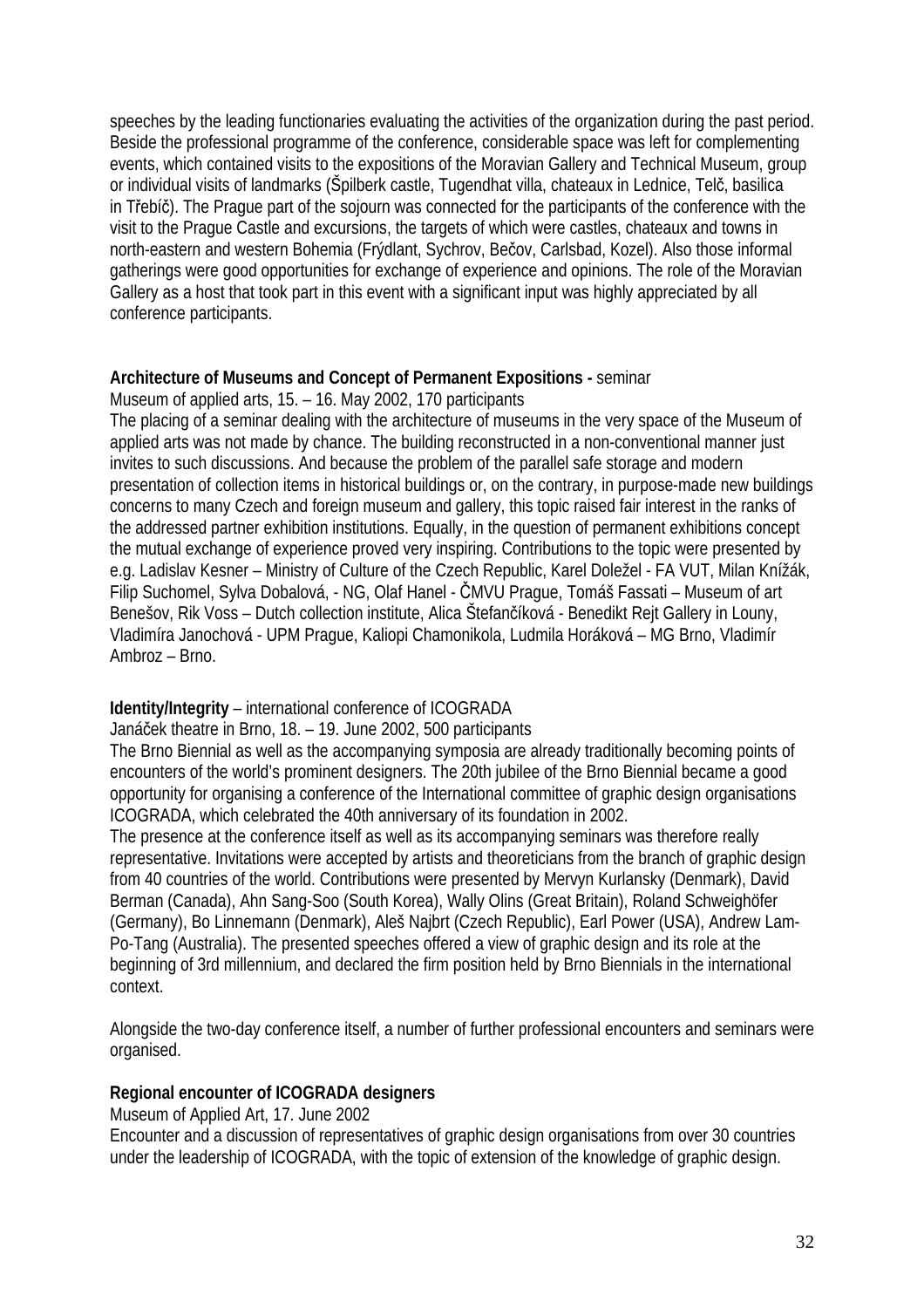# **Perspectives of design** - ICOGRADA seminars

Museum of Applied Art, 17. - 20. June 2002

Lecturers from Bosnia and Herzegovina, Croatia, Yugoslavia, Hungary, Lithuania, Estonia, Ukraine and Poland offered the participant of the evening seminars their view of the present-day state of design in the countries of the Central-European region.

# **Pedagogical seminars of ICOGRADA**

Museum of Applied Art, 20.- 21. June 2002

Participants of 31 design schools from 21 countries and representatives from 26 countries took part in the opening of the ICOGRADA programme with the name ICOGRADA Network of Graphic Design Institutions, which promotes design through development of designer programmes, organising of seminars and conferences and joint approach to education sources.

# **ICOGRADA Design Media Network**

Design centrum Brno, 17. June 2002

At their constitutive encounter, 23 medial partners of ICOGRADA events in Brno founded an international network of design media under the auspices of ICOGRADA, the so-called ICOGRADA Design Media Network (IDMN), which will allow European publishers to develop contacts and partnerships around the world. A specific ICOGRADA web page was opened for that purpose.

### **Committees' join encounter**

Museum of Applied Art, 15. – 16. June 2002

Representatives of three international institutions, representing industrial design (ICSID), interior design (IFI) and graphic design (ICOGRADA), effectuated a very constructive negotiation at the Moravian Gallery, in the broadroom of the Museum of Applied Art, the result of which was the decision leading to a closer co-operation, founding of a joint secretariat and creation of a joint structure for design promotion.

# **Student workshops**

FAVU VUT, department of industrial design at VUT, 20. – 24. June 2002 Over 100 students from more than 20 countries took part in ICOGRADA student workshops led by Ahn Sang Soo (Korea), W. Pluta (Poland), Jan Rajlich, jr. (Czech Rep.), Rasmus Koch and Adrian Tackman (Denmark), Guy Schockaert (Belgium) and William Harald-Wong (Malaysia).

# **PUBLISHING ACTIVITIES OF THE MORAVIAN GALLERY**

The Moravian Gallery pays great attention to publication activities, as it provides a possibility of presenting the expert and laic public with the results of often several-years-lasting researches of our experts; in the case of catalogues it is then a way of capturing the realised exhibition after its end. Our traditional that has already found its circle of dedicated readers is the Bulletin of the MG. In 2002 it would have reached its already 58th issue, alas due to technical difficulties we have not managed to conclude the exigent editorial work with the very publication of the Bulletin. Therefore it will be published behind schedule in 2003, when we are expecting to publish a larger-volume double-issue 58-59. Beside that, we try to complement each of the organised exhibition with its own accompanying publication. We always put emphasis on a high-quality execution and a rich pictorial content. However, the financial means we dispose of are often a limiting factor. Therefore we can proceed to publishing larger catalogues on the level of an expert study only in key exhibition projects; in smaller exhibition events we prefer simpler catalogue sheets containing brief basic information about the author and his/her work.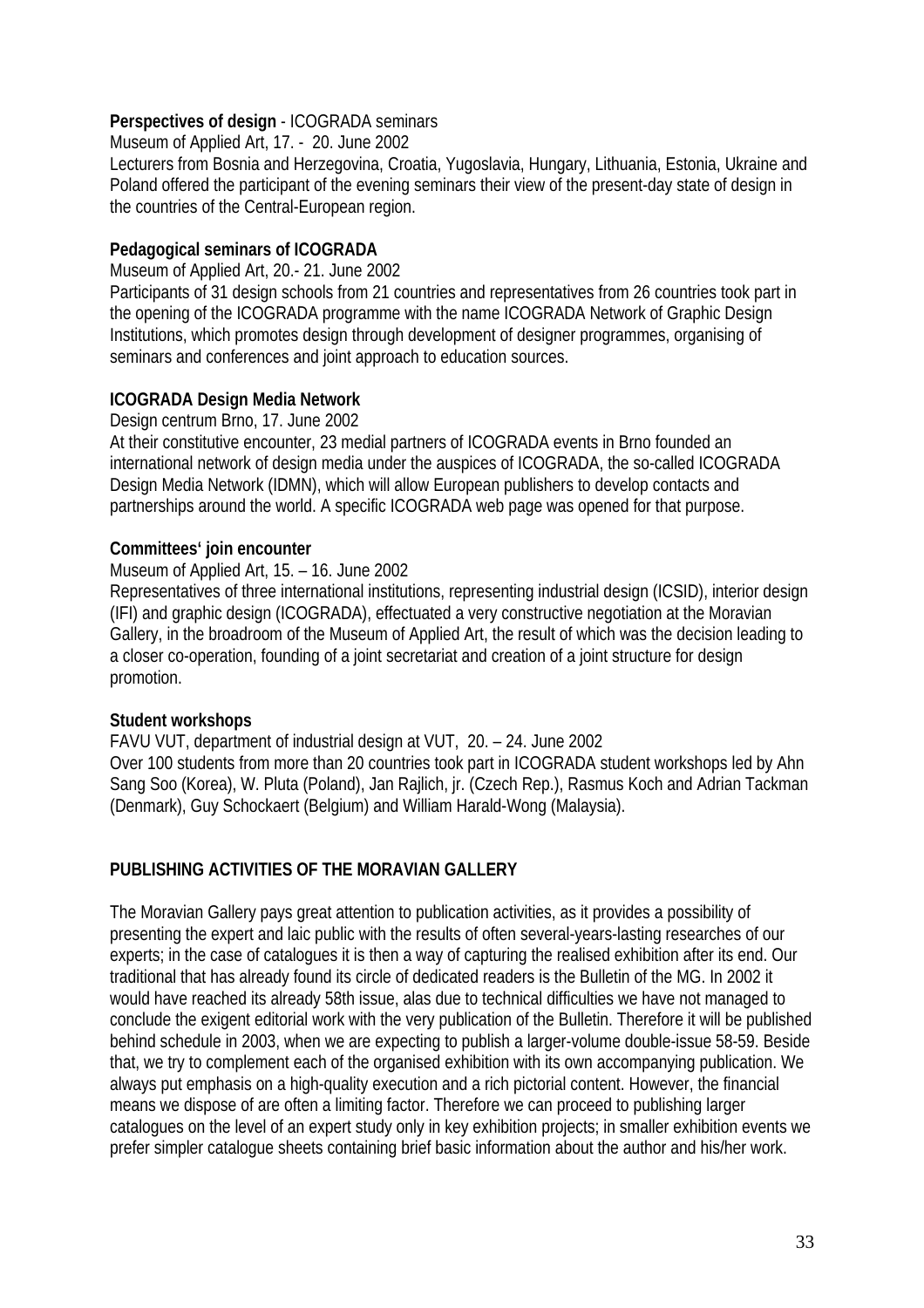### *Catalogues published by the Moravian Gallery in 2002*

### **Antonín Procházka 1882-1945**

(ISBN 80–7027–114-0 – in Czech ISBN 80–7027–115-9 – in English)

A highly representative catalogue of the same exhibition brought a lot of new knowledge about the life and work of this artist. The publication was accompanied by a rich pictorial appendix. It was copublished by the MG, Museum of the city of Brno and the Municipal House in Prague.

Authors of texts: Jiří Hlušička, Karel Holešovský, Lada Hubatová-Vacková, Hana Karkanová, Dagmar Koudelková, Alena Krkošková, Vojtěch Lahoda, Marcela Macharáčková, Hana Rousová, Lubomír Slavíček

Concept of the publication: Marcela Macharáčková, Lubomír Slavíček, Alena Krkošková 396 pp. (Czech version), 330 pp. (English version)

### **20th International Biennial of Graphic Design in Brno**

(ISBN 80-7027-116-7) Catalogue of the central exhibition, in which every artist is represented by biographical data and a reproduction of one work.

**Authors of texts**: Kaliopi Chamonikola, Marta Sylvestrová, Alan Záruba, Guy-A. Schockaert, Ralph Schraivogel, Petr Štembera.

Editor: Marta Sylvestrová, 276 pp.

### **Petr Babák: Catalogues 01–12**

(ISBN 80-7027-117-5) Catalogue of the similar exhibition. Authors of texts: Vít Havránek, Petr Krejzek, Alan Záruba, Iva Janáková. Edited by: Miroslava Pluháčková, collaboration: Yvona Ferencová, 16 pp.

### **La Moravie à l'âge baroque.** Dans le miroir des ombres

(ISBN 2-85056-569-5)

Catalogue of the similar exhibition prepared by the Moravian Gallery for Musée des Beaux-Arts in Rennes, France, within the scope of the Czech Cultural Season in France. In fourteen chapters it contains topic-aimed texts and 163 catalogue entries, each documented by a colour picture. Authors of texts and catalogue entries: Petr Fidler, Petr Ingerle, Zdeněk Kazlepka, Vlasta Kratinová, Jiří Kroupa, Michaela Loudová, Martin Mádl, Jaromír Olšovský, Jana Oppeltová, Lubomír Slavíček, Miloš Stehlík, Dana Stehlíková, Evženie Šnajdrová, Milan Togner, Josef Válka, Dana Veselská, Zora Wörgötter

Publication concept: Jiří Kroupa, 384 pp.

#### *Accompanying and informative publications of the Moravian Gallery:*

Monthly programmes of exhibitions, accompanying events and cultural events of the Moravian Gallery in Brno: 7 issues during the year and one general annual programme.

Catalogue lists to exhibitions: Ivan Chatrný, Gesture and Expression, Miroslav Šnajdr, Jiří Šindler, French Drawing of 17th and 18th centuries, Drawings from Feldmann's collection, Antonín Procházka, Suite Europa 2002, Pavel Nešleha, Hedonistic abstraction, Jiří Matějů – A play of eyes, František Kowolowski: Deposit, Štěpánka Šimlová, Field of effects – loneliness of things, Vojtěch V. Sláma, Václav Stratil, Jiří David, Helmut & Johanna Kandl, Leo Kandl.

Invitation cards to exhibition openings, information folders, working sheets for the Children's studio, posters for exhibitions and concerts.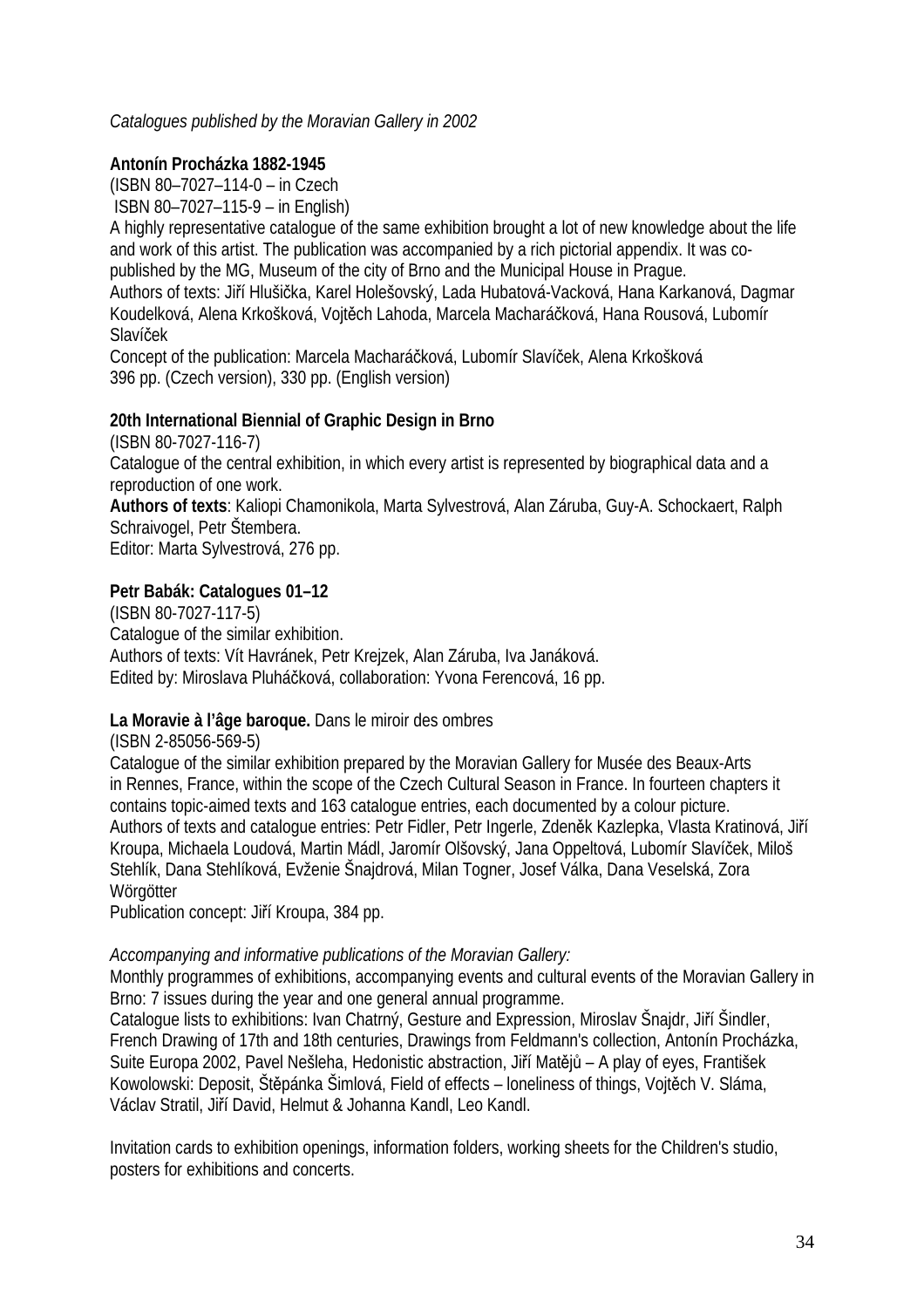# **SURVEY OF PUBLICATION ACTIVITIES OF THE MORAVIAN GALLERY'S EMPLOYEES (EXPERTS)**

(Books, studies, texts in exhibition catalogues, articles in professional press)

### Mgr. ing. Ivo BINDER

Jenom jedno je srdce (There is but one heart). Exhibition of paintings, drawings and graphics by Miloslav Jemelka. *Prostor Zlín IX*, 2002, No. 1-3, p. 26 – 27 *Jiří Šindler*, catalogue sheet of the exhibition, MG 2002. *Miroslav Šnajdr st.,* catalogue sheet of the exhibition, MG 2002. *Plenér 2002,* catalogue, published by the Association of Friends of the Moravian Gallery in Brno, City borough Brno-Bystrc, Brno 2002. Ráj srdce Miloslava Jemelky (Miroslav Jemelka's Paradise of the Heart). *Jenom jedno je srdce (There is but one heart)*, red. Tomáš Ježek, Ottobre 12, Velehrad, p. 114-120 Faces of infinity. Paintings of Ivan Sobotka. *Prostor Zlín IX*, 2002, No. 4-6, p. 47-48

Faces of infinity. Light and space in the works of Ludmila Jandová. *Ateliér*, 2002, No. 18, p. 4

PhDr. Antonín DUFEK, PhD.

Anketa (Inquiry). In: *Fotograf*, 2002, No. 1, p. 87-89 Books. A Slice of Time by Vojta Dukát. *Imago* Summer 2002, No. 14, p. 67–68. Books. The Wannieck Factory by Václav Jirásek. *Imago* Summer 2002, No. 14, p. 68–69. By 1918: Paths from and to Vienna. In: Anna Auer (ed.), *Photography and Research in Austria*. Symposium 2001 Vienna, Passau 2002, p. 37-38. *David / David*. Kant, Prague 2002. co-authors Jiří David, Martin Dostál Diverse. The European Society... *Imago* Summer 2002, No. 14, p. 4–5. František Dostál… In: Marta Bednářová (ed.), *Životní křižovatky FD*. Adonai, Prague 2002, p. 43-44. *Helmut + Johanna Kandl, Leo Kandl: Kontakt*. Catalogue sheet of the exhibition, MG 2002. How the oldest photographic collection works. Interview with Antonín Dufek. In: *Fotografie magazín*, 2002, No. 3, p. 8-9 Julie Jirečková – The First Lady of Art Photography In Bohemia. In: Anna Auer (ed.), *Photography and Research in Austria.* Symposium 2001 Vienna, Passau 2002, p. 39–44. Petr Daniel: *Dobrý den Brno*. Co-author Ludvík Kundera. (Photographic publication in 2002, in the category of topographic and tourist publications.)

Vidět skutečnost z různých stran. Fotografie Petra Daniela. *Host* 2002, No. 8, p. 46.

Mgr. Yvona FERENCOVÁ

*Mnemeg*, catalogue sheet of the exhibition, MG 2002 *Petr Babák: Katalogy 01 – 12*, catalogue of the exhibition, MG 2002. Co-authors: Vít Havránek, Petr Krejzek, Alan Záruba, Iva Janáková.

Mgr. Anna GROSSOVÁ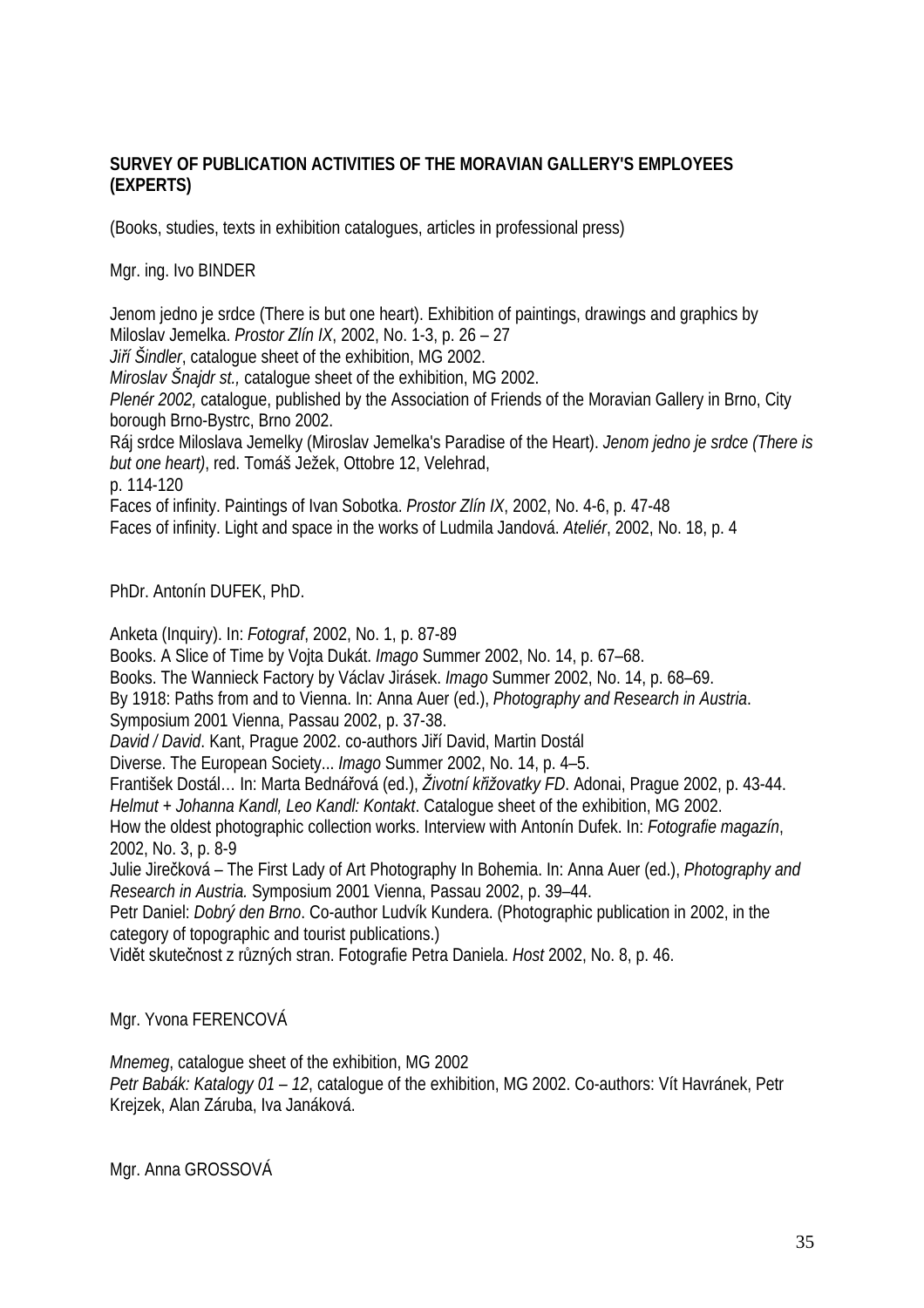Silver tableware by Mayerhofer & Klinkosch comp. On the exhibition of Viennese silver tableware at the Moravian Gallery in Brno. *Prostor Zlín IX*, 2002, No. 4-6, p. 49-51.

PhDr. Kaliopi CHAMONIKOLA, PhD.

Die spätgotische Bildhauerkunst in Mähren im internationalen Kontext. In: *Die Jagiellonen. Kunst und Kultur einer europäischen Dynastie an der Wende zur Neuzeit.* Germanisches Nationalmuseum, Nürnberg 2002, p. 275–282.

Uměleckoprůmyslové museum in Brno po rekonstrukci. In: *Prostor Zlín* 1-3, 2002, p. 14–16. Pohled na techniku z umělecké observatoře. In: *Události na VUT in Brno*, 12. ročník, No. 12, 2002, p. 3. Biennial jubilující. In: *20th Internationa Biennial of Graphic Design Brno 2002*. Poster, company, informative and advertisement graphics, exhibiton catalogue, MG 2002, p. 15.

Museum umení – vztah muzealizace a promenlivé scény. In: *Teória a prax muzea umenia*. Nadácia súčasného umenia, Bratislava, p. 25–32.

### Mgr. Petr INGERLE

Depozit aneb dočasné umírání podle F. Kowolowského. In: *František Kowolowski: Depozit*, catalogue sheet of the exhibition, MG 2002.

Georg Matthäus Vischer, Justus van den Nypoort. Album of vistas of the Kroměříž chateau with gardens. In: *V zrcadle stínů. Morava v době baroka 1670-1790*, catalogue of the exhibition at the Musée des Beaux-Arts in Rennes, ed. Jiří Kroupa, MG 2002.

*Hédonistická abstrakce* (Josef Bolf, Patricie Fexová, Jiří Havlíček, Barbora Klímová, Jan Nálevka, Jan Šerých), catalogue sheet of the exhibition, MG 2002.

Obraz světa, fikce a strašidla. In: *Štěpánka Šimlová: I am terribly sorry*…, catalogue sheet of the exhibition, MG 2002.

PhDr. Hana KARKANOVÁ

Antonín Procházka v ilustraci a grafice. In: *Antonín Procházka 1882–1945*, catalogue of the exhibition, MG, Museum města Brna a Obecní dům v Praze 2002 , p. 142–157. Bibliografie Antonína Procházky. ibid, p. 375–388, co-author Lubomír Slavíček Katalog ilustrovaných knih a volné grafiky. ibid, p. 359 – 366.

Mgr. ing. Zdeněk KAZLEPKA

*Francouzská kresba 17. a 18. století*, catalogue sheet of the exhibition, MG 2002 *Mistrovské kresby z brněnské Feldmannovy sbírky*, catalogue sheet of the exhibition, MG 2002 Katalogová hesla – J. G. Etgens, Sv. Bernard z Clairvaux naslouchá nebeské hudbě; J. L. Kracker, Smrt sv. Rozálie. In: J. Kroupa (ed.), *La Moravie à l'âge baroque 1670-1790. Dans le miroir des ombres,*  catalogue of the exhibition in Rennes 2002/2003, Paris 2002, p. 204, 235-6.

PhDr. Alena KRKOŠKOVÁ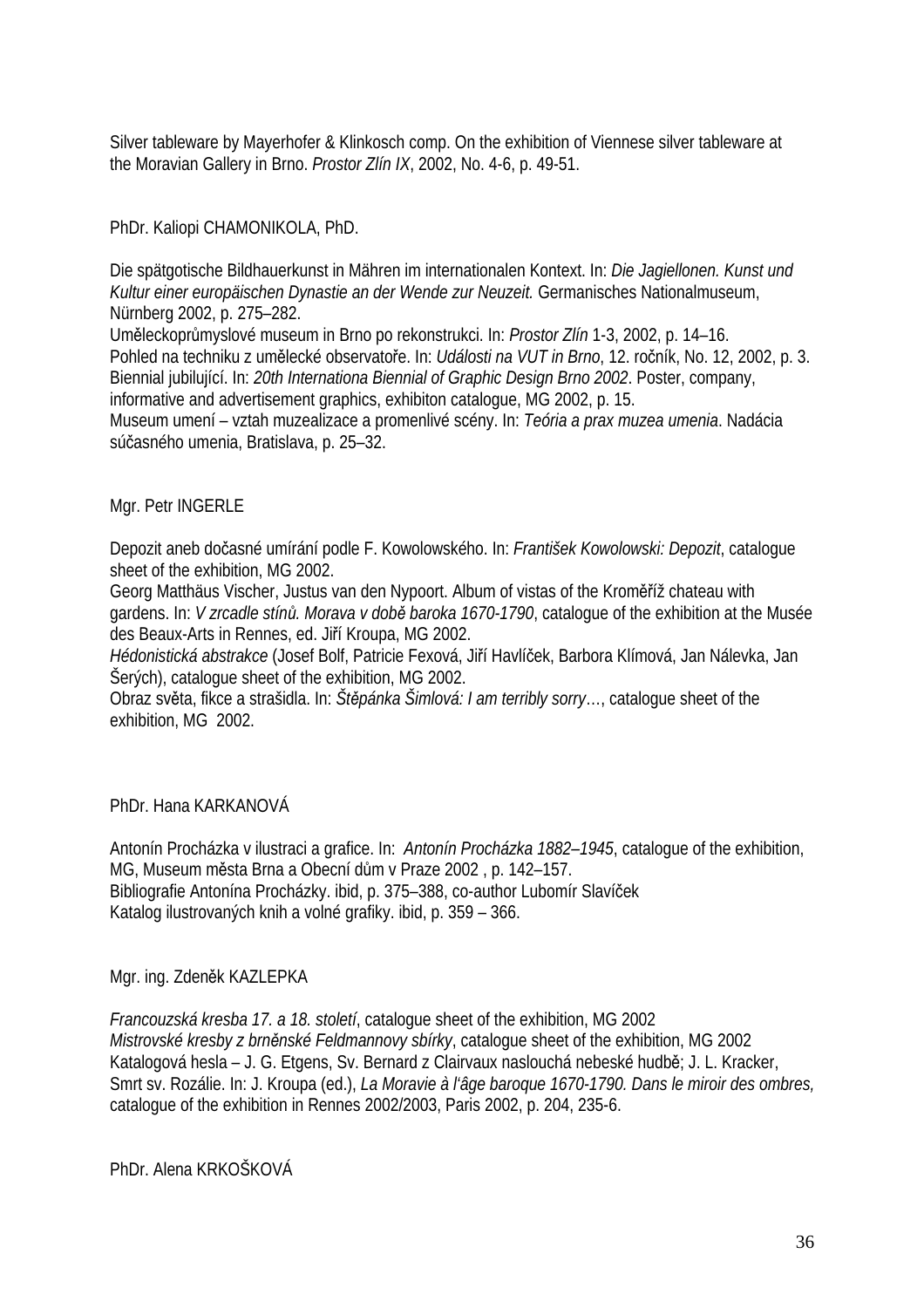Hledání pozemského ráje. Antonín Procházka v letech 1935-1945. In: *Antonín Procházka 1882–1945*, catalogue of the exhibition, MG, Museum města Brna a Obecní dům v Praze 2002 , p. 128–141.

### Mgr. Jiří PÁTEK

Česká humanitární fotografie. *Host,* 2002, No. 10, p. 41 – 42 Čtyřicet fotographické sbírky Moravian Gallery in Brno. *Ateliér,* 2002, No. 11, p. 7. Moravian Gallery in Brno, 40 let sbírky fotografie. In: *Foto - Video*, No. 4, 2002, p. 90. Vlčí med Vojtěcha Slámy. In*: Host*, 2002, No. 3, p. 38. *Vojtěch V. Sláma – Vlčí med*, catalogue sheet of the exhibition, MG 2002.

### Mgr. Andrea PAUCHOVÁ

Helena Johnová a Keramik Werkgenossenschaft, *Ceramics Art*, 2002, No. 4, p. 24-26 Továrna Zsolnay, Pécs, *Ceramics Art*, 2002, No. 3, p. 38-41

### PhDr. Marta SYLVESTROVÁ

Český filmový plakát od roku 1945 do současnosti. In: *XX.biennial graphického designu Brno 2002*, catalogue, MG 2002, p. 256-257 Karel Vaca – Mistr vizuálních metafor, katalog výstavy *Karel Vaca*, Gallery výtvarného umění v Náchodě 2002, p. 51-57 Mezinárodní porota. In: *XX. Biennial* …, p. 28-69 Mucha se vrátí. In: catalogue of the exhibition *Alfons Mucha v USA, v Čechách a na Moravě*, Galéria mesta Bratislavy 2002, p. 5-8 Plakátová tvorba Istvána Orosze. In: *István Orosz*, Rabbit and Solution Studio 2002, p. 7, co-authors: Guy D. O´Bonner, Dagmar Poláčková Ralph Schraivogel – Plakáty. In: *XX. Biennial* …, p. 246

Mgr. Petra TRNKOVÁ

Fotographická sbírka Moravian Gallery in Brno. In: *Format*, Gallery Sztuki Wspólczesnej, Wroclaw 2002. Josef Sudek – O sobě, review. In: *Host,* 2002, No. 3, p. 5-6. Kunzfeldovy obrazy Brna na rozhraní dvou věků. In: *Historická fotografie*. (Sborník pro prezentaci historické fotografie ve fondech a sbírkách České republiky), 2002, No. 1, p. 11-22.

### Mgr. Zora WÖRGÖTTER

Katalogová hesla – W. A. Minderhout : Maškarní ples, J. T.- Rotter: Sv. Karel Boromejský, F. V. Korompay: Immaculata. In: J. Kroupa (ed.), *La Moravie à l´ âge baroque 1670-1790. Dans le miroir des ombres,* catalogue of the exhibition in Rennes 2002/2003, Paris 2002, p. 111-113, 205-207, 210-211

Many experts employed at the MG are, beside their duties at the mother institution, members of various expert council-boards at other institutions, purchase boards, editorial boards, professional associations, they also pursue pedagogical activities etc.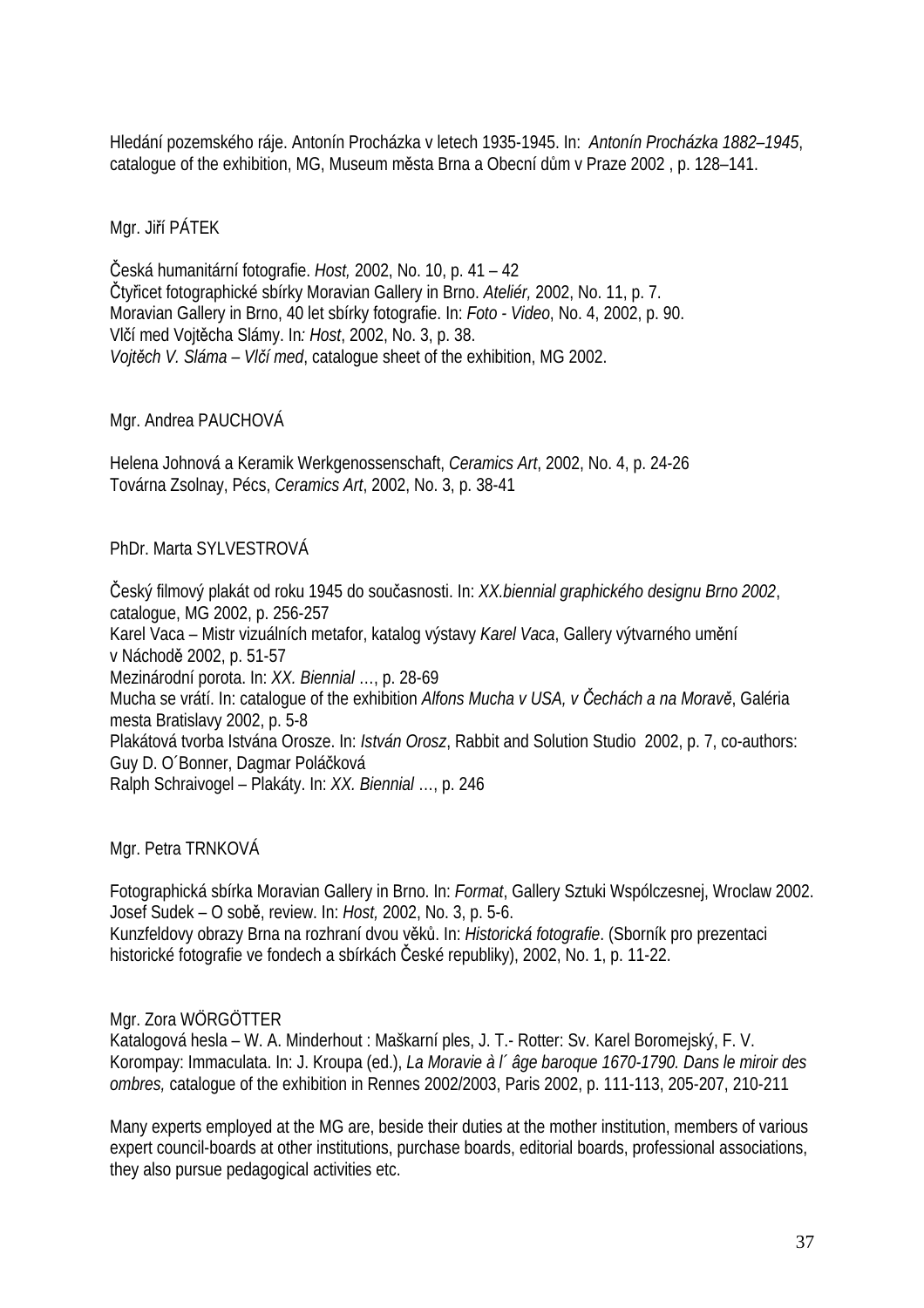# **ECONOMIC EVALUATION OF THE YEAR 2002**

A brief evaluation of MG economy during 2002 (in thousands of CzK):

| Total income                                       | 63 468  |
|----------------------------------------------------|---------|
| Incl. operation subsidy from the MC of the CzR     | 49 144  |
| Returns and yields                                 | 14 3 24 |
| Incl. returns from the sales of goods and services | 7 3 0 9 |
| Incl. commission sale of catalogues                | 452     |
| <b>Ticket sale</b>                                 | 1 1 0 5 |
| Advertisement                                      | 1818    |
| Lease                                              | 182     |
| <b>Export permits</b>                              | 233     |
| Returns from readers + copy-making fees            | 72      |
| Unfinished production                              | $-591$  |
| Activation                                         | 3 2 0 9 |
| Other yields                                       | 4 3 9 7 |
| Incl. use of financial funds                       | 3751    |
| including RF                                       | 1 4 0 5 |
| FRIM - repairs                                     | 2 160   |
| FRIM - investment purchases                        | 1947    |
| Sponsorship                                        | 0       |

| Total costs                           | 63 462  |
|---------------------------------------|---------|
| Incl. material consumption            | 4 4 6 4 |
| Energy consumption                    | 5 4 1 7 |
| <b>Services</b>                       | 15 047  |
| Personal costs, total                 | 25 9 59 |
| Incl. wages                           | 18 184  |
| Other personnel costs                 | 477     |
| Social insurance                      | 6 2 6 1 |
| Social costs                          | 856     |
| Other social costs (civilian service) | 181     |
| HIM and DHIM amortisation             | 5 0 0 1 |
| Income tax                            | 387     |
| Exhibition activity costs             | 3521    |
| Cultural events                       | 457     |
| Publications purchase                 | 466     |
| Restoration of collection items       | 809     |
| VaV grant                             | 1934    |
|                                       |         |
| Economic result                       | $+6$    |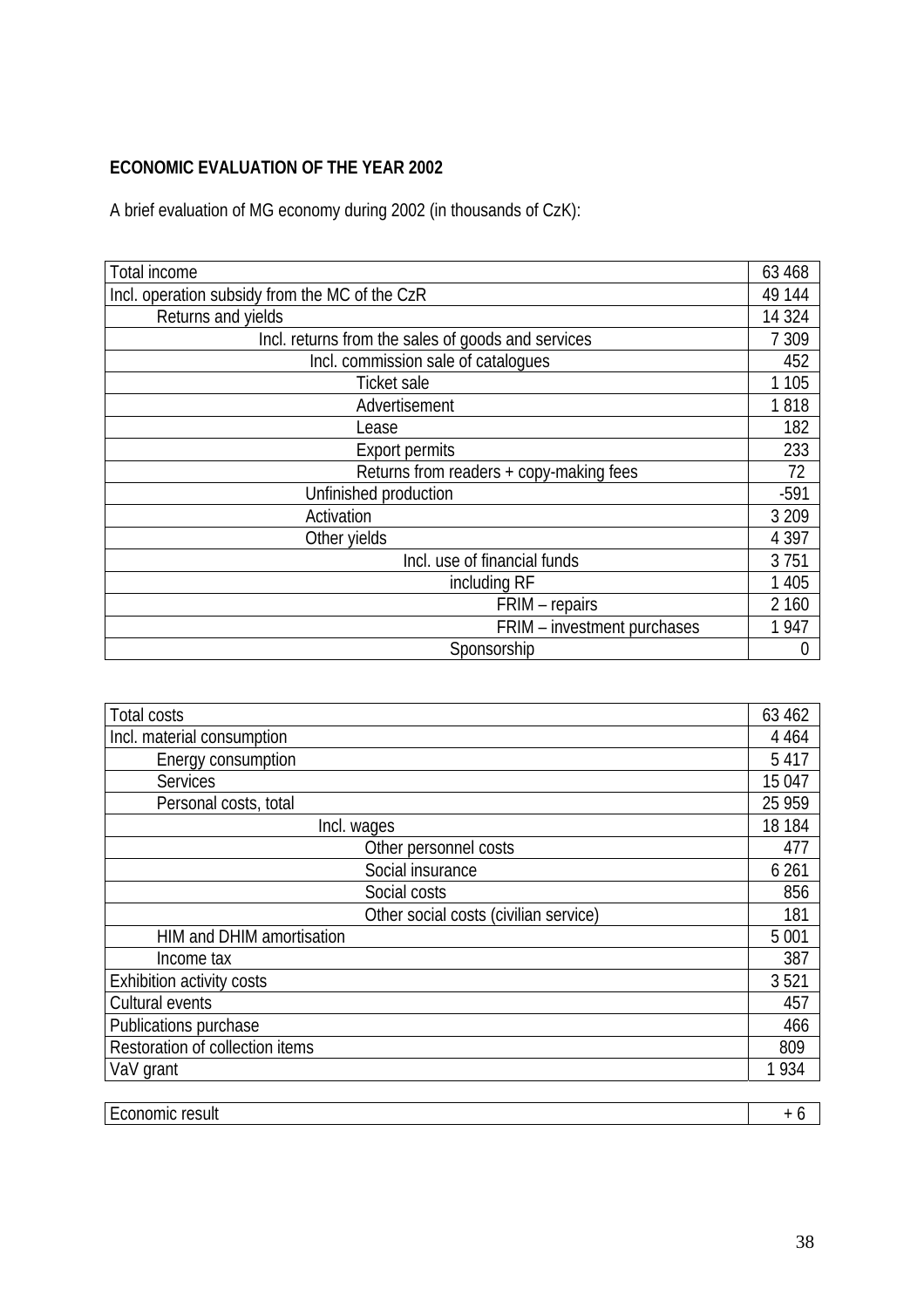Within the operation subsidy, the establishing authority (MK of the CzR) provided the Moravian Gallery with this purpose-aimed financial contribution of non-investment character:

| EZS, EPS, ISO                          | 320    |
|----------------------------------------|--------|
| cultural activities                    | 166    |
| Institutional research and development | 700    |
| Purchase of objects of cultural value  | 54     |
| Total                                  | .5.240 |

### Investments (in thousands of CzK)

| System investment subsidy                          | 184 |
|----------------------------------------------------|-----|
| including – institutional research and development | 300 |
| - ISO                                              | 850 |
| - VISK T – series                                  |     |
| Individual subsidy                                 |     |

# EVALUATION OF THE GALLERY'S OPERATION IN 2002 AND PROSPECTS FOR FUTURE

If we evaluate the year 2002, we must state that it passed in token of both exhibition and educational activities in the newly reconstructed Museum of Applied Arts. In this first year, she employees could verify how the public would perceive the completely reconstructed building, the new exposition of applied art and other actual exhibitions. Among the most successful ones, it was the 20th International Biennial of Graphic Design, which was connected with the international conference of ICOGRADA – the International organisation of Graphic Designers' Association, which was attended by over one thousand graphic artists as well as persons concerned with the branch. The main exhibition of the Biennial of Graphic Design with its 14,000 visitors also became the most attended event in 2002. The fact that for the implementation of both events the Moravian Gallery managed to obtain a European Commission grant within the scope of Culture 2000 programme.

The free art was not forgotten in the exhibition plan of the gallery. That proven by the newly opened exhibition of Art of the second half of 20th century in Pražák palace, called Gesture and Expression, which presents some Czech authors in new context. Success was also recorded on projects prepared in co-operation with partner organisations – such as the exhibition of Antonín Procházka's works, which was worked on together by experts from the Museum of the City of Brno and from the Moravian Gallery, that was exhibited parallelly in both institutions. The involvement of the Moravian Gallery in the project Bohemia Magica – Czech cultural season in France can also be considered an exceptional achievement: the exhibition In the Mirror of Shadows – Moravia during the baroque period, which took place in Brno's partner town of Rennes in Brittany, was seen by thousands of keen visitors and gained publicity in prominent French media. Beside the exhibitions, the Moravian Gallery prepared also a number of accompanying events for both Czech and foreign audiences. The biggest success was gained by the cycle from the history of visual art called About Art and Artists (realised in co-operation with the Association of the Friends of the MG), which became motivation for the attendants for further systematic improvement of knowledge of art. Concerts of interesting music bands in the courtyard of the Governors' palace have become an integral part of Brno's youth cultural life, already during the second year. Significant increase in the number of visitors was recorded, and they encouraged the interest of the young public in visual art. Also the unique project for our blind fellow-citizens, started in the year 2000 by the exhibition Possible Messages, continued with an original installation by Federico Díaz